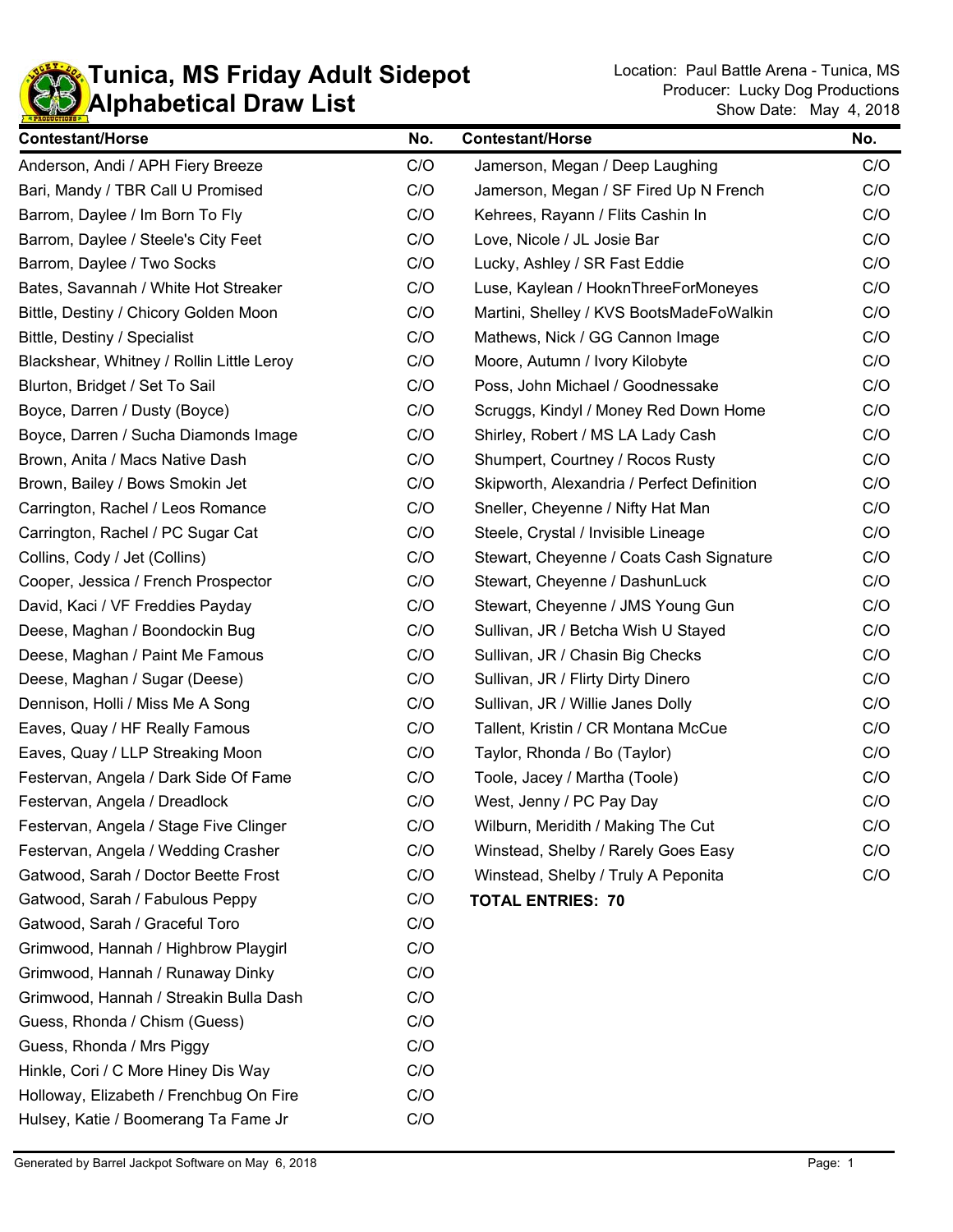

| <b>Contestant/Horse</b>            | No. | <b>Contestant/Horse</b> | No. |
|------------------------------------|-----|-------------------------|-----|
| Brooks, Amanda / Pick Pocket Annie | C/O |                         |     |
| Love, Nicole / JL Josie Bar        | C/O |                         |     |
| Lucky, Ashley / SR Fast Eddie      | C/O |                         |     |
| Rye, Watkins / Aint No Crazy Lady  | C/O |                         |     |
| Sullivan, JR / Flirty Dirty Dinero | C/O |                         |     |
| <b>TOTAL ENTRIES: 5</b>            |     |                         |     |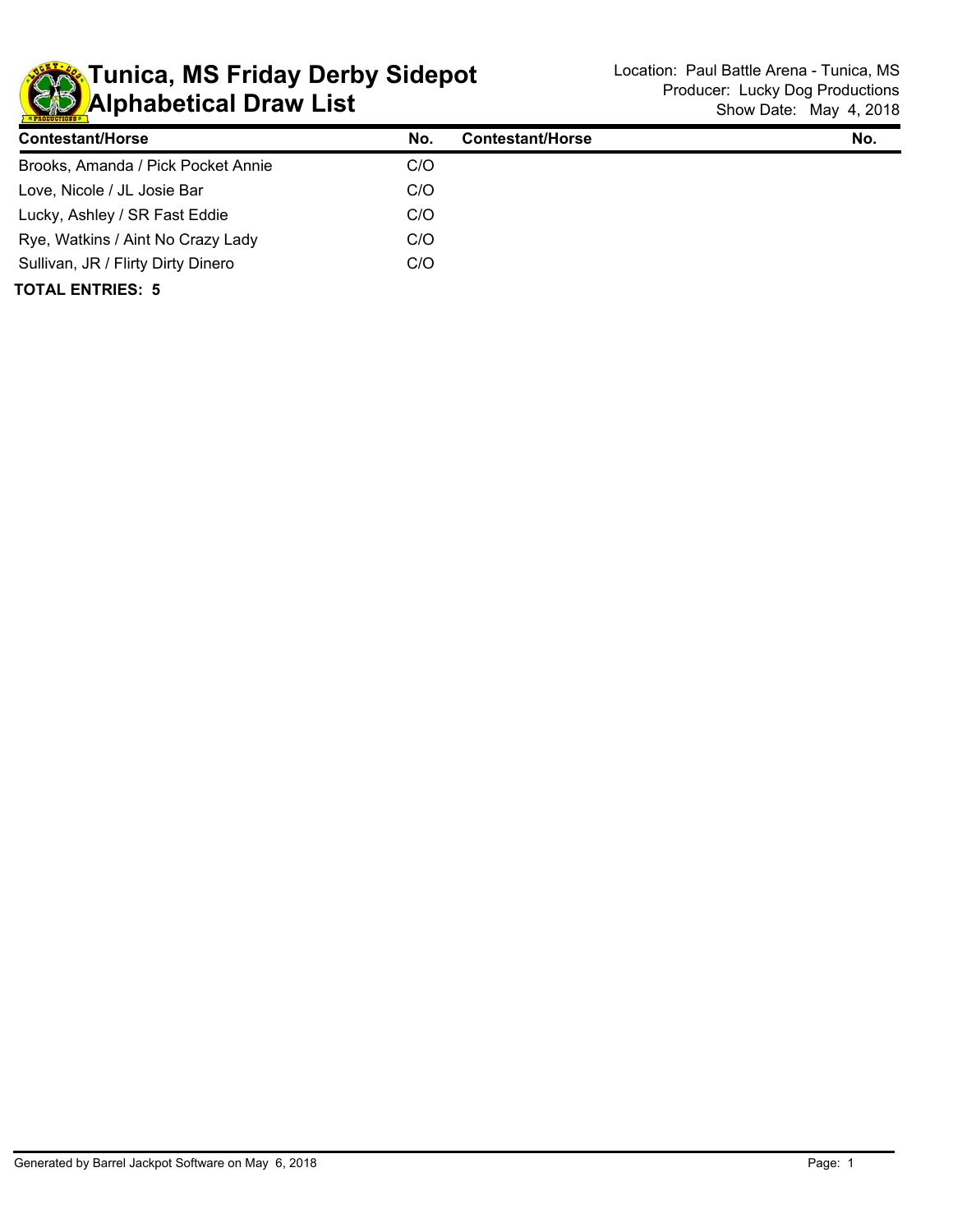

| <b>Contestant/Horse</b>                  | No. | <b>Contestant/Horse</b> | No. |
|------------------------------------------|-----|-------------------------|-----|
| Cope, Samantha / Red Diamond Rose        | C/O |                         |     |
| Festervan, Angela / Dark Side Of Fame    | C/O |                         |     |
| Festervan, Angela / Stage Five Clinger   | C/O |                         |     |
| Grimwood, Hannah / Highbrow Playgirl     | C/O |                         |     |
| Pendel, Amber / Ima Sharp Pistol Too     | C/O |                         |     |
| Stewart, Cheyenne / Coats Cash Signature | C/O |                         |     |
| <b>TOTAL ENTRIES: 6</b>                  |     |                         |     |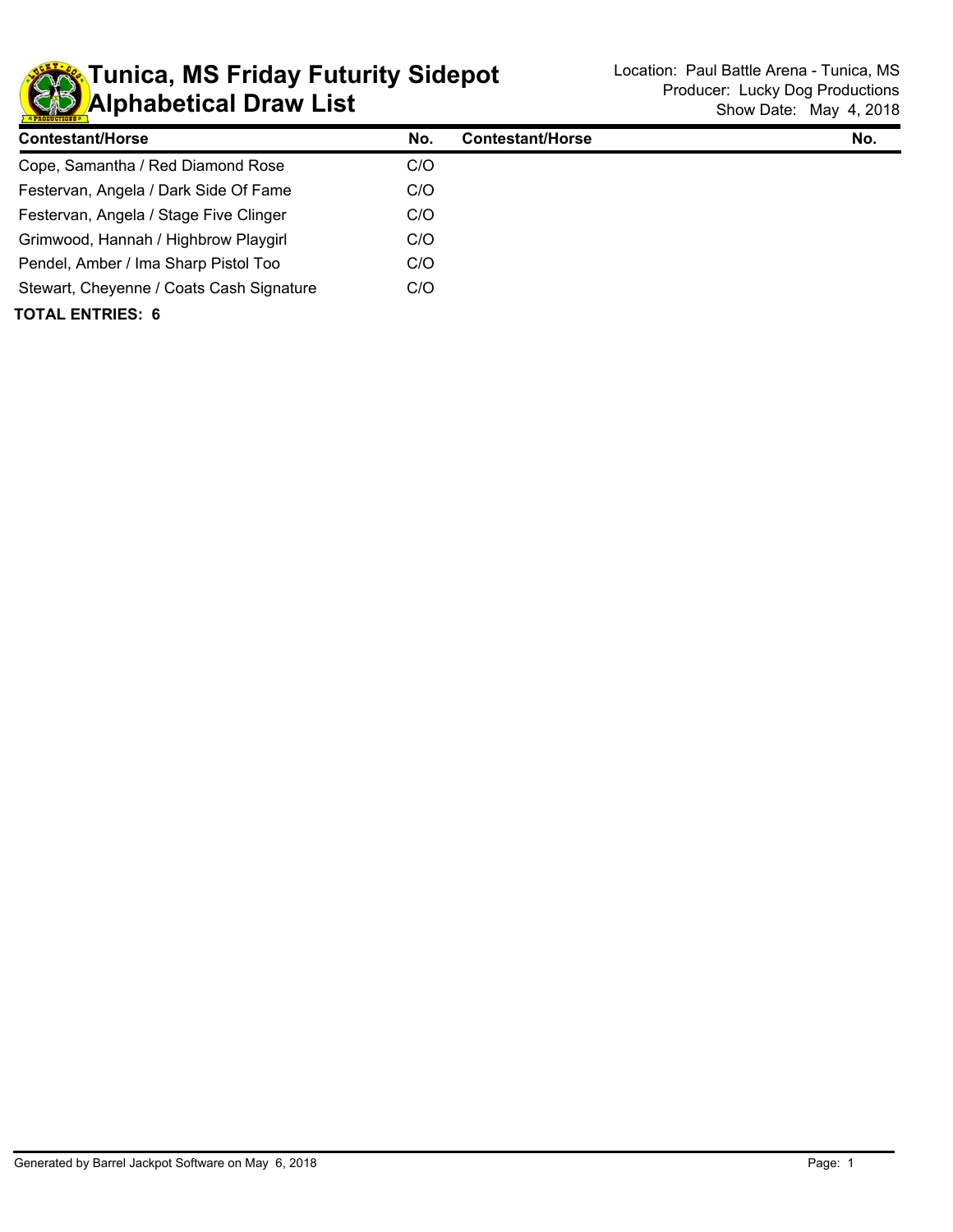

| <b>Contestant/Horse</b>                   | No. | <b>Contestant/Horse</b>              | No. |
|-------------------------------------------|-----|--------------------------------------|-----|
| Akins, Lynn / Slick Wager                 | 133 | Burdine, Alden / Bar Nothin Rondo    | 39  |
| Anderson, Andi / APH Fiery Breeze         | 54  | Burrell, Sarah / Flys Shooting Star  | 7   |
| Avery, Logan / Vegas (Avery)              | 49  | Butler, Tim / Stings Zippo           | 83  |
| Bagwell, Connie / JWT Haulin Cash         | 124 | Cantrell, Lauren / Dan (Cantrell)    | 236 |
| Bari, Mandy / TBR Call U Promised         | 148 | Cantrell, Lauren / Peps Leo Bar      | 184 |
| Barnes, Carla / Flitten To Bullyguys      | 16  | Carney, Jodi / Jodi's Perfect Design | 117 |
| Barrom, Daylee / Im Born To Fly           | 186 | Carney, Jodi / Sheza Caroline        | 65  |
| Barrom, Daylee / Steele's City Feet       | 139 | Carrington, Rachel / Leos Romance    | 216 |
| Barrom, Daylee / Two Socks                | 243 | Carrington, Rachel / PC Sugar Cat    | 159 |
| Barron, Jennifer / Chrisma To Spare       | 298 | Cauthen, Will / Dont Skip The Shine  | 85  |
| Barron, Jennifer / WRS Kool Feature       | 200 | Childress, Clint / Double Cab Dually | 48  |
| Bates, Savannah / White Hot Streaker      | 23  | Clem, Robin / Spider Man Fuel        | 34  |
| Belew, Babs / Sonny (Belew)               | 91  | Coker, Ronnie / Wood B Lil Hoppy     | 3   |
| Bittle, Destiny / Chicory Golden Moon     | 310 | Cole, Christina / Bully's Choice     | 164 |
| Bittle, Destiny / Specialist              | 203 | Collins, Cody / Jet (Collins)        | 109 |
| Blackshear, Whitney / Rollin Little Leroy | 156 | Cooksey, Amber / Dollie (Cooksey)    | 93  |
| Blalock, Andy / BSM Smoking Pleasure      | 92  | Cooksey, Amber / Easy Lil Pep        | 150 |
| Blalock, Andy / Betacorona                | 40  | Cooksey, Kaitlyn / Docs Honor Too    | 22  |
| Bledsoe, Lisa / Black Clusion Bar         | 9   | Cooksey, Kaitlyn / Im Miss Priss     | 96  |
| Bledsoe, Lisa / Cheyennes Honor           | 118 | Cooper, Jessica / French Prospector  | 42  |
| Bledsoe, Lisa / Honky Tonkin Lady         | 191 | Cope, Samantha / Red Diamond Rose    | 15  |
| Bledsoe, Lisa / Special Dashing Jet       | 246 | Couch, Alice / Bay Watch Roux        | 21  |
| Blurton, Bridget / Set To Sail            | 97  | Crenshaw, Dana / Heydays Starbuck    | 95  |
| Bonnett, Mallory / The Streakin Jewell    | 94  | Crenshaw, Dana / Six Moon Shadow     | 144 |
| Boyce, Darren / Dusty (Boyce)             | 165 | Cross, Valerie / Shadows Tiny Guy    | 38  |
| Boyce, Darren / Sucha Diamonds Image      | 213 | Dacus, Laura / Dillon The Frenchman  | 229 |
| Bradfield, Taylor / Burrs Little Star     | 175 | Dacus, Mary / Frenchmans Sandy Bar   | 218 |
| Bradfield, Taylor / Chicks Burr N Desire  | 78  | David, Kaci / VF Freddies Payday     | 221 |
| Bradford, Janet / Rare All The Time       | 14  | Deese, Maghan / Boondockin Bug       | 56  |
| Bradford, Janet / Syble                   | 67  | Deese, Maghan / Paint Me Famous      | 5   |
| Bray, Kaylee-Ann / Twiggys Zip N Skip     | 258 | Deese, Maghan / Sugar (Deese)        | 113 |
| Briscoe, Bree / Kartells Dutchman         | 182 | Dennison, Holli / Miss Me A Song     | 161 |
| Briscoe, Bree / Whata Cool Cat            | 235 | Denton, Lucy / She Wore Red Dress    | 130 |
| Brooks, Amanda / Pick Pocket Annie        | 194 | Drewery, Debbie / Nedras Cash        | 173 |
| Brown, Anita / Macs Native Dash           | 53  | Eaves, Quay / Bailey (Eaves)         | 195 |
| Brown, Bailey / Bows Smokin Jet           | 128 | Eaves, Quay / HF Really Famous       | 228 |
| Brown, Hallie / Lil Bit (Brown)           | 174 | Eaves, Quay / LLP Streaking Moon     | 311 |
| Brown, Katie / Ima Famous Button          | 306 | Engle, Amanda / Laico My Go Go Boots | 151 |
| Brown, Tammy / Blue Frost                 | 4   | Ezell, Connie / Ya Know              | 35  |
| Bullard, Colton / Dreamers Pep Dually     | 43  | Farr, Glenda / Docs Champion Flyer   | 79  |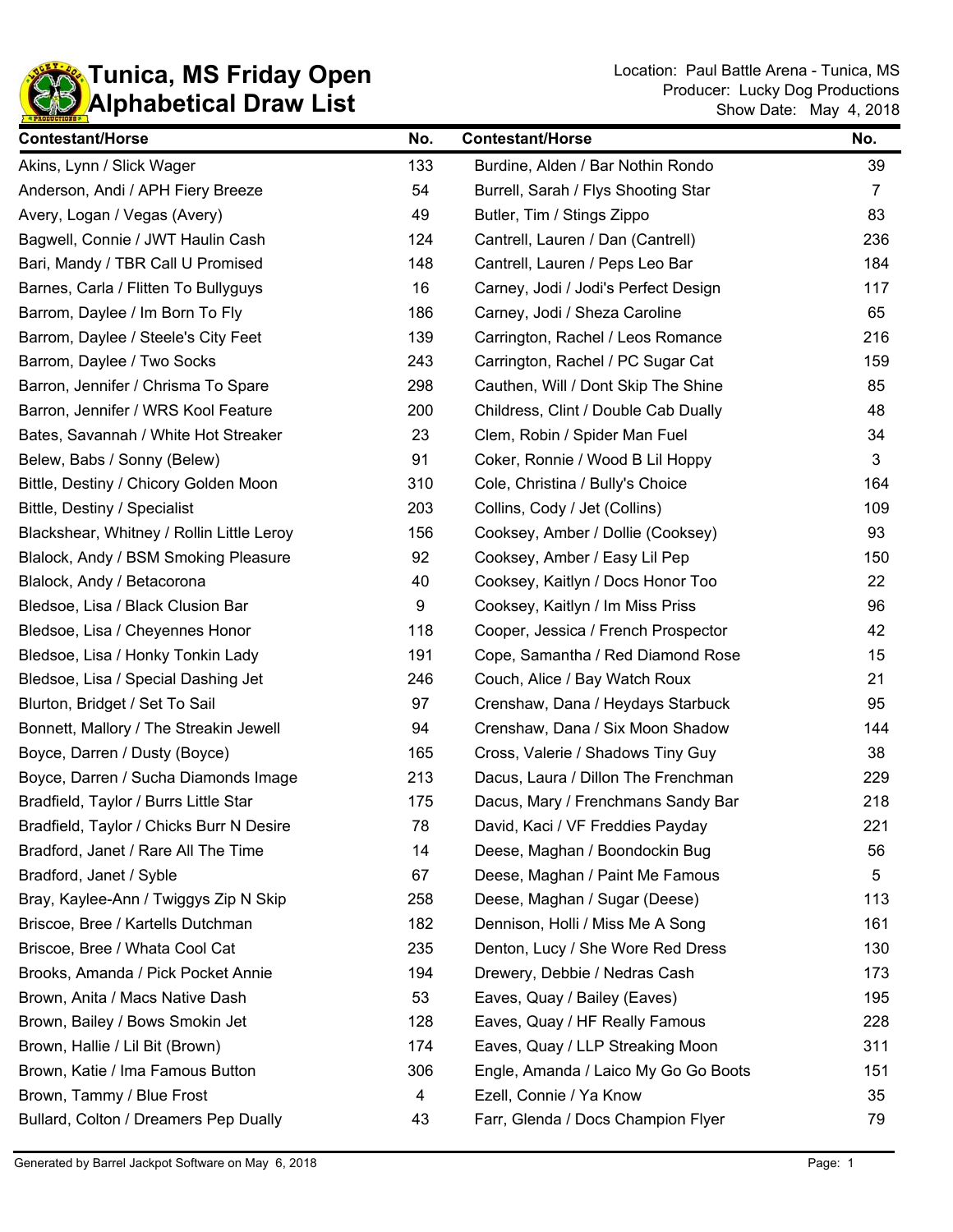

| <b>Contestant/Horse</b>                 | No. | <b>Contestant/Horse</b>                   | No. |
|-----------------------------------------|-----|-------------------------------------------|-----|
| Fessler, Carrie / A Royal Biankus       | 6   | Johnson, Ava Clair / Kellys Darkvader     | 170 |
| Festervan, Angela / Dark Side Of Fame   | 158 | Johnson, Casey / Cooly (C. Johnson)       | 162 |
| Festervan, Angela / Dreadlock           | 215 | Johnson, Jax / HotterThanaFantasy         | 177 |
| Festervan, Angela / Stage Five Clinger  | 101 | Johnson, Jax / Kiss Me Bill Compton       | 238 |
| Festervan, Angela / Wedding Crasher     | 262 | Johnson, Jax / RLJ Czech My Stats         | 119 |
| Fuller, Gracie / T Joe                  | 17  | Johnson, Zaylee / JL Smoking Kat          | 55  |
| Gardiner, Larkin / Lillys Painted Spurs | 168 | Johnson, Zaylee / Kings Poco Loho         | 116 |
| Garrett, Leah / Burrito (Garrett)       | 401 | Jumper, Cyrilla / Firen Frost             | 127 |
| Gatwood, Sarah / Doctor Beette Frost    | 248 | Kehrees, Rayann / Flits Cashin In         | 12  |
| Gatwood, Sarah / Fabulous Peppy         | 149 | Knight, Blair / Movers Gypsy Moon         | 224 |
| Gatwood, Sarah / Graceful Toro          | 196 | LeBlanc, Ginger / CashmyFabulousChekn     | 135 |
| Gerrard, Tammy / Quick Delta Disco      | 64  | Lenagar, Riley / Brogans Play             | 207 |
| Gierow, Rhonda / Mamas Spendin Cash     | 59  | Lewis, Niki / JM Nikis Tiny Fathom        | 13  |
| Gierow, Rhonda / Sir Leo Whirlwind      | 1   | Loftin, Jane / A Lot Like A Jet           | 87  |
| Gordon, Madison / Amazin Ryon           | 75  | Loftin, Jane / Zippo Mischief             | 140 |
| Gordon, Madison / VF Rite On The Money  | 136 | Love, Nicole / BR Three Peat              | 145 |
| Grimwood, Hannah / Highbrow Playgirl    | 32  | Love, Nicole / JL Josie Bar               | 198 |
| Grimwood, Hannah / Runaway Dinky        | 146 | Lucky, Ashley / SR Fast Eddie             | 169 |
| Grimwood, Hannah / Streakin Bulla Dash  | 80  | Luse, Kaylean / HooknThreeForMoneyes      | 52  |
| Guess, Rhonda / Chism (Guess)           | 74  | Lynn, Stephanie / Cals Little Star        | 288 |
| Guess, Rhonda / Mrs Piggy               | 137 | Lynn, Stephanie / Lynns Lucky Jack        | 234 |
| Gullion, Olivia / Docs Got Discipline   | 18  | Lynn, Stephanie / Stylin Lil Pepto        | 123 |
| Gullion, Olivia / Tac It To             | 104 | Lynn, Stephanie / Trace Me A Doc          | 171 |
| Hale, KyLynn / VF Blonde And Famous     | 299 | Macaluso, Samantha / Miss Peaceful Effort | 30  |
| Haley, LeAnne / Easily Frenchman        | 68  | Madrigal, Emmy / Raynes Bonanza Breeze    | 19  |
| Haley, LeAnne / Jade (Haley)            | 205 | Mann, Aubri / Bogies French Kitten        | 152 |
| Hamontrel, Chalee / Stacys DocaLena     | 66  | Mann, Aubri / Joe Merado                  | 220 |
| Herron, Karlie / LM Cowgirl Cash        | 81  | Marks, Ty / Dial N Firewater              | 179 |
| Herron, Karlie / Shootn To The Moon     | 33  | Martin, Mary Grayson / Four Alarm Tootie  | 211 |
| Hinds, Mitzi / Docs Full Of Spirit      | 122 | Martin, Mary Grayson / King Royal Jazamau | 153 |
| Hinds, Mitzi / Tinys Dashing Bully      | 204 | Martin, Mary Grayson / Moon Stitches      | 260 |
| Hinkle, Cori / C More Hiney Dis Way     | 157 | Martin, Mary Grayson / See Me Dash        | 307 |
| Hogan, Meagan / Jettas Vengance         | 303 | Martini, Alyssa / Dinkys Red Louise       | 166 |
| Holder, Leslie / Dash Master Shuttle    | 114 | Martini, Shelley / KVS BootsMadeFoWalkin  | 102 |
| Holder, Leslie / Rebas On Fire          | 167 | Mathews, Nick / GG Cannon Image           | 223 |
| Holloway, Elizabeth / Frenchbug On Fire | 31  | Matthews, Samantha / Peanut Towsack       | 10  |
| Hulsey, Katie / Boomerang Ta Fame Jr    | 281 | Maxwell, Allie / Driftin Shirley          | 305 |
| Hulsey, Katie / MP PrinceWithFlowers    | 219 | Maxwell, Bonnie                           | 289 |
| Jamerson, Megan / Deep Laughing         | 126 | Maxwell, Bonnie / Meadow Queen            | 402 |
| Jamerson, Megan / SF Fired Up N French  | 70  | McCown, Brandon / Blackburn Catcher       | 181 |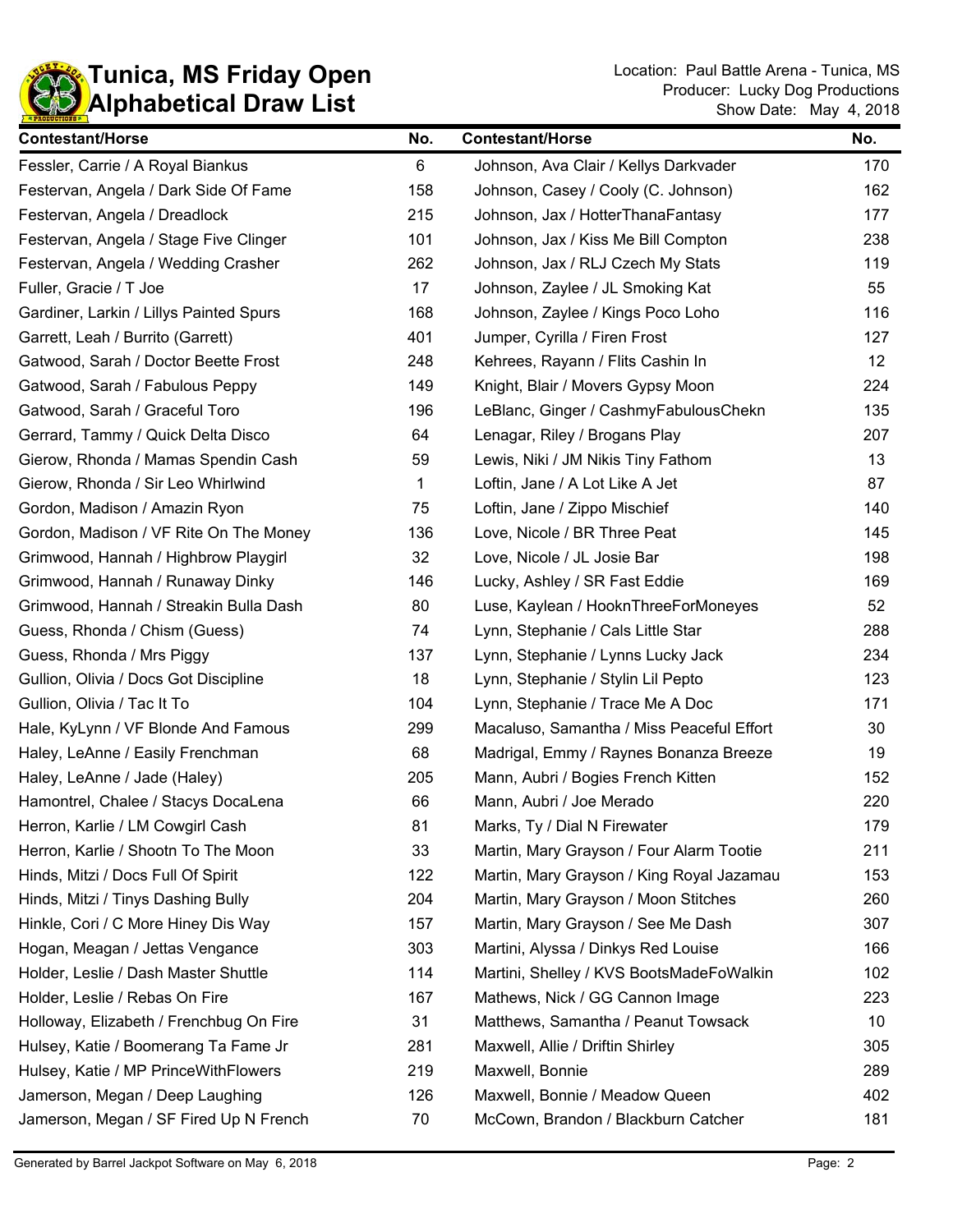

| <b>Contestant/Horse</b>                    | No.            | <b>Contestant/Horse</b>                    | No. |
|--------------------------------------------|----------------|--------------------------------------------|-----|
| McCown, Brandon / SF One Tough Offer       | 125            | Scarato, Cindy / Lucky Hammer Man          | 84  |
| McFarlin, Nateleigh / Guys Bustin Loose    | 197            | Scarato, Cindy / Smokin Sage Solano        | 132 |
| McKinney, Elaina / Fame (McKinney)         | 300            | Scarato, Sage / Shortcake (Scarato)        | 185 |
| McKinney, Elaina / WRS Cool Memories       | 192            | Schmidt, Kylee / Easy Come Easy Bug        | 27  |
| McReynolds, Shannon / Dashing Bugs Biankus | 199            | Schmidt, Kylee / Im Miley Cyrus            | 190 |
| McReynolds, Shannon / Escorting A Fireman  | 291            | Scrimager, Anna Grace / CB Chocolate Spot  | 251 |
| Menz, Angie / Buggin Indy                  | 106            | Scruggs, Kindyl / Money Red Down Home      | 88  |
| Micci, Lesa / Easy With A Twist            | 189            | Sefers, Brooke / Fancy (Sefers)            | 142 |
| Moore, Autumn / Ivory Kilobyte             | 76             | Sefers, Brooke / LL Sunfrosted Fuel        | 26  |
| Moore, Danyel / Harlans Diamond Dude       | 36             | Sefers, Donna / Rosie (Sefers)             | 25  |
| Moore, Karen / Playboy Jet On Deck         | 73             | Shepherd, Cindy / Bucks Lil Trouble        | 105 |
| Moore, Kelly / Panama Kid Rock             | 82             | Shepherd, Tonya / Kiss My Valentine        | 41  |
| Newton, Kinzey / Peppys Bojangles          | 217            | Shirley, Robert / MS LA Lady Cash          | 201 |
| Owens, Brookelyn / Kans Of Firewater       | 187            | Shofner, Addison / Sugar Cubed             | 28  |
| Oxner, Jan / Louisiana Majesty             | 134            | Shumpert, Courtney / Rocos Rusty           | 103 |
| Pendel, Amber / Frenchies Gottheguns       | 178            | Shumpert, Savannah / Lena Bar Bee          | 107 |
| Pendel, Amber / Ima Sharp Pistol Too       | 115            | Shumpert, Sheridan / Festus N Fast         | 111 |
| Poss, John Michael / Goodnessake           | 71             | Skipworth, Alexandria / Perfect Definition | 214 |
| Prince, Debbie / A Sharp Gold Bucks        | 50             | Smith, Keith / Frenchmans Ladys Man        | 138 |
| Prince, Karlee / Hot Rod (Prince)          | 100            | Smith, Sophie / Mamas Boy                  | 212 |
| Prince, Karlee / Rogo (Prince)             | 47             | Smith, Summer / Alley Cat                  | 141 |
| Pulling, Stanley / Ms Bucks Blondie        | 63             | Sneed, Allison / Inspired Fire             | 180 |
| Ramage, Jennine / Ole Mans Decker Jet      | 131            | Sneed, Allison / Moons American Jet        | 121 |
| Ramage, Jennine / Teasponn Dancer W5       | 60             | Sneller, Cheyenne / Nifty Hat Man          | 210 |
| Ramsey, Jake / Dash CV Kas                 | 209            | Spencer, Tena / Dash Set Fame              | 57  |
| Ramsey, Jake / WB Doc Money Maam           | 308            | Steele, Crystal / Invisible Lineage        | 202 |
| Raziano, Sarah / Copenhagen Wave           | 37             | Stewart, Cheyenne / Coats Cash Signature   | 172 |
| Raziano, Sarah / Ichie Blue Shadow         | 90             | Stewart, Cheyenne / DashunLuck             | 98  |
| Reid, Josie / One Drumin Maudie            | 296            | Stewart, Cheyenne / JMS Young Gun          | 309 |
| Rice, Jordyn / Smooth Jet Two Bar          | 222            | Sullivan, JR / Betcha Wish U Stayed        | 147 |
| Rikard, Chris / Leader To Vegas Fast       | $\overline{2}$ | Sullivan, JR / Chasin Big Checks           | 183 |
| Rikard, Chris / Scootn Fast To Vegas       | 69             | Sullivan, JR / Flirty Dirty Dinero         | 230 |
| Robinson, Dee / Flash (Robinson)           | 77             | Sullivan, JR / Willie Janes Dolly          | 286 |
| Rogers, Shelby / Kid Rock (Rogers)         | 208            | Surman, Sherri / Goose (Surman)            | 112 |
| Rye, Watkins / Aint No Crazy Lady          | 99             | Swire, Kelly / BettinYourBottomBug         | 252 |
| Rye, Watkins / HF Firs Tennesean           | 46             | Tallent, Kristin / CR Montana McCue        | 154 |
| Rye, Watkins / Roswell Fame                | 188            | Taylor, Rhonda / Bo (Taylor)               | 225 |
| Saucier, Valerie / BA Dashin In A Lexus    | 61             | Terrell, Heidi / Eye Of The Tigger         | 45  |
| Saucier, Valerie / BB Firewater Sue        | 8              | Thompson, Shaunnah / Charming Selection    | 108 |
| Saucier, Valerie / Mekkos Ole Man          | 120            | Thompson, Shaunnah / Suzies A Lil Playboy  | 160 |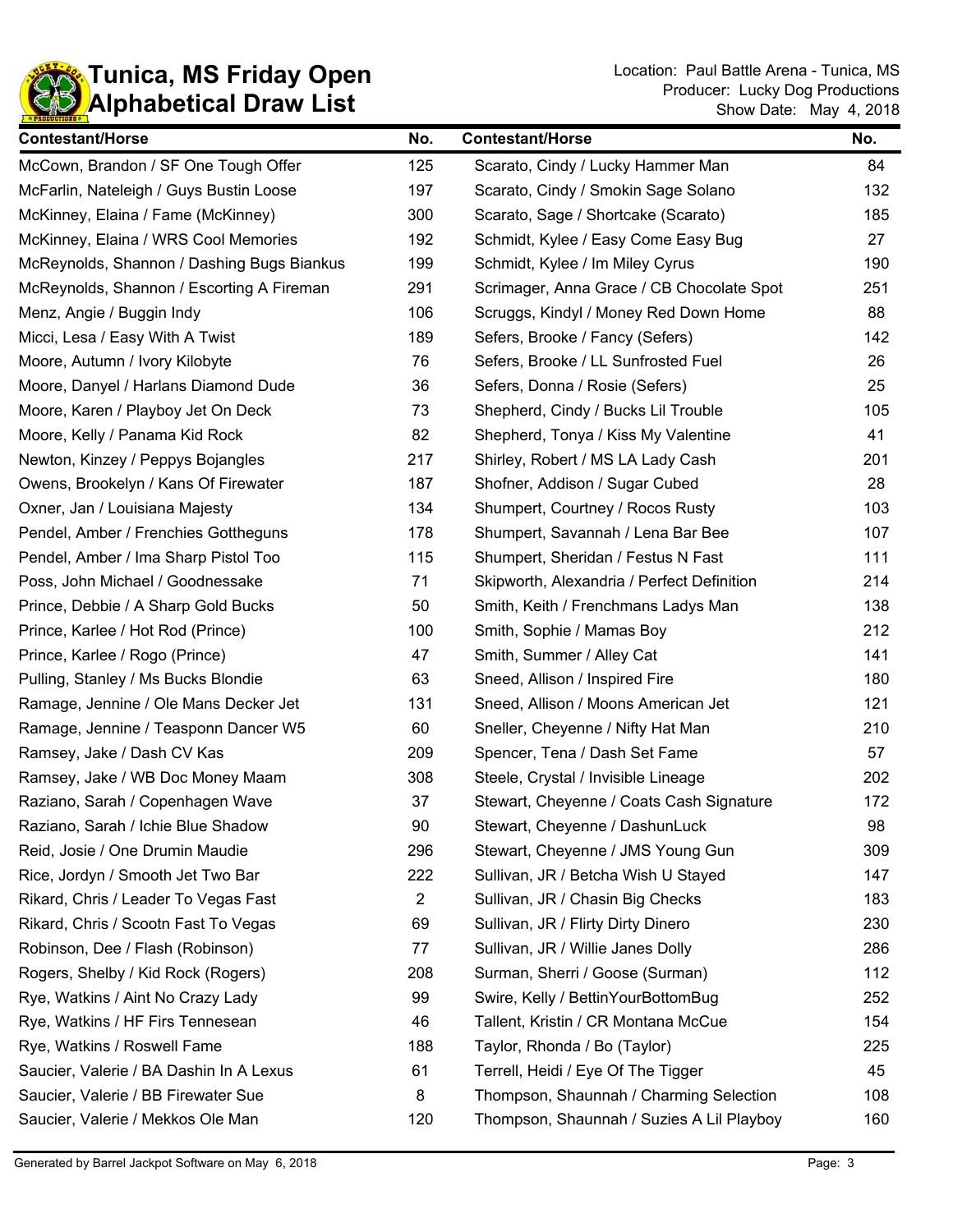

| <b>Contestant/Horse</b>                 | No. | <b>Contestant/Horse</b> | No. |
|-----------------------------------------|-----|-------------------------|-----|
| Toll, Cindy / Jesse Lightning Kwik      | 62  |                         |     |
| Toll, Cindy / Sheza Casanova Special    | 129 |                         |     |
| Toll, Mike / Peponitas Tiny Shadow      | 29  |                         |     |
| Toole, Jacey / Martha (Toole)           | 304 |                         |     |
| Tweddell, Lexie / Dun It With Zenya     | 206 |                         |     |
| Tweddell, Lexie / Patches (Tweddell)    | 110 |                         |     |
| Walker, Miller / Sums Easily Smashed    | 302 |                         |     |
| Weldon, Major / SF Gin and Juice        | 24  |                         |     |
| Weldon, Major / Short Go (Weldon)       | 72  |                         |     |
| Weldon, River / Prissy (Weldon)         | 20  |                         |     |
| West, Jenny / PC Pay Day                | 11  |                         |     |
| West, Sharon / Ima Dashin Bye           | 155 |                         |     |
| West, Sharon / Trip (West)              | 58  |                         |     |
| Wheeler, Cody / Wheelers King Pen       | 176 |                         |     |
| Wilburn, Kaleigh / Stalker Tendency     | 268 |                         |     |
| Wilburn, Meridith / Making The Cut      | 301 |                         |     |
| Willard, Breanna / Drifters Tiny Willow | 193 |                         |     |
| Williams, Marlena / Jackie Bee Starbert | 86  |                         |     |
| Williams, Marlena / Turbo Charged Risk  | 143 |                         |     |
| Williams, Shelby / Hes Downrite On Fire | 89  |                         |     |
| Wilson, Rachel / Sorrel Sister          | 44  |                         |     |
| Winstead, Shelby / Rarely Goes Easy     | 163 |                         |     |
| Winstead, Shelby / Truly A Peponita     | 51  |                         |     |
| <b>TOTAL ENTRIES: 263</b>               |     |                         |     |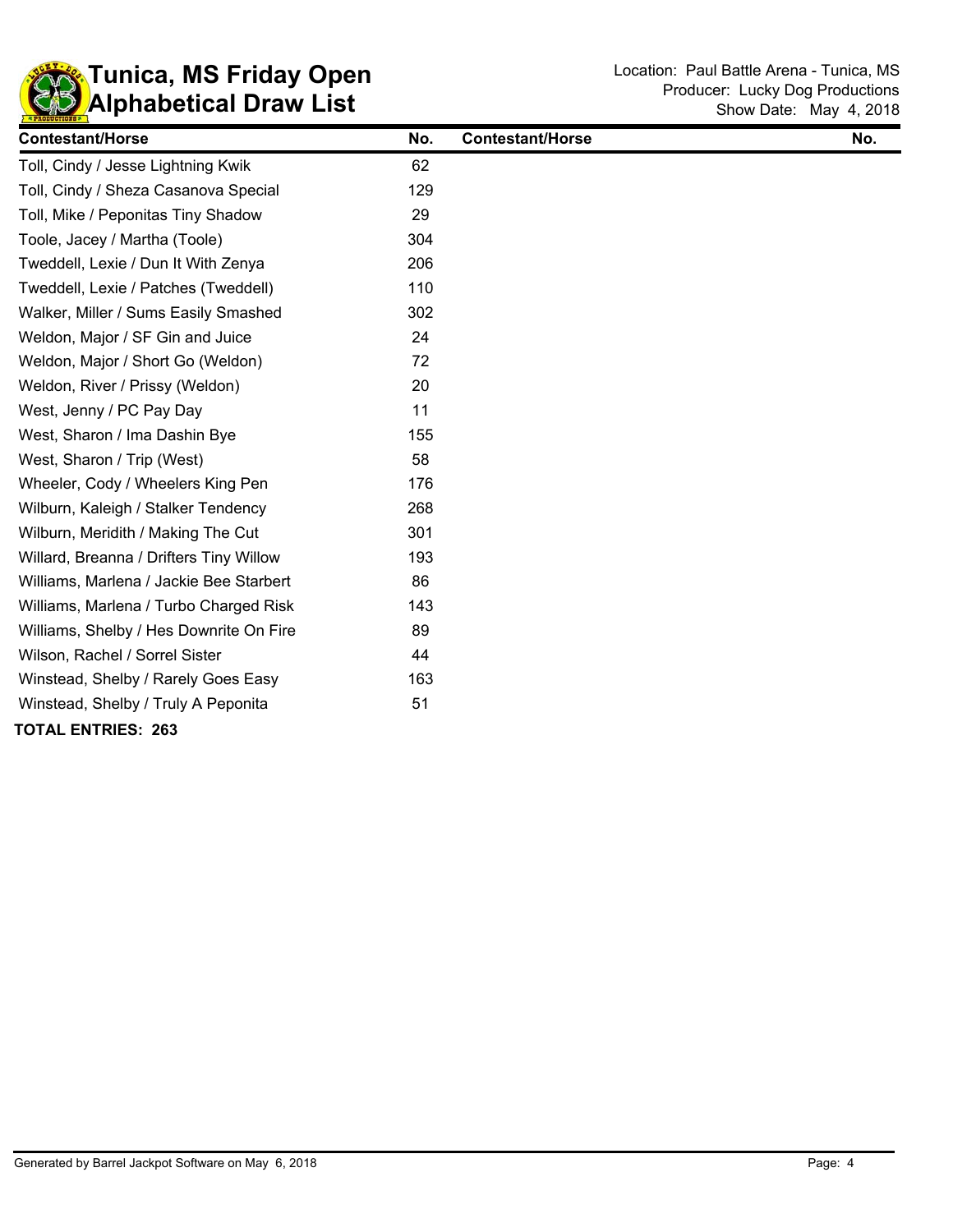

| <b>Contestant/Horse</b>               | No. | <b>Contestant/Horse</b>              | No. |
|---------------------------------------|-----|--------------------------------------|-----|
| Akins, Lynn / Slick Wager             | C/O | Spencer, Tena / Dash Set Fame        | C/O |
| Bagwell, Connie / JWT Haulin Cash     | C/O | Surman, Sherri / Goose (Surman)      | C/O |
| Belew, Babs / Sonny (Belew)           | C/O | Toll, Cindy / Sheza Casanova Special | C/O |
| Bledsoe, Lisa / Black Clusion Bar     | C/O | <b>TOTAL ENTRIES: 43</b>             |     |
| Bledsoe, Lisa / Cheyennes Honor       | C/O |                                      |     |
| Bledsoe, Lisa / Honky Tonkin Lady     | C/O |                                      |     |
| Bledsoe, Lisa / Special Dashing Jet   | C/O |                                      |     |
| Bradford, Janet / Rare All The Time   | C/O |                                      |     |
| Bradford, Janet / Syble               | C/O |                                      |     |
| Brown, Tammy / Blue Frost             | C/O |                                      |     |
| Carney, Jodi / Sheza Caroline         | C/O |                                      |     |
| Clem, Robin / Spider Man Fuel         | C/O |                                      |     |
| Coker, Ronnie / Wood B Lil Hoppy      | C/O |                                      |     |
| Couch, Alice / Bay Watch Roux         | C/O |                                      |     |
| Cross, Valerie / Shadows Tiny Guy     | C/O |                                      |     |
| Dacus, Mary / Frenchmans Sandy Bar    | C/O |                                      |     |
| Drewery, Debbie / Nedras Cash         | C/O |                                      |     |
| Ezell, Connie / Ya Know               | C/O |                                      |     |
| Gerrard, Tammy / Quick Delta Disco    | C/O |                                      |     |
| Haley, LeAnne / Easily Frenchman      | C/O |                                      |     |
| Haley, LeAnne / Jade (Haley)          | C/O |                                      |     |
| LeBlanc, Ginger / CashmyFabulousChekn | C/O |                                      |     |
| Loftin, Jane / A Lot Like A Jet       | C/O |                                      |     |
| Loftin, Jane / Zippo Mischief         | C/O |                                      |     |
| Lynn, Stephanie / Cals Little Star    | C/O |                                      |     |
| Lynn, Stephanie / Lynns Lucky Jack    | C/O |                                      |     |
| Lynn, Stephanie / Stylin Lil Pepto    | C/O |                                      |     |
| Lynn, Stephanie / Trace Me A Doc      | C/O |                                      |     |
| Matthews, Samantha / Peanut Towsack   | C/O |                                      |     |
| Maxwell, Bonnie / Meadow Queen        | C/O |                                      |     |
| Micci, Lesa / Easy With A Twist       | C/O |                                      |     |
| Moore, Karen / Playboy Jet On Deck    | C/O |                                      |     |
| Moore, Kelly / Panama Kid Rock        | C/O |                                      |     |
| Oxner, Jan / Louisiana Majesty        | C/O |                                      |     |
| Pulling, Stanley / Ms Bucks Blondie   | C/O |                                      |     |
| Ramage, Jennine / Ole Mans Decker Jet | C/O |                                      |     |
| Ramage, Jennine / Teasponn Dancer W5  | C/O |                                      |     |
| Scarato, Cindy / Lucky Hammer Man     | C/O |                                      |     |
| Scarato, Cindy / Smokin Sage Solano   | C/O |                                      |     |
| Sefers, Donna / Rosie (Sefers)        | C/O |                                      |     |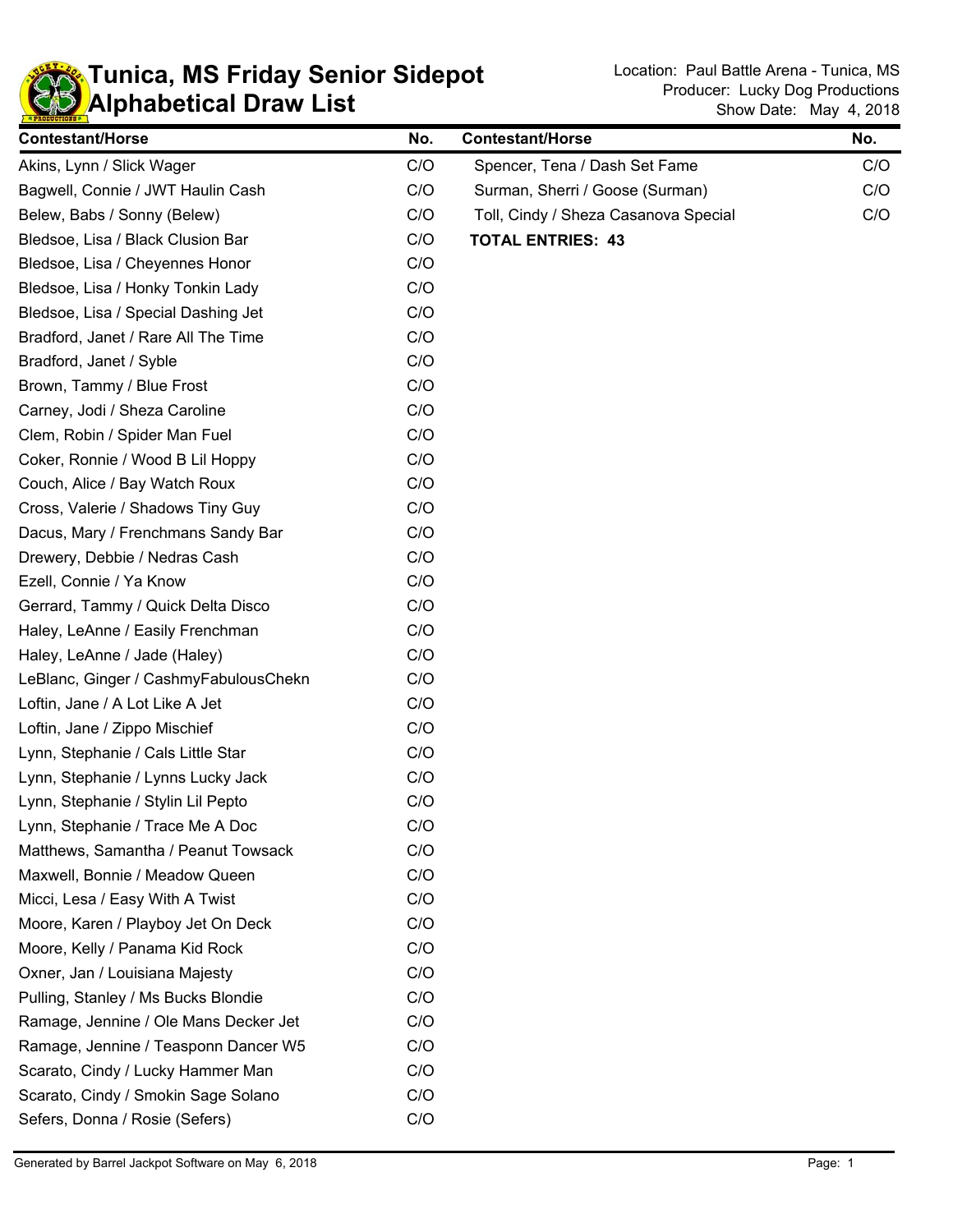

Show Date: May 4, 2018 Producer: Lucky Dog Productions

 $\blacksquare$ 

| <b>Contestant/Horse</b>                   | No. | <b>Contestant/Horse</b>                   | No. |
|-------------------------------------------|-----|-------------------------------------------|-----|
| Avery, Logan / Vegas (Avery)              | C/O | Rice, Jordyn / Smooth Jet Two Bar         | C/O |
| Bonnett, Mallory / The Streakin Jewell    | C/O | Saucier, Valerie / BA Dashin In A Lexus   | C/O |
| Brown, Hallie / Lil Bit (Brown)           | C/O | Saucier, Valerie / BB Firewater Sue       | C/O |
| Dacus, Laura / Dillon The Frenchman       | C/O | Saucier, Valerie / Mekkos Ole Man         | C/O |
| Denton, Lucy / She Wore Red Dress         | C/O | Scarato, Sage / Shortcake (Scarato)       | C/O |
| Fuller, Gracie / T Joe                    | C/O | Scrimager, Anna Grace / CB Chocolate Spot | C/O |
| Gardiner, Larkin / Lillys Painted Spurs   | C/O | Shumpert, Savannah / Lena Bar Bee         | C/O |
| Garrett, Leah / Burrito (Garrett)         | C/O | Shumpert, Sheridan / Festus N Fast        | C/O |
| Gordon, Madison / Amazin Ryon             | C/O | Smith, Sophie / Mamas Boy                 | C/O |
| Gordon, Madison / VF Rite On The Money    | C/O | Sneed, Allison / Inspired Fire            | C/O |
| Hamontrel, Chalee / Stacys DocaLena       | C/O | Sneed, Allison / Moons American Jet       | C/O |
| Herron, Karlie / LM Cowgirl Cash          | C/O | Tweddell, Lexie / Dun It With Zenya       | C/O |
| Herron, Karlie / Shootn To The Moon       | C/O | Tweddell, Lexie / Patches (Tweddell)      | C/O |
| Johnson, Ava Clair / Kellys Darkvader     | C/O | Walker, Miller / Sums Easily Smashed      | C/O |
| Johnson, Jax / HotterThanaFantasy         | C/O | Weldon, Major / SF Gin and Juice          | C/O |
| Johnson, Jax / Kiss Me Bill Compton       | C/O | Weldon, Major / Short Go (Weldon)         | C/O |
| Johnson, Jax / RLJ Czech My Stats         | C/O | Weldon, River / Prissy (Weldon)           | C/O |
| Johnson, Zaylee / JL Smoking Kat          | C/O | Wilburn, Kaleigh / Stalker Tendency       | C/O |
| Johnson, Zaylee / Kings Poco Loho         | C/O | Wilson, Rachel / Sorrel Sister            | C/O |
| Lenagar, Riley / Brogans Play             | C/O | <b>TOTAL ENTRIES: 59</b>                  |     |
| Madrigal, Emmy / Raynes Bonanza Breeze    | C/O |                                           |     |
| Mann, Aubri / Bogies French Kitten        | C/O |                                           |     |
| Mann, Aubri / Joe Merado                  | C/O |                                           |     |
| Martin, Mary Grayson / Four Alarm Tootie  | C/O |                                           |     |
| Martin, Mary Grayson / King Royal Jazamau | C/O |                                           |     |
| Martin, Mary Grayson / Moon Stitches      | C/O |                                           |     |
| Martin, Mary Grayson / See Me Dash        | C/O |                                           |     |
| Martini, Alyssa / Dinkys Red Louise       | C/O |                                           |     |
| Maxwell, Allie / Driftin Shirley          | C/O |                                           |     |
| McCown, Brandon / Blackburn Catcher       | C/O |                                           |     |
| McCown, Brandon / SF One Tough Offer      | C/O |                                           |     |
| McFarlin, Nateleigh / Guys Bustin Loose   | C/O |                                           |     |
| McKinney, Elaina / Fame (McKinney)        | C/O |                                           |     |
| McKinney, Elaina / WRS Cool Memories      | C/O |                                           |     |
| Newton, Kinzey / Peppys Bojangles         | C/O |                                           |     |
| Owens, Brookelyn / Kans Of Firewater      | C/O |                                           |     |
| Prince, Karlee / Hot Rod (Prince)         | C/O |                                           |     |
| Prince, Karlee / Rogo (Prince)            | C/O |                                           |     |
| Ramsey, Jake / Dash CV Kas                | C/O |                                           |     |
| Ramsey, Jake / WB Doc Money Maam          | C/O |                                           |     |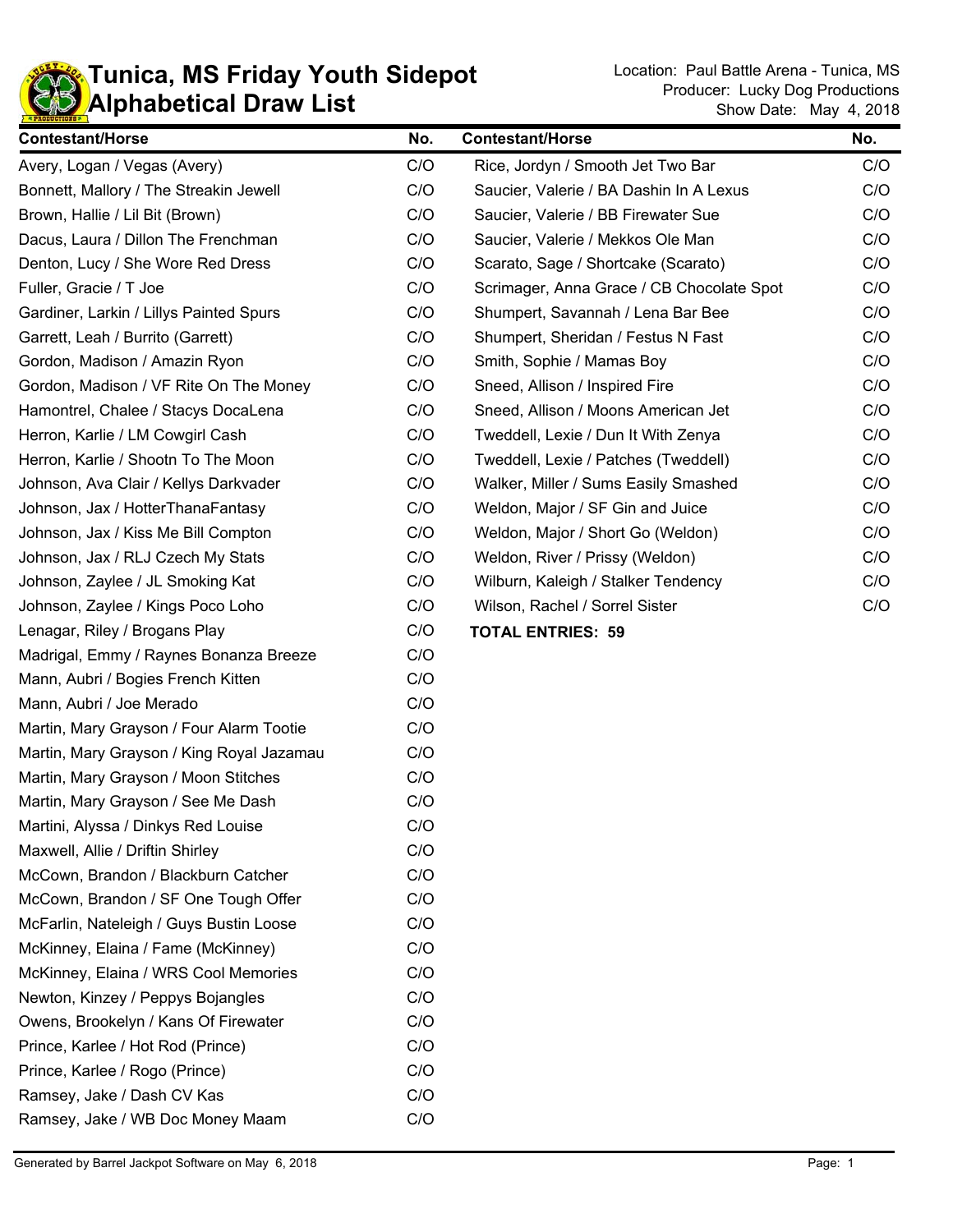

| <b>Contestant/Horse</b>             | No. | <b>Contestant/Horse</b> | No. |
|-------------------------------------|-----|-------------------------|-----|
| Bari, Laura Mae / Toby              | 5   |                         |     |
| Hart, Haley / Sugar Ray             | 11  |                         |     |
| McDonald, Hallie / Sonny            | 4   |                         |     |
| Scarato, Sage / Shortcake (Scarato) | 6   |                         |     |
| Shumpert, Sheridan / Festus N Fast  |     |                         |     |
| Swire, Callie Jo / Flicka (Swire)   | 9   |                         |     |
| Teel, Haiven / Moon Dog             | 8   |                         |     |
| Weldon, River / Prissy (Weldon)     | 2   |                         |     |
| Weldon, River / Short Go            | 10  |                         |     |
| <b>TOTAL ENTRIES: 9</b>             |     |                         |     |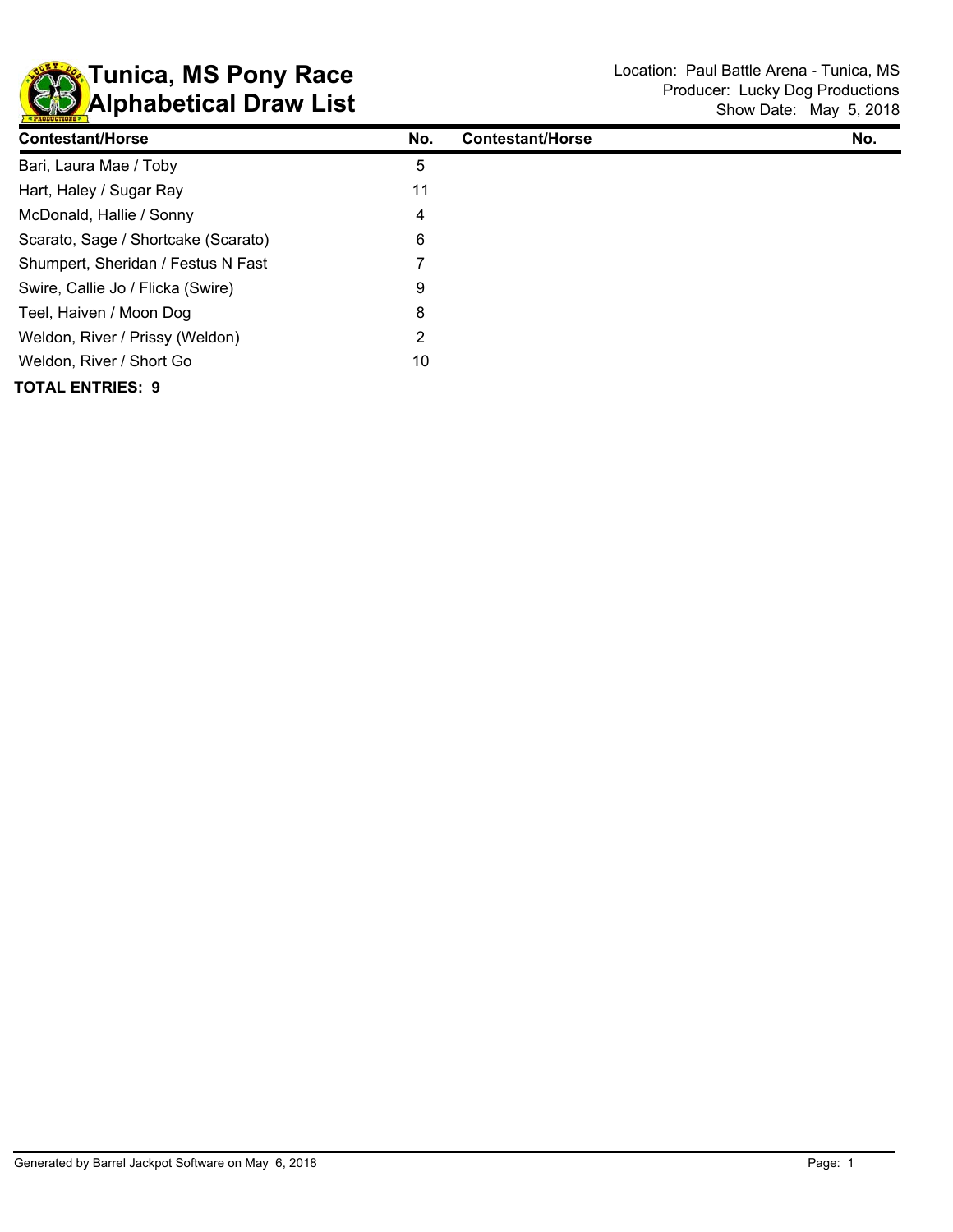

| <b>Contestant/Horse</b>                   | No. | <b>Contestant/Horse</b>                    | No. |
|-------------------------------------------|-----|--------------------------------------------|-----|
| Anderson, Andi / APH Fiery Breeze         | C/O | Gaines, Casey / Frostys Roany Rose         | C/O |
| Bari, Mandy / Forrest Firewater           | C/O | Gatwood, Sarah / Doctor Beette Frost       | C/O |
| Bari, Mandy / TBR Call U Promised         | C/O | Gatwood, Sarah / Fabulous Peppy            | C/O |
| Barrom, Daylee / Im Born To Fly           | C/O | Gatwood, Sarah / Graceful Toro             | C/O |
| Barrom, Daylee / Steele's City Feet       | C/O | Grimwood, Hannah / Highbrow Playgirl       | C/O |
| Barrom, Daylee / Two Socks                | C/O | Grimwood, Hannah / Runaway Dinky           | C/O |
| Bates, Savannah / White Hot Streaker      | C/O | Grimwood, Hannah / Streakin Bulla Dash     | C/O |
| Bittle, Destiny / Chicory Golden Moon     | C/O | Hancock, Katherine / Bear Bottom Ole       | C/O |
| Bittle, Destiny / Specialist              | C/O | Hinkle, Cori / C More Hiney Dis Way        | C/O |
| Blackshear, Whitney / Rollin Little Leroy | C/O | Holloway, Elizabeth / Frenchbug On Fire    | C/O |
| Blalock, Andy / BSM Smoking Pleasure      | C/O | Hulsey, Katie / Boomerang Ta Fame Jr       | C/O |
| Blurton, Bridget / Set To Sail            | C/O | Jamerson, Megan / Deep Laughing            | C/O |
| Boyce, Darren / Dusty (Boyce)             | C/O | Jamerson, Megan / SF Fired Up N French     | C/O |
| Boyce, Darren / Sucha Diamonds Image      | C/O | Johnson, Casey / Cooly (C. Johnson)        | C/O |
| Boyce, Darren / Winds Of Fortune          | C/O | Kehrees, Rayann / Flits Cashin In          | C/O |
| Brooks, Ashley / CM Frosty Dynamite       | C/O | Lewis, Christy / Always A Treasure         | C/O |
| Brooks, Ashley / Jane (Brooks)            | C/O | Lewis, Christy / Hope It Happens Too       | C/O |
| Brown, Anita / Macs Native Dash           | C/O | Lewis, Christy / QM Lil Scootin Lea        | C/O |
| Brown, Bailey / Bows Smokin Jet           | C/O | Lewis, Christy / Rockin Vegas              | C/O |
| Bruggen, Zach / SF Hay Shoot Bug          | C/O | Love, Nicole / JL Josie Bar                | C/O |
| Caraway, Anna / Hickory Dickery Dash      | C/O | Luck, Ashton / Glo Rageous                 | C/O |
| Carrington, Rachel / Leos Romance         | C/O | Luck, Ashton / May B An Honor              | C/O |
| Carrington, Rachel / PC Sugar Cat         | C/O | Luck, Ashton / Ms Hitch                    | C/O |
| Clem, Catee / A Final Salute              | C/O | Lucky, Ashley / SR Fast Eddie              | C/O |
| Collins, Cody / Jet (Collins)             | C/O | Luse, Kaylean / HooknThreeForMoneyes       | C/O |
| Crabtree, Olivia / Sheza Easy First Down  | C/O | Lyon, Ashley / Blue Diamondzan Gold        | C/O |
| David, Kaci / VF Freddies Payday          | C/O | Martini, Shelley / KVS BootsMadeFoWalkin   | C/O |
| Davis, Samantha / A Royal French Fry      | C/O | Mathews, Nick / GG Cannon Image            | C/O |
| Deese, Maghan / Boondockin Bug            | C/O | Moore, Autumn / Ivory Kilobyte             | C/O |
| Deese, Maghan / Paint Me Famous           | C/O | Nichols, Amy / Western Rocksolid           | C/O |
| Deese, Maghan / Sugar (Deese)             | C/O | Pendel, Amber / Ima Sharp Pistol Too       | C/O |
| Dennison, Holli / Miss Me A Song          | C/O | Phillips, Kelsey / Close To Fabulous       | C/O |
| Eaves, Quay / HF Really Famous            | C/O | Phillips, Kelsey / MC Spectacular Reward   | C/O |
| Eaves, Quay / LLP Streaking Moon          | C/O | Poss, John Michael / Goodnessake           | C/O |
| Engle, Amanda / Laico My Go Go Boots      | C/O | Pratt, Craig / Band of Biankus             | C/O |
| Festervan, Angela / Dark Side Of Fame     | C/O | Shirley, Robert / MS LA Lady Cash          | C/O |
| Festervan, Angela / Dreadlock             | C/O | Shumpert, Courtney / Rocos Rusty           | C/O |
| Festervan, Angela / Stage Five Clinger    | C/O | Skipworth, Alexandria / Perfect Definition | C/O |
| Festervan, Angela / Wedding Crasher       | C/O | Sneller, Cheyenne / Nifty Hat Man          | C/O |
| Gaines, Casey / FrenchmansDashToWar       | C/O | Steele, Crystal / Invisible Lineage        | C/O |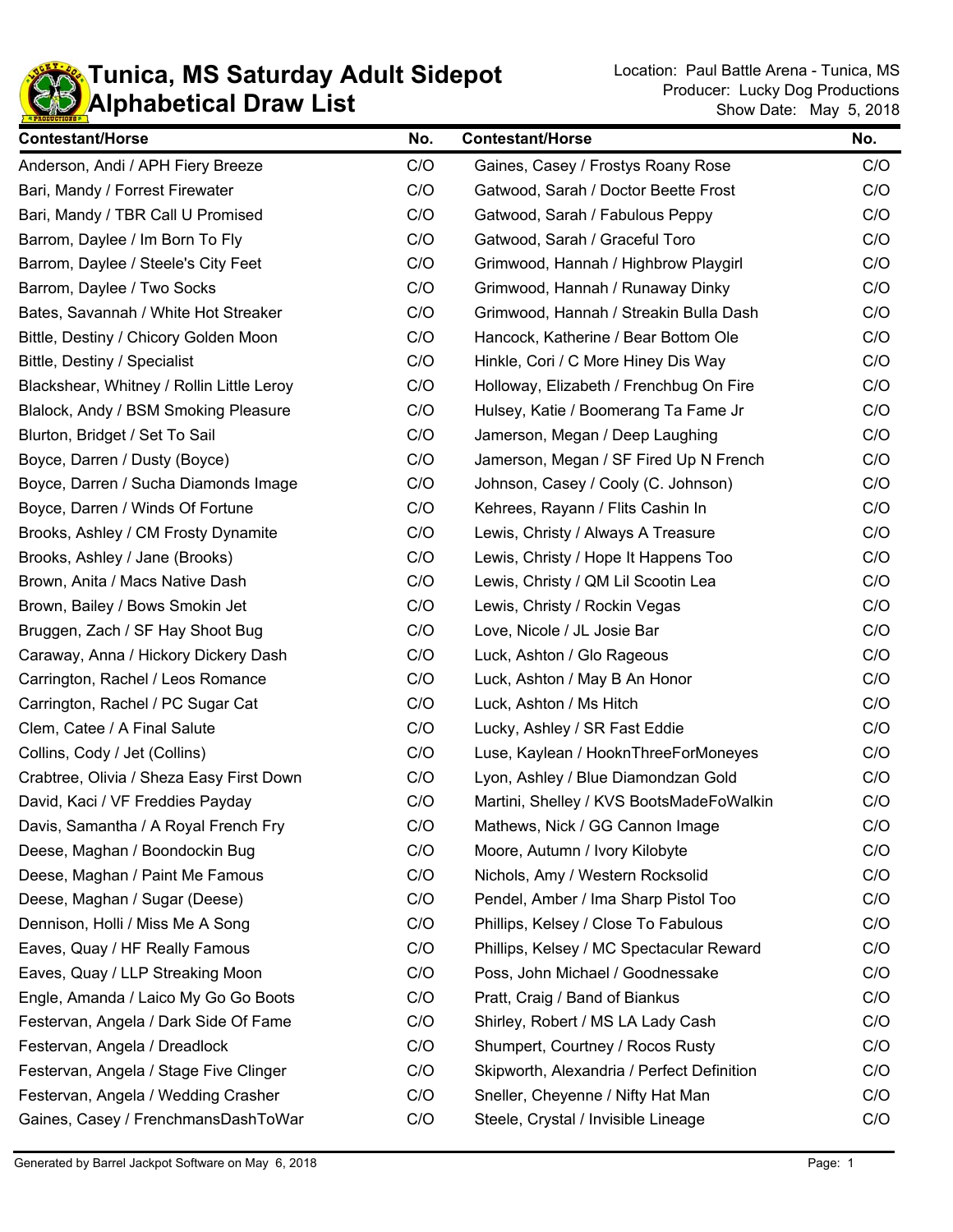

| <b>Contestant/Horse</b>                  | No. | <b>Contestant/Horse</b> | No. |
|------------------------------------------|-----|-------------------------|-----|
| Stevens, Allie / Sonny Lynx              | C/O |                         |     |
| Stewart, Cheyenne / Coats Cash Signature | C/O |                         |     |
| Stewart, Cheyenne / DashunLuck           | C/O |                         |     |
| Stewart, Cheyenne / JMS Young Gun        | C/O |                         |     |
| Sullivan, JR / Betcha Wish U Stayed      | C/O |                         |     |
| Sullivan, JR / Chasin Big Checks         | C/O |                         |     |
| Sullivan, JR / Flirty Dirty Dinero       | C/O |                         |     |
| Sullivan, JR / Willie Janes Dolly        | C/O |                         |     |
| Taylor, Rhonda / Bo (Taylor)             | C/O |                         |     |
| Thompson, Shaunnah / Charming Selection  | C/O |                         |     |
| Tice, Kayla / Abilenes Party Girl        | C/O |                         |     |
| Toole, Jacey / Martha (Toole)            | C/O |                         |     |
| Twisdale, Letitia / Smoke (Twisdale)     | C/O |                         |     |
| West, Jenny / PC Pay Day                 | C/O |                         |     |
| Wilburn, Meridith / Making The Cut       | C/O |                         |     |
| Winstead, Shelby / Rarely Goes Easy      | C/O |                         |     |
| TOTAL ENTRIES: 96                        |     |                         |     |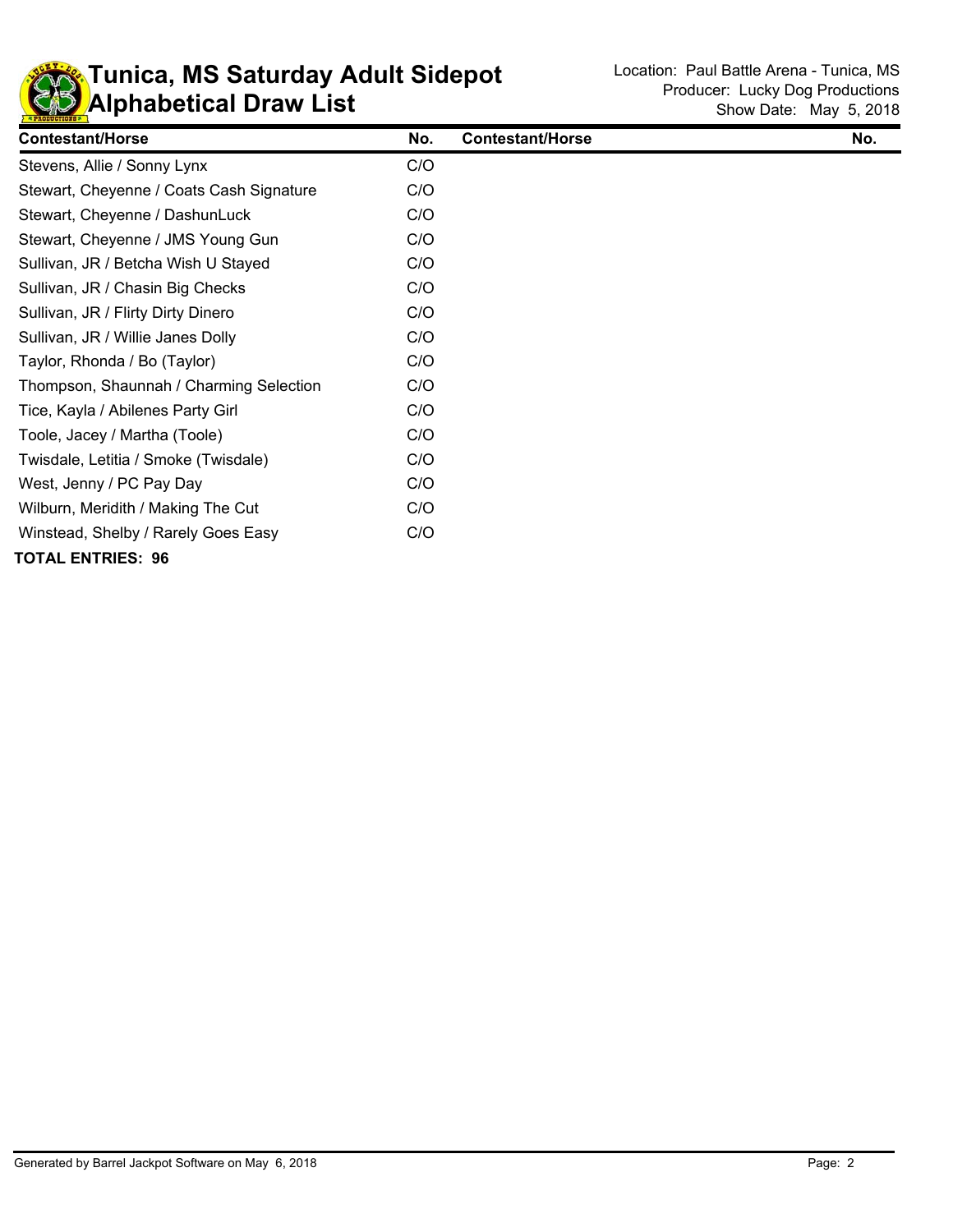

| <b>Contestant/Horse</b>            | No. | <b>Contestant/Horse</b> | No. |
|------------------------------------|-----|-------------------------|-----|
| Brooks, Amanda / Pick Pocket Annie | C/O |                         |     |
| Love, Nicole / JL Josie Bar        | C/O |                         |     |
| Lucky, Ashley / SR Fast Eddie      | C/O |                         |     |
| Rye, Watkins / Aint No Crazy Lady  | C/O |                         |     |
| Sullivan, JR / Flirty Dirty Dinero | C/O |                         |     |
| <b>TOTAL ENTRIES: 5</b>            |     |                         |     |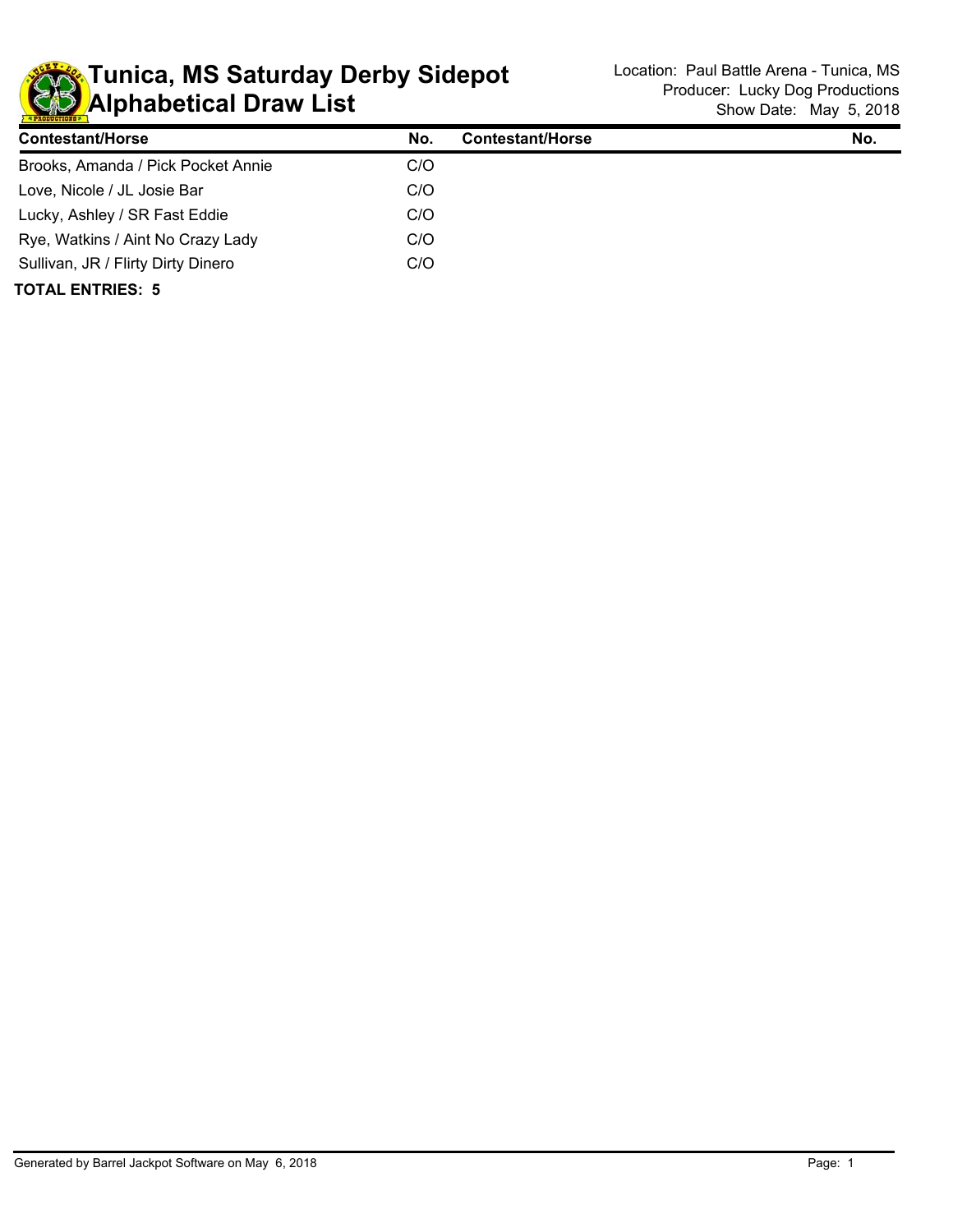

| <b>Contestant/Horse</b>                  | No. | <b>Contestant/Horse</b> | No. |
|------------------------------------------|-----|-------------------------|-----|
| Cope, Samantha / Red Diamond Rose        | C/O |                         |     |
| Festervan, Angela / Dark Side Of Fame    | C/O |                         |     |
| Festervan, Angela / Stage Five Clinger   | C/O |                         |     |
| Grimwood, Hannah / Highbrow Playgirl     | C/O |                         |     |
| Marks, Ty / Dial N Firewater             | C/O |                         |     |
| Pendel, Amber / Ima Sharp Pistol Too     | C/O |                         |     |
| Powell, Justin / LuvBNFrenchNFamous      | C/O |                         |     |
| Powell, Justin / Streaks Starlight       | C/O |                         |     |
| Robbins, Cindy / GL A Streaking Flyer    | C/O |                         |     |
| Stewart, Cheyenne / Coats Cash Signature | C/O |                         |     |
| <b>TOTAL ENTRIES: 10</b>                 |     |                         |     |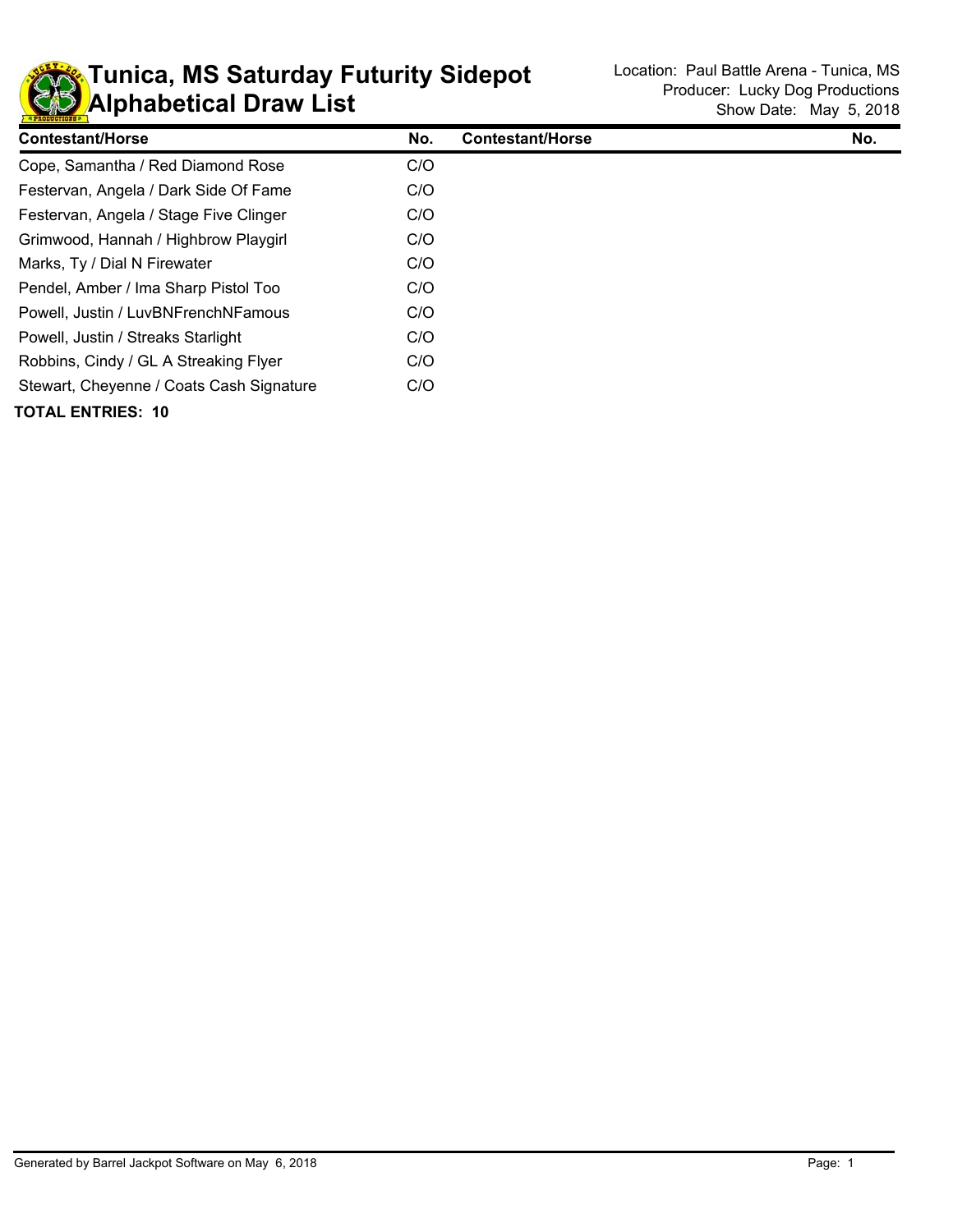

| <b>Contestant/Horse</b>                   | No. | <b>Contestant/Horse</b>                  | No. |
|-------------------------------------------|-----|------------------------------------------|-----|
| Akins, Lynn / Slick Wager                 | 95  | Bradford, Janet / Syble                  | 345 |
| Anderson, Andi / APH Fiery Breeze         | 116 | Bray, Kaylee-Ann / Twiggys Zip N Skip    | 226 |
| Andress, Mallorie / Zee Bot               | 244 | Briscoe, Bree / Kartells Dutchman        | 167 |
| Atchison, Taylor / Bo (Atchison)          | 364 | Briscoe, Bree / Whata Cool Cat           | 218 |
| Avery, Logan / Vegas (Avery)              | 143 | Brooks, Amanda / Pick Pocket Annie       | 152 |
| Bagwell, Connie / JWT Haulin Cash         | 242 | Brooks, Ashley / CM Frosty Dynamite      | 362 |
| Bari, Mandy / Forrest Firewater           | 245 | Brooks, Ashley / Jane (Brooks)           | 430 |
| Bari, Mandy / TBR Call U Promised         | 182 | Brown, Anita / Macs Native Dash          | 140 |
| Barnes, Carla / Flitten To Bullyguys      | 50  | Brown, Bailey / Bows Smokin Jet          | 194 |
| Barnes, James / Blurry Blazin Jet         | 295 | Brown, Hallie / Lil Bit (Brown)          | 149 |
| Barnes, James / Money On The Six          | 236 | Brown, Katie / Ima Famous Button         | 52  |
| Barnes, James / Reds Flyinby U            | 461 | Brown, Tammy / Blue Frost                | 16  |
| Barnes, James / Watch Me Firen            | 363 | Bruggen, Zach / SF Hay Shoot Bug         | 263 |
| Barrom, Daylee / Im Born To Fly           | 322 | Bullard, Colton / Dreamers Pep Dually    | 255 |
| Barrom, Daylee / Steele's City Feet       | 272 | Burdine, Alden / Bar Nothin Rondo        | 276 |
| Barrom, Daylee / Two Socks                | 389 | Burrell, Sarah / Flys Shooting Star      | 321 |
| Barron, Jennifer / Chrisma To Spare       | 69  | Butler, Kaylee / Mouthy Little Thing     | 133 |
| Barron, Jennifer / WRS Kool Feature       | 197 | Butler, Tim / Stings Zippo               | 22  |
| Bates, Savannah / White Hot Streaker      | 70  | Butler, Tim / Twinkle Toes Rocket        | 79  |
| Belew, Babs / Sonny (Belew)               | 81  | Cantrell, Lauren / Dan (Cantrell)        | 215 |
| Bishop, Brad / Tuff (Bishop)              | 367 | Cantrell, Lauren / Peps Leo Bar          | 112 |
| Bishop, Heather / Joses Hollywood Bars    | 359 | Caraway, Anna / Hickory Dickery Dash     | 161 |
| Bishop, Isabella / Docs Perk Alive        | 377 | Carney, Jodi / Sheza Caroline            | 8   |
| Bittle, Americus / Luke (Bittle)          | 370 | Carrington, Rachel / Leos Romance        | 293 |
| Bittle, Destiny / Chicory Golden Moon     | 386 | Carrington, Rachel / PC Sugar Cat        | 234 |
| Bittle, Destiny / Specialist              | 328 | Carruth, Shannon / Sterling Rose Gold    | 264 |
| Blackshear, Whitney / Rollin Little Leroy | 89  | Carwile, Renee / Smiths Dandy Bar        | 150 |
| Blalock, Andy / BSM Smoking Pleasure      | 247 | Cates-Windham, Gina / Red Western Gravel | 251 |
| Bledsoe, Lisa / Black Clusion Bar         | 3   | Cates-Windham, Gina / Rush Ta Heaven     | 296 |
| Bledsoe, Lisa / Cheyennes Honor           | 100 | Cauthen, Will / Dont Skip The Shine      | 99  |
| Bledsoe, Lisa / Honky Tonkin Lady         | 279 | Childress, Clint / Double Cab Dually     | 325 |
| Bledsoe, Lisa / Special Dashing Jet       | 338 | Clem, Catee / A Final Salute             | 334 |
| Blurton, Bridget / Set To Sail            | 330 | Clem, Robin / Spider Man Fuel            | 42  |
| Bonnett, Mallory / The Streakin Jewell    | 61  | Coker, Ronnie / Wood B Lil Hoppy         | 24  |
| Boyce, Darren / Dusty (Boyce)             | 381 | Cole, Christina / Bully's Choice         | 382 |
| Boyce, Darren / Sucha Diamonds Image      | 349 | Collins, Cody / Jet (Collins)            | 113 |
| Boyce, Darren / Winds Of Fortune          | 462 | Cooksey, Amber / Dollie (Cooksey)        | 299 |
| Bradfield, Taylor / Burrs Little Star     | 207 | Cooksey, Amber / Easy Lil Pep            | 351 |
| Bradfield, Taylor / Chicks Burr N Desire  | 56  | Cooksey, Kaitlyn / Docs Honor Too        | 274 |
| Bradford, Janet / Rare All The Time       | 292 | Cooksey, Kaitlyn / Im Miss Priss         | 335 |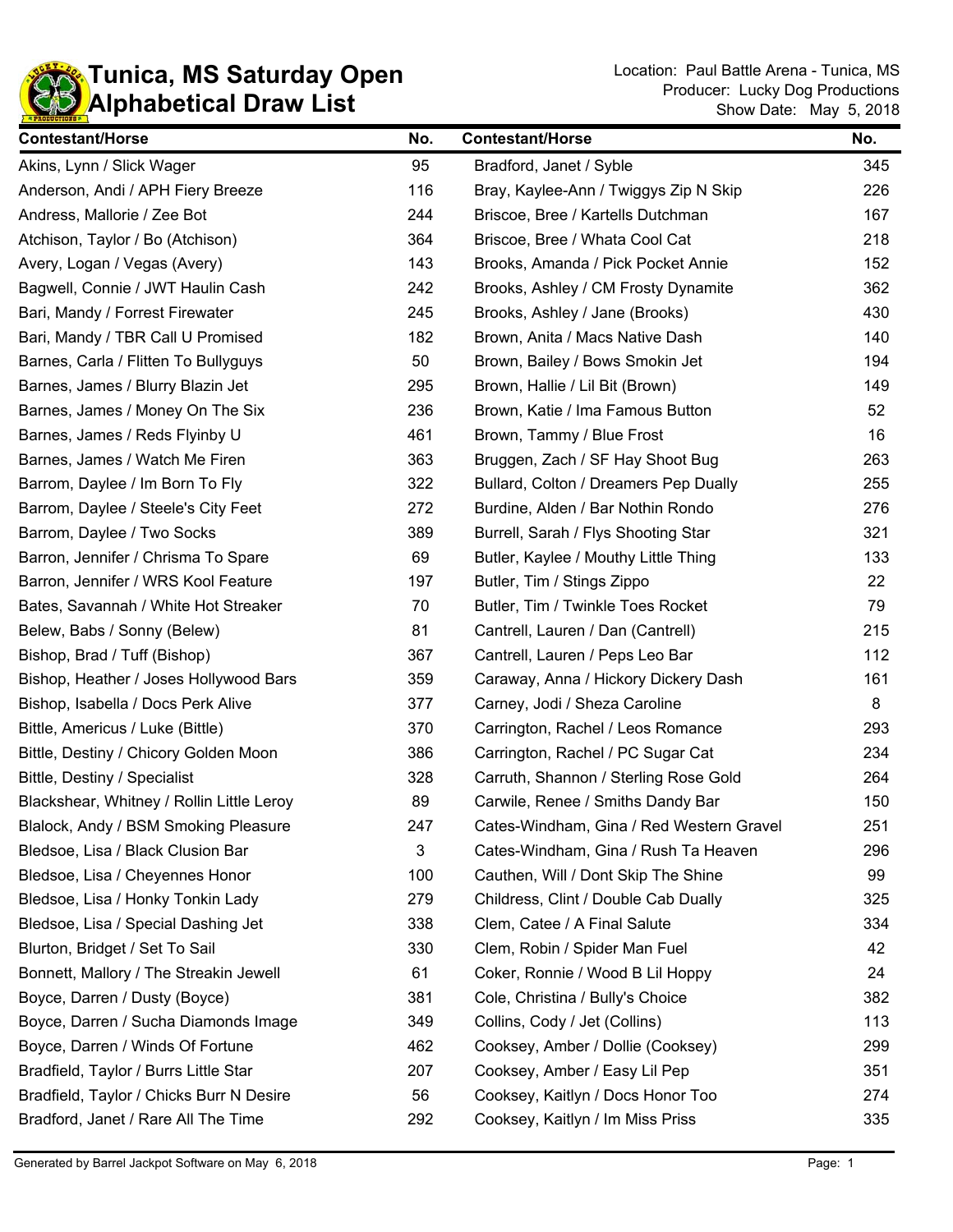

| <b>Contestant/Horse</b>                  | No. | <b>Contestant/Horse</b>                 | No. |
|------------------------------------------|-----|-----------------------------------------|-----|
| Cope, Samantha / Red Diamond Rose        | 37  | Festervan, Angela / Dark Side Of Fame   | 316 |
| Cosper, Dayle / Palennas Sonny           | 151 | Festervan, Angela / Dreadlock           | 383 |
| Couch, Alice / Bay Watch Roux            | 5   | Festervan, Angela / Stage Five Clinger  | 259 |
| Coulter, Taylar / Kid Rockin             | 156 | Festervan, Angela / Wedding Crasher     | 435 |
| Crabtree, Olivia / Sheza Easy First Down | 110 | Foster, Claire / HF Dash N Strawfly     | 399 |
| Cratin, Allison / Docs Gray Powder       | 62  | Frasier, Lyndsey / JMD ShezaPerky Thing | 225 |
| Crenshaw, Dana / Heydays Starbuck        | 15  | Fuller, Gracie / T Joe                  | 29  |
| Crenshaw, Dana / Six Moon Shadow         | 59  | Gaines, Casey / FrenchmansDashToWar     | 146 |
| Cross, Valerie / Shadows Tiny Guy        | 201 | Gaines, Casey / Frostys Roany Rose      | 93  |
| Dacus, Laura / Dillon The Frenchman      | 380 | Gardiner, Larkin / Lillys Painted Spurs | 186 |
| Dacus, Mary / Frenchmans Sandy Bar       | 371 | Garrett, Leah / Burrito (Garrett)       | 350 |
| Danzy, Katelyn / Ima Little Redneck      | 106 | Gatwood, Sarah / Doctor Beette Frost    | 366 |
| David, Kaci / VF Freddies Payday         | 309 | Gatwood, Sarah / Fabulous Peppy         | 258 |
| Davis, Barbara / Bling (Davis)           | 121 | Gatwood, Sarah / Graceful Toro          | 310 |
| Davis, Barbara / Sashay To High Fame     | 220 | German, Meadow / Little (German)        | 124 |
| Davis, Samantha / A Royal French Fry     | 313 | German, Meadow / The Flying Filly       | 177 |
| Deese, Maghan / Boondockin Bug           | 80  | Gerrard, Tammy / Quick Delta Disco      | 212 |
| Deese, Maghan / Paint Me Famous          | 23  | Gierow, Rhonda / Mamas Spendin Cash     | 88  |
| Deese, Maghan / Sugar (Deese)            | 141 | Gierow, Rhonda / Sir Leo Whirlwind      | 35  |
| Dennison, Holli / Miss Me A Song         | 184 | Gilder, Bailey / N Heavenly Fashion     | 130 |
| Denton, Lucy / Olenas Smart Star         | 27  | Gilder, Dusty / Ima Honor E Flit        | 147 |
| Diemert, Ed / Preppys Fancy Flame        | 39  | Gillespie, Taylor / Just A Good Ole Guy | 139 |
| Dixon, Lexi / Guys Peppy Gal             | 103 | Gordon, Madison / Amazin Ryon           | 317 |
| Dodson, Samantha / Scamper for Cash      | 291 | Gordon, Madison / Turps Heavenlea Beau  | 260 |
| Donnell, Brianna / Dudes Weekend Out     | 170 | Grimwood, Hannah / Highbrow Playgirl    | 250 |
| Donnell, Brianna / Howie's Hickory       | 86  | Grimwood, Hannah / Runaway Dinky        | 348 |
| Donnell, Melinda / Grandios Shine        | 192 | Grimwood, Hannah / Streakin Bulla Dash  | 297 |
| Drewery, Debbie / Nedras Cash            | 180 | Gullion, Olivia / Docs Got Discipline   | 85  |
| Eagle, Jason / Judge Heaven              | 294 | Gullion, Olivia / Tac It To             | 138 |
| Eaves, Quay / Bailey (Eaves)             | 268 | Hale, KyLynn / VF Blonde And Famous     | 238 |
| Eaves, Quay / HF Really Famous           | 319 | Haley, LeAnne / Easily Frenchman        | 155 |
| Eaves, Quay / LLP Streaking Moon         | 384 | Haley, LeAnne / Jade (Haley)            | 92  |
| Edwards, Katy / Zans Sweet Wonder        | 1   | Hamontrel, Chalee / Stacys DocaLena     | 78  |
| Eldridge, Jake / BHR Kinda Kwik          | 172 | Hancock, Katherine / Bear Bottom Ole    | 303 |
| Eldridge, Jake / HF Money Talks          | 414 | Harris, Allie / Exclusively Doc         | 107 |
| Engle, Amanda / Laico My Go Go Boots     | 376 | Harris, Amber / Copper Rock             | 246 |
| Ezell, Connie / Ya Know                  | 48  | Harris, Amber / Craven Fame             | 285 |
| Farr, Glenda / Docs Champion Flyer       | 43  | Harris, Amber / Going Rogue             | 373 |
| Ferguson, Amanda / Go Hard Fast          | 387 | Harris, Amber / Krimps Blond Dolly      | 327 |
| Fessler, Carrie / A Royal Biankus        | 13  | Harris, Amber / Peppys Salty Style      | 438 |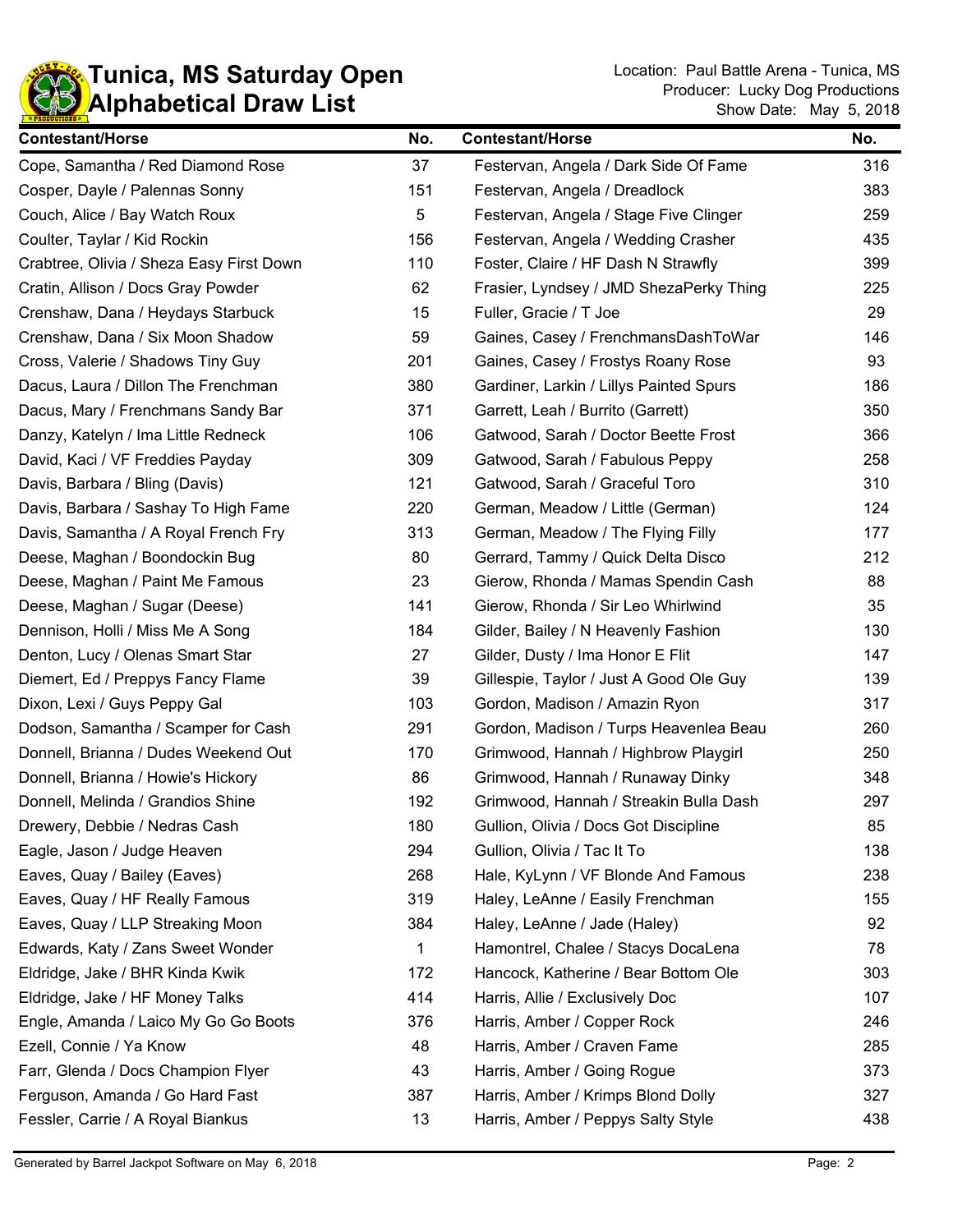

| <b>Contestant/Horse</b>                 | No. | <b>Contestant/Horse</b>                   | No. |
|-----------------------------------------|-----|-------------------------------------------|-----|
| Harris, Laura / Sharp Tuxedo            | 397 | Kingins, Kenny / Carbon Bugz              | 157 |
| Hart, Amy / Cash Olena Mascara          | 169 | Knight, Blair / Movers Gypsy Moon         | 306 |
| Hart, Haley / Coyote Creek Belle        | 181 | Kroush, Karen / Bam Bams Native           | 196 |
| Hart, Haley / Ryans Six Shooter         | 47  | Laws, Cheryle / Jade Ta Fame              | 98  |
| Hart, Haley / Sugar Ray                 | 777 | LeBlanc, Ginger / CashmyFabulousChekn     | 96  |
| Hart, Loni / Venus (Hart)               | 97  | Lenagar, Riley / Brogans Play             | 230 |
| Hayes, Bailey / Josie Brigadier         | 341 | Lewis, Christy / Always A Treasure        | 178 |
| Heffner, Anita / Lil Easy Peponita      | 11  | Lewis, Christy / Hope It Happens Too      | 289 |
| Herron, Karlie / LM Cowgirl Cash        | 302 | Lewis, Christy / QM Lil Scootin Lea       | 248 |
| Herron, Karlie / Shootn To The Moon     | 249 | Lewis, Christy / Rockin Vegas             | 217 |
| Hinds, Mitzi / Docs Full Of Spirit      | 290 | Lewis, Niki / JM Nikis Tiny Fathom        | 65  |
| Hinds, Mitzi / Tinys Dashing Bully      | 347 | Lewis, Niki / VF Smoked Rabbit            | 118 |
| Hinkle, Cori / C More Hiney Dis Way     | 145 | Lewis, Niki / Zeros Bargain Jet           | 21  |
| Hobson, Michael / Sonny Blue Deluxe     | 19  | Lindsey, Abbigail / Left Cash With Otoes  | 160 |
| Hogan, Meagan / Jettas Vengance         | 125 | Loftin, Jane / A Lot Like A Jet           | 58  |
| Holder, Leslie / Dash Master Shuttle    | 82  | Loftin, Jane / Zippo Mischief             | 117 |
| Holder, Leslie / Rebas On Fire          | 193 | Loftin, NaCayla / Zevi (Loftin)           | 401 |
| Holloway, Elizabeth / Frenchbug On Fire | 119 | Love, Nicole / BR Three Peat              | 287 |
| Hopkins, Crystal / HQ BarMaidWithGusto  | 18  | Love, Nicole / JL Josie Bar               | 340 |
| Hulsey, Katie / Boomerang Ta Fame Jr    | 357 | Luck, Ashton / Glo Rageous                | 394 |
| Hulsey, Katie / MP PrinceWithFlowers    | 282 | Luck, Ashton / May B An Honor             | 6   |
| Hunter, Chelsea / CC Short Girl         | 54  | Luck, Ashton / Ms Hitch                   | 64  |
| Jamerson, Megan / Deep Laughing         | 288 | Lucky, Ashley / SR Fast Eddie             | 183 |
| Jamerson, Megan / SF Fired Up N French  | 231 | Lummus, Jenna / Ima Sunfrost Seeker       | 153 |
| James, Murtle / Hope (James)            | 253 | Luse, Kaylean / HooknThreeForMoneyes      | 144 |
| Jeffery, Tyler / Prissy French Girl     | 451 | Lynn, Stephanie / Cals Little Star        | 392 |
| Johnson, Ava Clair / Kellys Darkvader   | 206 | Lynn, Stephanie / Lynns Lucky Jack        | 243 |
| Johnson, Casey / Cooly (C. Johnson)     | 120 | Lynn, Stephanie / Stylin Lil Pepto        | 131 |
| Johnson, Erica / John Boy               | 254 | Lynn, Stephanie / Trace Me A Doc          | 185 |
| Johnson, Jax / HotterThanaFantasy       | 204 | Lyon, Ashley / Blue Diamondzan Gold       | 240 |
| Johnson, Jax / Kiss Me Bill Compton     | 266 | Macaluso, Samantha / Miss Peaceful Effort | 332 |
| Johnson, Jax / RLJ Czech My Stats       | 67  | Madrigal, Emmy / Raynes Bonanza Breeze    | 41  |
| Johnson, Zaylee / JL Smoking Kat        | 166 | Mann, Aubri / Bogies French Kitten        | 108 |
| Johnson, Zaylee / Kings Poco Loho       | 229 | Mann, Aubri / Joe Merado                  | 211 |
| Jones, Elizabeth / Pee Wee (Jones)      | 53  | Marks, Ty / Dial N Firewater              | 318 |
| Jumper, Cyrilla / Firen Frost           | 154 | Martin, Mary Grayson / Four Alarm Tootie  | 232 |
| Kehrees, Rayann / Flits Cashin In       | 4   | Martin, Mary Grayson / King Royal Jazamau | 175 |
| Kell, Kim / Flirty French Native        | 342 | Martin, Mary Grayson / Moon Stitches      | 281 |
| Kinder, Carol / Hustlers Cherokee Jet   | 104 | Martin, Mary Grayson / See Me Dash        | 344 |
| Kingins, Karen / DHR Bailey Boy         | 165 | Martini, Alyssa / Dinkys Red Louise       | 339 |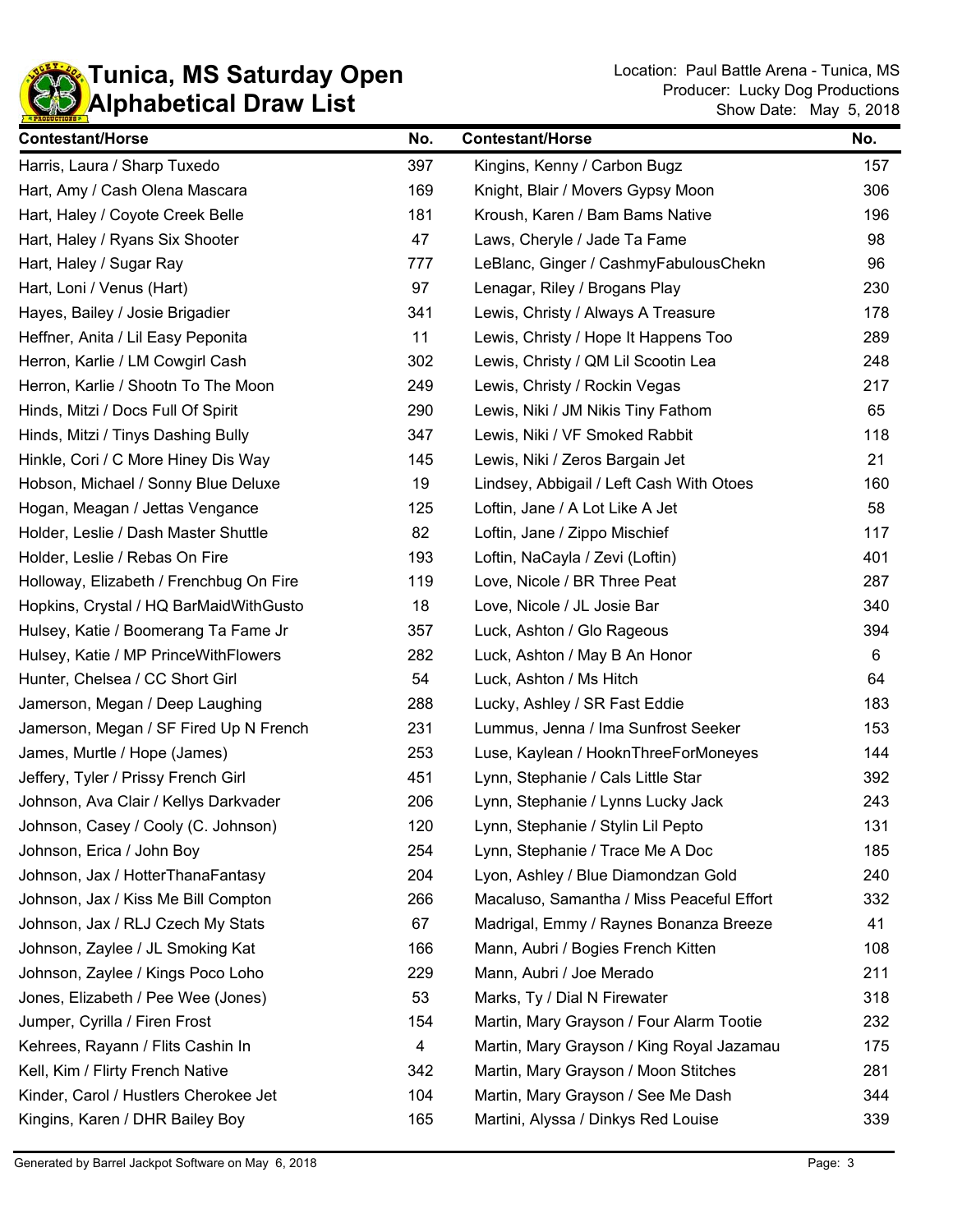| <b>Contestant/Horse</b>                    | No. | <b>Contestant/Horse</b>                  | No. |
|--------------------------------------------|-----|------------------------------------------|-----|
| Martini, Shelley / KVS BootsMadeFoWalkin   | 323 | Payne, Jason / Leroy (Payne)             | 402 |
| Mathes, Bailey / Johnnie (Mathes)          | 208 | Pendel, Amber / Frenchies Gottheguns     | 210 |
| Mathews, Nick / GG Cannon Image            | 379 | Pendel, Amber / Ima Sharp Pistol Too     | 77  |
| Matthews, Samantha / Peanut Towsack        | 283 | Phillips, Kelsey / Close To Fabulous     | 372 |
| Maxwell, Allie / Driftin Shirley           | 26  | Phillips, Kelsey / MC Spectacular Reward | 55  |
| Maxwell, Bonnie / Meadow Queen             | 38  | Pitcock, Desirae / Just A Breezin        | 72  |
| McCormick, Debbie / Dineros First Down     | 199 | Pittman, Sarah / Vixan (Pittman)         | 122 |
| McCormick, James / Shez Maxed Out          | 137 | Plunk, Chris / Howling Jack              | 105 |
| McCown, Brandon / Blackburn Catcher        | 198 | Pollard, Summer / Driftin Sun Queen      | 171 |
| McCown, Brandon / SF One Tough Offer       | 142 | Poole, Wesley / Hearts Content           | 393 |
| McDonald, Gracie / Paris (McDonald)        | 74  | Porter, Shelby / Breeze (Porter)         | 179 |
| McFarlin, Nateleigh / Guys Bustin Loose    | 275 | Poss, John Michael / Goodnessake         | 203 |
| McGlothlin, Maureen / Precious Ollie Cat   | 111 | Powell, Justin / LuvBNFrenchNFamous      | 57  |
| McKinney, Elaina / Fame (McKinney)         | 378 | Powell, Justin / Streaks Starlight       | 214 |
| McKinney, Elaina / WRS Cool Memories       | 277 | Powell, Justin / Sucha Macho Guy         | 267 |
| McReynolds, Shannon / Dashing Bugs Biankus | 326 | Powell, Justin / Tensas Toddy            | 10  |
| McReynolds, Shannon / Escorting A Fireman  | 375 | Pratt, Craig / Band of Biankus           | 273 |
| Menz, Angie / Buggin Indy                  | 109 | Prince, Debbie / A Sharp Gold Bucks      | 301 |
| Micci, Lesa / Easy With A Twist            | 331 | Prince, Karlee / Hot Rod (Prince)        | 356 |
| Miller, Tina / PS Shes A Hottie            | 395 | Prince, Karlee / Rogo (Prince)           | 300 |
| Miller, Tina / Peponitas Shi Wind          | 191 | Pulling, Stanley / Ms Bucks Blondie      | 127 |
| Moore, Autumn / Ivory Kilobyte             | 205 | Ramage, Jennine / Ole Mans Decker Jet    | 235 |
| Moore, Danyel / Harlans Diamond Dude       | 40  | Ramage, Jennine / Teasponn Dancer W5     | 188 |
| Moore, Karen / Playboy Jet On Deck         | 134 | Ramsey, Jake / Dash CV Kas               | 271 |
| Moore, Kelly / Panama Kid Rock             | 305 | Ramsey, Jake / WB Doc Money Maam         | 329 |
| Newton, Kinzey / Peppys Bojangles          | 209 | Ratterree, Rhonda / Some Perks Bug Me    | 343 |
| Nichols, Amy / Western Rocksolid           | 101 | Raziano, Sarah / Ichie Blue Shadow       | 60  |
| Norman, Maria / Cashin Affair              | 228 | Reid, Josie / One Drumin Maudie          | 45  |
| Norman, Maria / Red Pepa Jet               | 286 | Rice, Jordyn / Smooth Jet Two Bar        | 391 |
| OBrien, Heather / Almost Z                 | 355 | Rikard, Chris / Leader To Vegas Fast     | 25  |
| Oakes, Emilie / Dashing Charm              | 126 | Rikard, Chris / Scootn Fast To Vegas     | 83  |
| Oakley, Kellye / Miss Shining Pococat      | 75  | Riley, Harriet / Im The Real Quick       | 354 |
| Owen, Debbie / Dun It Flints Way           | 187 | Robbins, Cindy / GL A Streaking Flyer    | 311 |
| Owens, Brookelyn / Kans Of Firewater       | 324 | Robbins, Cindy / Lovers Fame             | 400 |
| Oxner, Jan / Lil Bit (Oxner)               | 390 | Robbins, Cindy / Shez Jess Flyin         | 369 |
| Oxner, Jan / Louisiana Majesty             | 148 | Robbins, Cindy / WRS Hava Look           | 459 |
| Parker, Madison / Dustys Cream Bar         | 396 | Robinson, Dee / Flash (Robinson)         | 36  |
| Parker, Madison / Mr Blackburn Zan OB      | 315 | Rogers, Shelby / Kid Rock (Rogers)       | 265 |
| Payne, Annette / Ima Badger Girl Too       | 46  | Rye, Watkins / A Touch Of Terriffic      | 333 |
| Payne, Hayley / Shenandoah Acre            | 17  | Rye, Watkins / Aint No Crazy Lady        | 385 |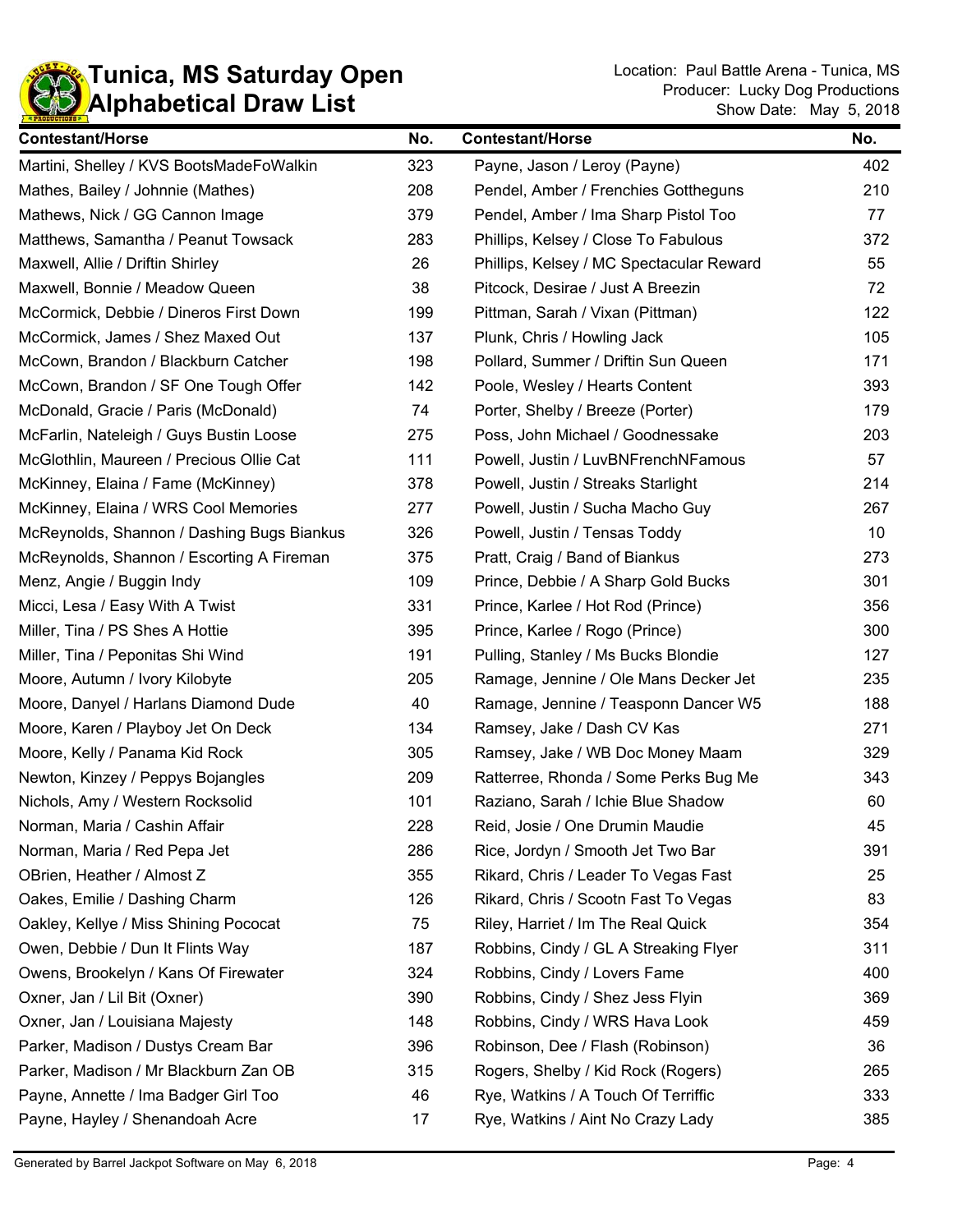

| <b>Contestant/Horse</b>                    | No. | <b>Contestant/Horse</b>                  | No.            |
|--------------------------------------------|-----|------------------------------------------|----------------|
| Rye, Watkins / Flit N Fired Up             | 278 | Sneed, Allison / Inspired Fire           | 256            |
| Rye, Watkins / HF Firs Tennesean           | 222 | Sneed, Allison / Moons American Jet      | 168            |
| Rye, Watkins / Roswell Fame                | 441 | Sneller, Cheyenne / Nifty Hat Man        | 353            |
| Sams, Alli / CVF Skips Boss                | 224 | Speltz, Linda / Blue (Speltz)            | 159            |
| Sams, Alli / Willy Wild Woods              | 162 | Spencer, Tena / Dash Set Fame            | 90             |
| Sanders, Mackenzie / Goldie (Sanders)      | 114 | Sprouse, Aubrey / Banners Flyin          | 304            |
| Saucier, Valerie / BA Dashin In A Lexus    | 73  | Steele, Crystal / Invisible Lineage      | 365            |
| Saucier, Valerie / BB Firewater Sue        | 20  | Steele, Susan / Hug Me Gold              | $\overline{2}$ |
| Saucier, Valerie / Mekkos Ole Man          | 132 | Stevens, Allie / Sonny Lynx              | $\overline{7}$ |
| Saulsbury, Mandy / Exceptional Freckles    | 337 | Steward, Lexi / Chloe (Steward)          | 284            |
| Scallion, Anna / Jet Lightning Joe         | 68  | Steward, Lexi / Leroy (Steward)          | 221            |
| Scallion, Christy / Matts Peppy Gal        | 71  | Stewart, Cheyenne / Coats Cash Signature | 115            |
| Scarato, Cindy / Lucky Hammer Man          | 128 | Stewart, Cheyenne / DashunLuck           | 31             |
| Scarato, Cindy / Smokin Sage Solano        | 189 | Stewart, Cheyenne / JMS Young Gun        | 269            |
| Scarato, Sage / Shortcake (Scarato)        | 777 | Sullivan, JR / Betcha Wish U Stayed      | 219            |
| Schmidt, Kylee / Easy Come Easy Bug        | 14  | Sullivan, JR / Chasin Big Checks         | 261            |
| Schmidt, Kylee / Im Miley Cyrus            | 388 | Sullivan, JR / Flirty Dirty Dinero       | 374            |
| Scrimager, Anna Grace / CB Chocolate Spot  | 460 | Sullivan, JR / Willie Janes Dolly        | 428            |
| Sefers, Brooke / Fancy (Sefers)            | 202 | Surman, Sherri / Goose (Surman)          | 135            |
| Sefers, Brooke / LL Sunfrosted Fuel        | 9   | Swire, Kelly / BettinYourBottomBug       | 66             |
| Sefers, Donna / Rosie (Sefers)             | 32  | Tallent, Kristin / CR Montana McCue      | 163            |
| Shelly, Jenna / SLP Morning Fire           | 227 | Taylor, Rhonda / Bo (Taylor)             | 352            |
| Shepherd, Cindy / Bucks Lil Trouble        | 216 | Teel, Haiven / Featured Request          | 63             |
| Shepherd, Tonya / Kiss My Valentine        | 44  | Teel, Krystal / Itch A Spot              | 51             |
| Shirley, Robert / MS LA Lady Cash          | 76  | Terrell, Heidi / Eye Of The Tigger       | 308            |
| Shofner, Addison / Sugar Cubed             | 34  | Thompson, Shaunnah / Charming Selection  | 174            |
| Shumpert, Courtney / Rocos Rusty           | 164 | Tice, Elle / Cutter (Tice)               | 420            |
| Shumpert, Savannah / Lena Bar Bee          | 200 | Tice, Kayla / Abilenes Party Girl        | 411            |
| Shumpert, Sheridan / Festus N Fast         | 777 | Toll, Cindy / Jesse Lightning Kwik       | 84             |
| Simmons, Christen / Dash N To Cash N       | 314 | Toll, Cindy / Sheza Casanova Special     | 136            |
| Simmons, Christen / JR Gottalot Of Bull    | 361 | Toll, Mike / Peponitas Tiny Shadow       | 33             |
| Simmons, Christen / Jlo (Simmons)          | 252 | Tomko, Stephanie / Frosted Pinky         | 358            |
| Skipworth, Alexandria / Perfect Definition | 312 | Toole, Jacey / Martha (Toole)            | 346            |
| Smith, Beverly / Henrys Sweetie            | 336 | Tweddell, Lexie / Dun It With Zenya      | 190            |
| Smith, Helen / Revved Up Lil Jesse         | 87  | Tweddell, Lexie / Patches (Tweddell)     | 123            |
| Smith, Keith / Frenchmans Ladys Man        | 94  | Twisdale, Letitia / Smoke (Twisdale)     | 458            |
| Smith, Rita / Bad Boy Bottom               | 237 | Walker, Miller / Sums Easily Smashed     | 239            |
| Smith, Sophie / Mamas Boy                  | 360 | Weldon, Major / SF Gin and Juice         | 12             |
| Smith, Summer / Alley Cat                  | 298 | Weldon, River / Prissy (Weldon)          | 777            |
| Smothers, Beth / Perks Over the Moon       | 257 | Weldon, River / Short Go                 | 777            |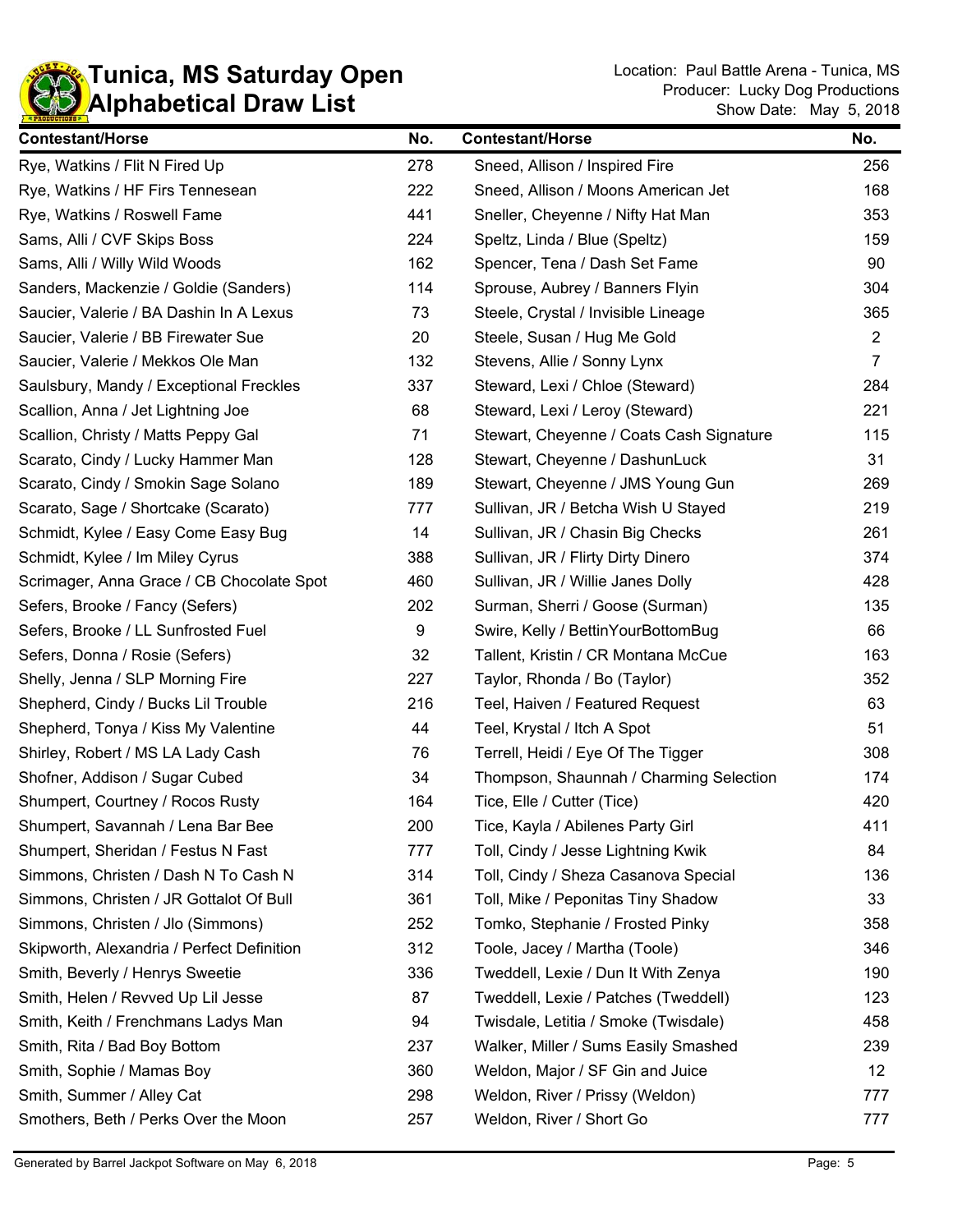

| <b>Contestant/Horse</b>                  | No. | <b>Contestant/Horse</b> | No. |
|------------------------------------------|-----|-------------------------|-----|
| West, Jenny / PC Pay Day                 | 28  |                         |     |
| West, Sharon / Ima Dashin Bye            | 173 |                         |     |
| West, Sharon / Trip (West)               | 91  |                         |     |
| Wheeler, Cody / Wheelers King Pen        | 195 |                         |     |
| White, Kim / Leaving So Easy             | 129 |                         |     |
| Wilburn, Avery / CMS Radically Magic     | 262 |                         |     |
| Wilburn, Avery / Skipin Firewater        | 320 |                         |     |
| Wilburn, Harper Kate / Chief Poco Cowboy | 270 |                         |     |
| Wilburn, Kaleigh / Stalker Tendency      | 368 |                         |     |
| Wilburn, Meridith / Making The Cut       | 233 |                         |     |
| Willard, Breanna / Drifters Tiny Willow  | 307 |                         |     |
| Williams, Charlene / Brandy N Flit       | 49  |                         |     |
| Williams, Charlene / Dream N Delite      | 102 |                         |     |
| Williams, Marlena / Jackie Bee Starbert  | 223 |                         |     |
| Williams, Marlena / Turbo Charged Risk   | 280 |                         |     |
| Williams, Michelle / A Little Ata Time   | 213 |                         |     |
| Williams, Michelle / Hustlin Time        | 158 |                         |     |
| Williams, Shelby / Hes Downrite On Fire  | 241 |                         |     |
| Wilson, Brianna / Gracie Da French Ray   | 30  |                         |     |
| Winstead, Shelby / Rarely Goes Easy      | 176 |                         |     |
| Wooten, Stephanie / Juno (Wooten)        | 398 |                         |     |
| <b>TOTAL ENTRIES: 421</b>                |     |                         |     |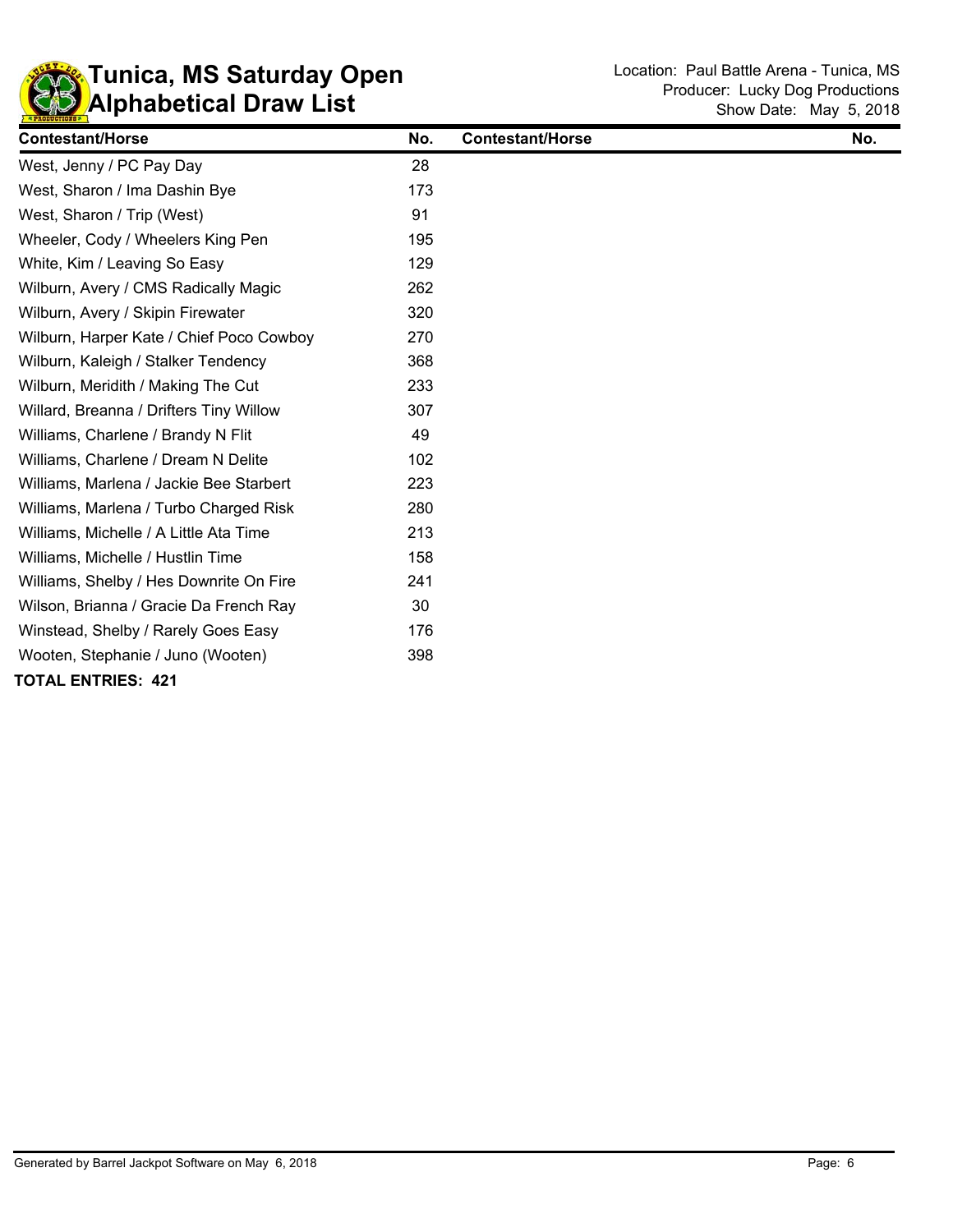

| <b>Contestant/Horse</b>                | No. | <b>Contestant/Horse</b>                  | No. |
|----------------------------------------|-----|------------------------------------------|-----|
| Akins, Lynn / Slick Wager              | C/O | Carwile, Renee / Smiths Dandy Bar        | C/O |
| Anderson, Andi / APH Fiery Breeze      | C/O | Cates-Windham, Gina / Red Western Gravel | C/O |
| Bari, Mandy / Forrest Firewater        | C/O | Cates-Windham, Gina / Rush Ta Heaven     | C/O |
| Bari, Mandy / TBR Call U Promised      | C/O | Cauthen, Will / Dont Skip The Shine      | C/O |
| Barnes, Carla / Flitten To Bullyguys   | C/O | Cole, Christina / Bully's Choice         | C/O |
| Barrom, Daylee / Im Born To Fly        | C/O | Collins, Cody / Jet (Collins)            | C/O |
| Barrom, Daylee / Steele's City Feet    | C/O | Cope, Samantha / Red Diamond Rose        | C/O |
| Barrom, Daylee / Two Socks             | C/O | Cosper, Dayle / Palennas Sonny           | C/O |
| Barron, Jennifer / Chrisma To Spare    | C/O | Coulter, Taylar / Kid Rockin             | C/O |
| Barron, Jennifer / WRS Kool Feature    | C/O | Cratin, Allison / Docs Gray Powder       | C/O |
| Bates, Savannah / White Hot Streaker   | C/O | Crenshaw, Dana / Heydays Starbuck        | C/O |
| Belew, Babs / Sonny (Belew)            | C/O | Crenshaw, Dana / Six Moon Shadow         | C/O |
| Bishop, Brad / Tuff (Bishop)           | C/O | Cross, Valerie / Shadows Tiny Guy        | C/O |
| Bishop, Heather / Joses Hollywood Bars | C/O | Danzy, Katelyn / Ima Little Redneck      | C/O |
| Bishop, Isabella / Docs Perk Alive     | C/O | David, Kaci / VF Freddies Payday         | C/O |
| Bittle, Destiny / Chicory Golden Moon  | C/O | Deese, Maghan / Boondockin Bug           | C/O |
| Bittle, Destiny / Specialist           | C/O | Deese, Maghan / Paint Me Famous          | C/O |
| Blalock, Andy / BSM Smoking Pleasure   | C/O | Deese, Maghan / Sugar (Deese)            | C/O |
| Bledsoe, Lisa / Black Clusion Bar      | C/O | Dennison, Holli / Miss Me A Song         | C/O |
| Bledsoe, Lisa / Cheyennes Honor        | C/O | Dodson, Samantha / Scamper for Cash      | C/O |
| Bledsoe, Lisa / Honky Tonkin Lady      | C/O | Drewery, Debbie / Nedras Cash            | C/O |
| Bledsoe, Lisa / Special Dashing Jet    | C/O | Ezell, Connie / Ya Know                  | C/O |
| Bonnett, Mallory / The Streakin Jewell | C/O | Farr, Glenda / Docs Champion Flyer       | C/O |
| Bradford, Janet / Rare All The Time    | C/O | Festervan, Angela / Dark Side Of Fame    | C/O |
| Bradford, Janet / Syble                | C/O | Festervan, Angela / Dreadlock            | C/O |
| Bray, Kaylee-Ann / Twiggys Zip N Skip  | C/O | Festervan, Angela / Stage Five Clinger   | C/O |
| Brooks, Amanda / Pick Pocket Annie     | C/O | Festervan, Angela / Wedding Crasher      | C/O |
| Brooks, Ashley / CM Frosty Dynamite    | C/O | Frasier, Lyndsey / JMD ShezaPerky Thing  | C/O |
| Brooks, Ashley / Jane (Brooks)         | C/O | Fuller, Gracie / T Joe                   | C/O |
| Brown, Anita / Macs Native Dash        | C/O | Gaines, Casey / FrenchmansDashToWar      | C/O |
| Brown, Bailey / Bows Smokin Jet        | C/O | Gaines, Casey / Frostys Roany Rose       | C/O |
| Brown, Hallie / Lil Bit (Brown)        | C/O | Gatwood, Sarah / Doctor Beette Frost     | C/O |
| Brown, Tammy / Blue Frost              | C/O | Gatwood, Sarah / Fabulous Peppy          | C/O |
| Bullard, Colton / Dreamers Pep Dually  | C/O | Gatwood, Sarah / Graceful Toro           | C/O |
| Butler, Tim / Stings Zippo             | C/O | Gerrard, Tammy / Quick Delta Disco       | C/O |
| Butler, Tim / Twinkle Toes Rocket      | C/O | Gillespie, Taylor / Just A Good Ole Guy  | C/O |
| Cantrell, Lauren / Dan (Cantrell)      | C/O | Grimwood, Hannah / Highbrow Playgirl     | C/O |
| Cantrell, Lauren / Peps Leo Bar        | C/O | Grimwood, Hannah / Runaway Dinky         | C/O |
| Carrington, Rachel / Leos Romance      | C/O | Grimwood, Hannah / Streakin Bulla Dash   | C/O |
| Carrington, Rachel / PC Sugar Cat      | C/O | Hale, KyLynn / VF Blonde And Famous      | C/O |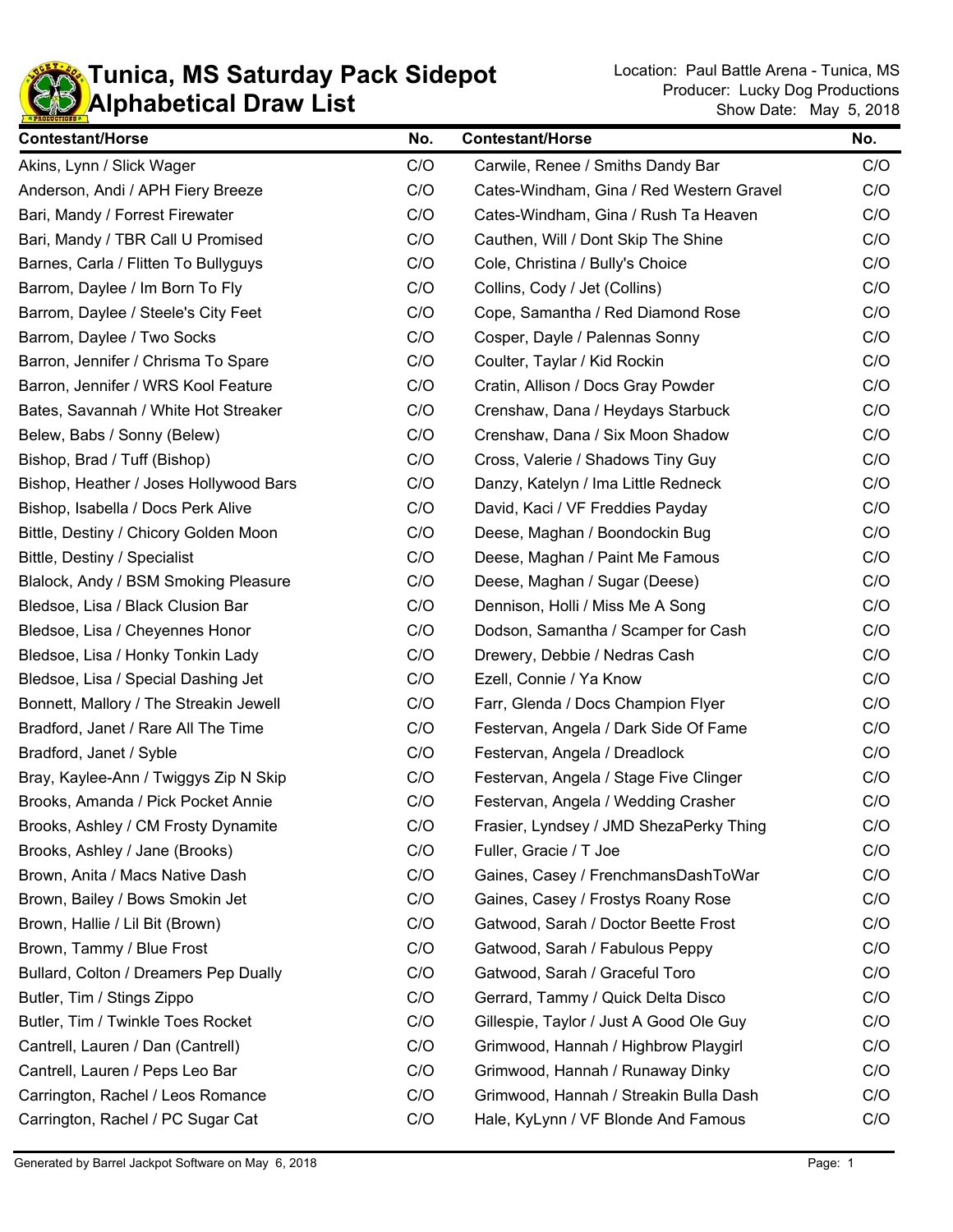

| <b>Contestant/Horse</b>                  | No. | <b>Contestant/Horse</b>                    | No. |
|------------------------------------------|-----|--------------------------------------------|-----|
| Haley, LeAnne / Easily Frenchman         | C/O | Lynn, Stephanie / Cals Little Star         | C/O |
| Haley, LeAnne / Jade (Haley)             | C/O | Lynn, Stephanie / Lynns Lucky Jack         |     |
| Hamontrel, Chalee / Stacys DocaLena      | C/O | Lynn, Stephanie / Stylin Lil Pepto         | C/O |
| Harris, Amber / Copper Rock              | C/O | Lynn, Stephanie / Trace Me A Doc           | C/O |
| Harris, Amber / Craven Fame              | C/O | Mann, Aubri / Bogies French Kitten         | C/O |
| Harris, Amber / Going Rogue              | C/O | Mann, Aubri / Joe Merado                   | C/O |
| Harris, Amber / Krimps Blond Dolly       | C/O | Martin, Mary Grayson / Four Alarm Tootie   | C/O |
| Harris, Amber / Peppys Salty Style       | C/O | Martin, Mary Grayson / King Royal Jazamau  | C/O |
| Hart, Amy / Cash Olena Mascara           | C/O | Martin, Mary Grayson / Moon Stitches       | C/O |
| Hart, Haley / Sugar Ray                  | C/O | Martin, Mary Grayson / See Me Dash         | C/O |
| Hart, Loni / Venus (Hart)                | C/O | Matthews, Samantha / Peanut Towsack        | C/O |
| Herron, Karlie / LM Cowgirl Cash         | C/O | Maxwell, Allie / Driftin Shirley           | C/O |
| Herron, Karlie / Shootn To The Moon      | C/O | McCormick, Debbie / Dineros First Down     | C/O |
| Hinds, Mitzi / Docs Full Of Spirit       | C/O | McCormick, James / Shez Maxed Out          | C/O |
| Holloway, Elizabeth / Frenchbug On Fire  | C/O | McCown, Brandon / Blackburn Catcher        | C/O |
| Hulsey, Katie / Boomerang Ta Fame Jr     | C/O | McCown, Brandon / SF One Tough Offer       | C/O |
| Hulsey, Katie / MP PrinceWithFlowers     | C/O | McKinney, Elaina / Fame (McKinney)         | C/O |
| Hunter, Chelsea / CC Short Girl          | C/O | McKinney, Elaina / WRS Cool Memories       | C/O |
| Jamerson, Megan / Deep Laughing          | C/O | McReynolds, Shannon / Dashing Bugs Biankus | C/O |
| Jamerson, Megan / SF Fired Up N French   | C/O | McReynolds, Shannon / Escorting A Fireman  | C/O |
| Jumper, Cyrilla / Firen Frost            | C/O | Miller, Tina / PS Shes A Hottie            | C/O |
| Kehrees, Rayann / Flits Cashin In        | C/O | Miller, Tina / Peponitas Shi Wind          | C/O |
| Kell, Kim / Flirty French Native         | C/O | Moore, Autumn / Ivory Kilobyte             | C/O |
| Kingins, Karen / DHR Bailey Boy          | C/O | Moore, Karen / Playboy Jet On Deck         | C/O |
| Kingins, Kenny / Carbon Bugz             | C/O | Moore, Kelly / Panama Kid Rock             | C/O |
| Knight, Blair / Movers Gypsy Moon        | C/O | Newton, Kinzey / Peppys Bojangles          | C/O |
| Lenagar, Riley / Brogans Play            | C/O | Oakes, Emilie / Dashing Charm              | C/O |
| Lewis, Christy / Always A Treasure       | C/O | Owen, Debbie / Dun It Flints Way           | C/O |
| Lewis, Christy / Hope It Happens Too     | C/O | Owens, Brookelyn / Kans Of Firewater       | C/O |
| Lewis, Christy / QM Lil Scootin Lea      | C/O | Parker, Madison / Dustys Cream Bar         | C/O |
| Lewis, Christy / Rockin Vegas            | C/O | Parker, Madison / Mr Blackburn Zan OB      | C/O |
| Lewis, Niki / JM Nikis Tiny Fathom       | C/O | Pendel, Amber / Frenchies Gottheguns       | C/O |
| Lewis, Niki / VF Smoked Rabbit           | C/O | Pendel, Amber / Ima Sharp Pistol Too       | C/O |
| Lewis, Niki / Zeros Bargain Jet          | C/O | Phillips, Kelsey / Close To Fabulous       | C/O |
| Lindsey, Abbigail / Left Cash With Otoes | C/O | Phillips, Kelsey / MC Spectacular Reward   | C/O |
| Loftin, Jane / A Lot Like A Jet          | C/O | Plunk, Chris / Howling Jack                | C/O |
| Loftin, Jane / Zippo Mischief            | C/O | Poss, John Michael / Goodnessake           | C/O |
| Love, Nicole / JL Josie Bar              | C/O | Powell, Justin / LuvBNFrenchNFamous        | C/O |
| Lucky, Ashley / SR Fast Eddie            | C/O | Powell, Justin / Streaks Starlight         | C/O |
| Luse, Kaylean / HooknThreeForMoneyes     | C/O | Powell, Justin / Sucha Macho Guy           | C/O |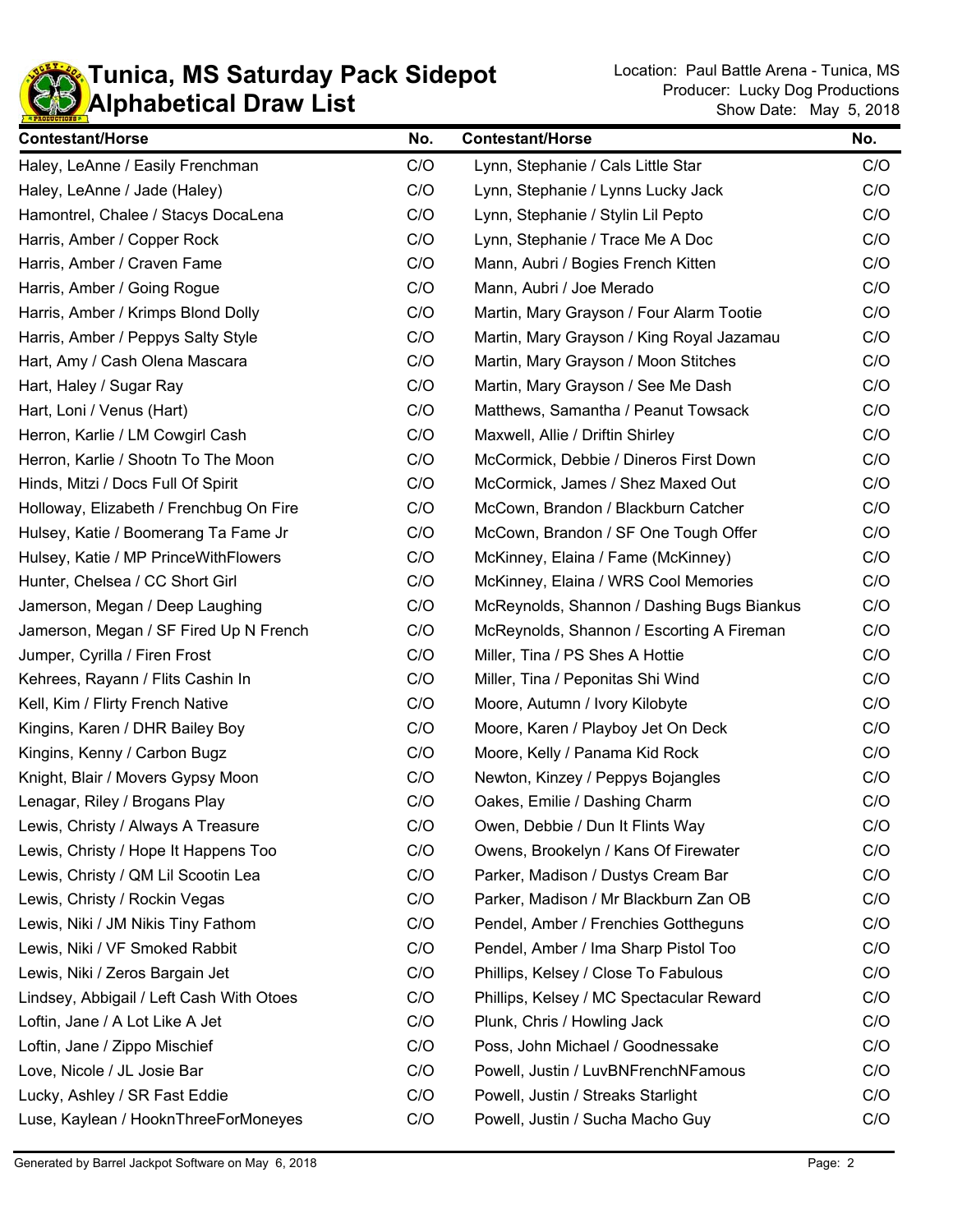

| <b>Contestant/Horse</b>                    | No. | <b>Contestant/Horse</b>                  | No. |
|--------------------------------------------|-----|------------------------------------------|-----|
| Powell, Justin / Tensas Toddy              | C/O | Stewart, Cheyenne / JMS Young Gun        | C/O |
| Prince, Karlee / Hot Rod (Prince)          | C/O | Sullivan, JR / Betcha Wish U Stayed      | C/O |
| Prince, Karlee / Rogo (Prince)             | C/O | Sullivan, JR / Chasin Big Checks         | C/O |
| Ramage, Jennine / Ole Mans Decker Jet      | C/O | Sullivan, JR / Flirty Dirty Dinero       | C/O |
| Ramage, Jennine / Teasponn Dancer W5       | C/O | Sullivan, JR / Willie Janes Dolly        | C/O |
| Ramsey, Jake / Dash CV Kas                 | C/O | Surman, Sherri / Goose (Surman)          | C/O |
| Ramsey, Jake / WB Doc Money Maam           | C/O | Swire, Kelly / BettinYourBottomBug       | C/O |
| Ratterree, Rhonda / Some Perks Bug Me      | C/O | Tallent, Kristin / CR Montana McCue      | C/O |
| Rice, Jordyn / Smooth Jet Two Bar          | C/O | Thompson, Shaunnah / Charming Selection  | C/O |
| Rikard, Chris / Leader To Vegas Fast       | C/O | Tice, Elle / Cutter (Tice)               | C/O |
| Robbins, Cindy / GL A Streaking Flyer      | C/O | Tice, Kayla / Abilenes Party Girl        | C/O |
| Robbins, Cindy / Lovers Fame               | C/O | Toll, Cindy / Jesse Lightning Kwik       | C/O |
| Robbins, Cindy / Shez Jess Flyin           | C/O | Toll, Cindy / Sheza Casanova Special     | C/O |
| Robbins, Cindy / WRS Hava Look             | C/O | Toll, Mike / Peponitas Tiny Shadow       | C/O |
| Saucier, Valerie / BA Dashin In A Lexus    | C/O | Toole, Jacey / Martha (Toole)            | C/O |
| Saucier, Valerie / BB Firewater Sue        | C/O | Twisdale, Letitia / Smoke (Twisdale)     | C/O |
| Saucier, Valerie / Mekkos Ole Man          | C/O | Walker, Miller / Sums Easily Smashed     | C/O |
| Scallion, Anna / Jet Lightning Joe         | C/O | Weldon, Major / SF Gin and Juice         | C/O |
| Scallion, Christy / Matts Peppy Gal        | C/O | Weldon, River / Prissy (Weldon)          | C/O |
| Scarato, Cindy / Lucky Hammer Man          | C/O | Weldon, River / Short Go                 | C/O |
| Scarato, Cindy / Smokin Sage Solano        | C/O | West, Jenny / PC Pay Day                 | C/O |
| Scarato, Sage / Shortcake (Scarato)        | C/O | West, Sharon / Ima Dashin Bye            | C/O |
| Schmidt, Kylee / Easy Come Easy Bug        | C/O | West, Sharon / Trip (West)               | C/O |
| Scrimager, Anna Grace / CB Chocolate Spot  | C/O | White, Kim / Leaving So Easy             | C/O |
| Shofner, Addison / Sugar Cubed             | C/O | Wilburn, Avery / CMS Radically Magic     | C/O |
| Shumpert, Courtney / Rocos Rusty           | C/O | Wilburn, Avery / Skipin Firewater        | C/O |
| Shumpert, Savannah / Lena Bar Bee          | C/O | Wilburn, Harper Kate / Chief Poco Cowboy | C/O |
| Simmons, Christen / Dash N To Cash N       | C/O | Wilburn, Meridith / Making The Cut       | C/O |
| Simmons, Christen / JR Gottalot Of Bull    | C/O | Willard, Breanna / Drifters Tiny Willow  | C/O |
| Simmons, Christen / Jlo (Simmons)          | C/O | Winstead, Shelby / Rarely Goes Easy      | C/O |
| Skipworth, Alexandria / Perfect Definition | C/O | <b>TOTAL ENTRIES: 230</b>                |     |
| Smith, Helen / Revved Up Lil Jesse         | C/O |                                          |     |
| Smith, Keith / Frenchmans Ladys Man        | C/O |                                          |     |
| Smith, Rita / Bad Boy Bottom               | C/O |                                          |     |
| Sneed, Allison / Inspired Fire             | C/O |                                          |     |
| Sneed, Allison / Moons American Jet        | C/O |                                          |     |
| Spencer, Tena / Dash Set Fame              | C/O |                                          |     |
| Sprouse, Aubrey / Banners Flyin            | C/O |                                          |     |
| Stewart, Cheyenne / Coats Cash Signature   | C/O |                                          |     |
| Stewart, Cheyenne / DashunLuck             | C/O |                                          |     |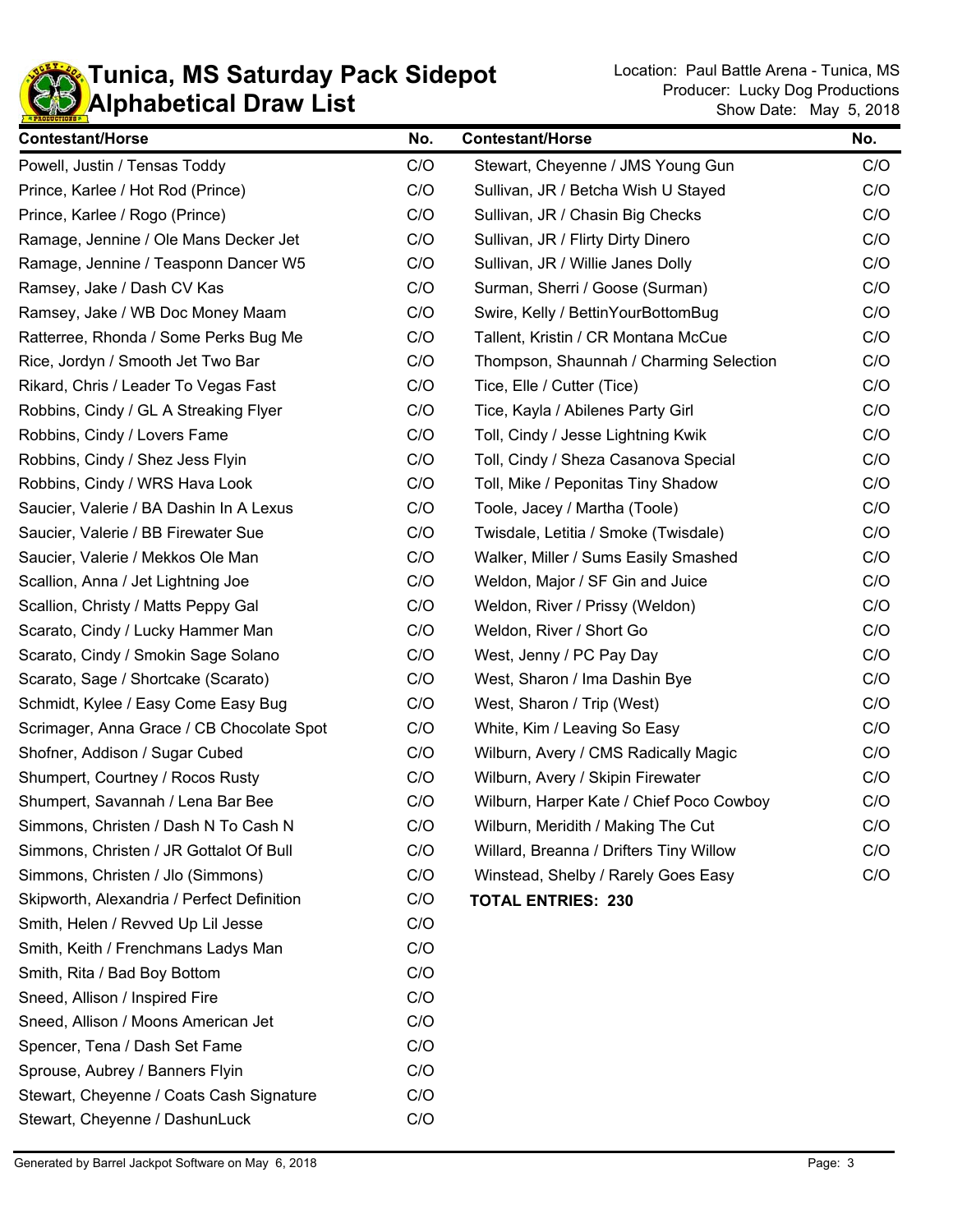

| <b>Contestant/Horse</b>               | No. | <b>Contestant/Horse</b> | No. |
|---------------------------------------|-----|-------------------------|-----|
| Bradfield, Taylor / Burrs Little Star | C/O |                         |     |
| Dodson, Samantha / Scamper for Cash   | C/O |                         |     |
| Festervan, Angela / Wedding Crasher   | C/O |                         |     |
| Love, Nicole / JL Josie Bar           | C/O |                         |     |
| Lummus, Jenna / Ima Sunfrost Seeker   | C/O |                         |     |
| McKinney, Elaina / Fame (McKinney)    | C/O |                         |     |
| McKinney, Elaina / WRS Cool Memories  | C/O |                         |     |
| Menz, Angie / Buggin Indy             | C/O |                         |     |
| Robbins, Cindy / Lovers Fame          | C/O |                         |     |
| Robbins, Cindy / WRS Hava Look        | C/O |                         |     |
| <b>TOTAL ENTRIES: 10</b>              |     |                         |     |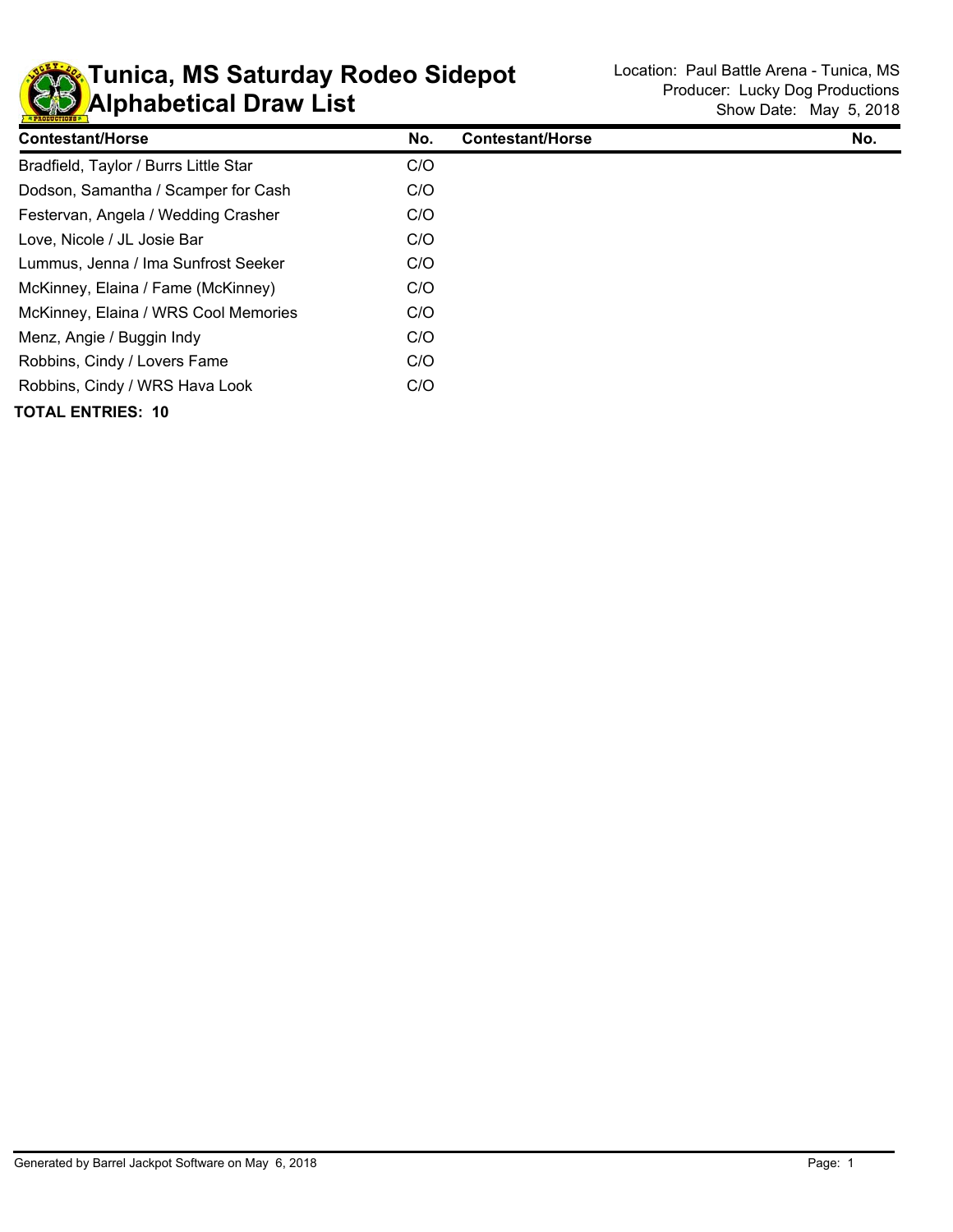

| <b>Contestant/Horse</b>                | No. | <b>Contestant/Horse</b>                | No. |
|----------------------------------------|-----|----------------------------------------|-----|
| Akins, Lynn / Slick Wager              | C/O | McCormick, James / Shez Maxed Out      | C/O |
| Bagwell, Connie / JWT Haulin Cash      | C/O | Micci, Lesa / Easy With A Twist        | C/O |
| Belew, Babs / Sonny (Belew)            | C/O | Miller, Tina / PS Shes A Hottie        | C/O |
| Bledsoe, Lisa / Black Clusion Bar      | C/O | Miller, Tina / Peponitas Shi Wind      | C/O |
| Bledsoe, Lisa / Cheyennes Honor        | C/O | Moore, Karen / Playboy Jet On Deck     | C/O |
| Bledsoe, Lisa / Honky Tonkin Lady      | C/O | Moore, Kelly / Panama Kid Rock         | C/O |
| Bledsoe, Lisa / Special Dashing Jet    | C/O | Owen, Debbie / Dun It Flints Way       | C/O |
| Bradford, Janet / Rare All The Time    | C/O | Oxner, Jan / Louisiana Majesty         | C/O |
| Bradford, Janet / Syble                | C/O | Pulling, Stanley / Ms Bucks Blondie    | C/O |
| Brown, Tammy / Blue Frost              | C/O | Ramage, Jennine / Ole Mans Decker Jet  | C/O |
| Carney, Jodi / Sheza Caroline          | C/O | Ramage, Jennine / Teasponn Dancer W5   | C/O |
| Carwile, Renee / Smiths Dandy Bar      | C/O | Ratterree, Rhonda / Some Perks Bug Me  | C/O |
| Clem, Robin / Spider Man Fuel          | C/O | Rikard, Chris / Leader To Vegas Fast   | C/O |
| Coker, Ronnie / Wood B Lil Hoppy       | C/O | Robbins, Cindy / GL A Streaking Flyer  | C/O |
| Cosper, Dayle / Palennas Sonny         | C/O | Robbins, Cindy / Lovers Fame           | C/O |
| Couch, Alice / Bay Watch Roux          | C/O | Robbins, Cindy / Shez Jess Flyin       | C/O |
| Crenshaw, Dana / Heydays Starbuck      | C/O | Robbins, Cindy / WRS Hava Look         | C/O |
| Crenshaw, Dana / Six Moon Shadow       | C/O | Scallion, Christy / Matts Peppy Gal    | C/O |
| Cross, Valerie / Shadows Tiny Guy      | C/O | Scarato, Cindy / Lucky Hammer Man      | C/O |
| Dacus, Mary / Frenchmans Sandy Bar     | C/O | Scarato, Cindy / Smokin Sage Solano    | C/O |
| Drewery, Debbie / Nedras Cash          | C/O | Sefers, Donna / Rosie (Sefers)         | C/O |
| Ezell, Connie / Ya Know                | C/O | Smith, Beverly / Henrys Sweetie        | C/O |
| Gerrard, Tammy / Quick Delta Disco     | C/O | Smith, Helen / Revved Up Lil Jesse     | C/O |
| Haley, LeAnne / Easily Frenchman       | C/O | Smith, Rita / Bad Boy Bottom           | C/O |
| Haley, LeAnne / Jade (Haley)           | C/O | Spencer, Tena / Dash Set Fame          | C/O |
| Hart, Amy / Cash Olena Mascara         | C/O | Steele, Susan / Hug Me Gold            | C/O |
| Kell, Kim / Flirty French Native       | C/O | Surman, Sherri / Goose (Surman)        | C/O |
| Kingins, Karen / DHR Bailey Boy        | C/O | Toll, Cindy / Sheza Casanova Special   | C/O |
| Kingins, Kenny / Carbon Bugz           | C/O | West, Sharon / Ima Dashin Bye          | C/O |
| Laws, Cheryle / Jade Ta Fame           | C/O | Williams, Charlene / Brandy N Flit     | C/O |
| LeBlanc, Ginger / CashmyFabulousChekn  | C/O | Williams, Charlene / Dream N Delite    | C/O |
| Loftin, Jane / A Lot Like A Jet        | C/O | Williams, Michelle / A Little Ata Time | C/O |
| Loftin, Jane / Zippo Mischief          | C/O | Williams, Michelle / Hustlin Time      | C/O |
| Lynn, Stephanie / Cals Little Star     | C/O | <b>TOTAL ENTRIES: 73</b>               |     |
| Lynn, Stephanie / Lynns Lucky Jack     | C/O |                                        |     |
| Lynn, Stephanie / Stylin Lil Pepto     | C/O |                                        |     |
| Lynn, Stephanie / Trace Me A Doc       | C/O |                                        |     |
| Matthews, Samantha / Peanut Towsack    | C/O |                                        |     |
| Maxwell, Bonnie / Meadow Queen         | C/O |                                        |     |
| McCormick, Debbie / Dineros First Down | C/O |                                        |     |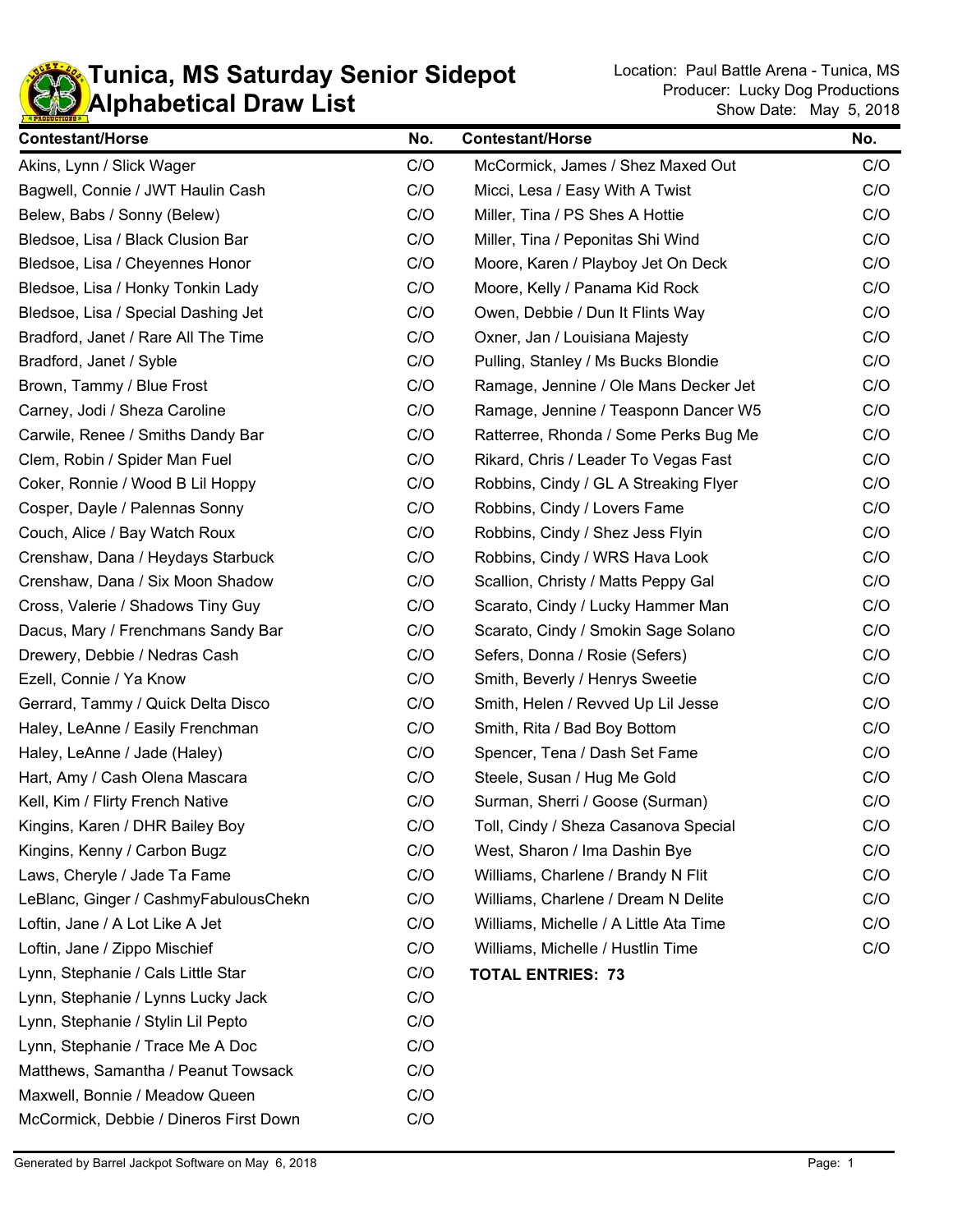

| <b>Contestant/Horse</b>                   | No. | <b>Contestant/Horse</b>                   | No. |
|-------------------------------------------|-----|-------------------------------------------|-----|
| Andress, Mallorie / Zee Bot               | C/O | Martini, Alyssa / Dinkys Red Louise       | C/O |
| Atchison, Taylor / Bo (Atchison)          | C/O | Mathes, Bailey / Johnnie (Mathes)         | C/O |
| Avery, Logan / Vegas (Avery)              | C/O | Maxwell, Allie / Driftin Shirley          | C/O |
| Bittle, Americus / Luke (Bittle)          | C/O | McCown, Brandon / Blackburn Catcher       | C/O |
| Bonnett, Mallory / The Streakin Jewell    | C/O | McCown, Brandon / SF One Tough Offer      | C/O |
| Brown, Hallie / Lil Bit (Brown)           | C/O | McFarlin, Nateleigh / Guys Bustin Loose   | C/O |
| Dacus, Laura / Dillon The Frenchman       | C/O | McKinney, Elaina / Fame (McKinney)        | C/O |
| Danzy, Katelyn / Ima Little Redneck       | C/O | McKinney, Elaina / WRS Cool Memories      | C/O |
| Denton, Lucy / Olenas Smart Star          | C/O | Newton, Kinzey / Peppys Bojangles         | C/O |
| Dixon, Lexi / Guys Peppy Gal              | C/O | Oakes, Emilie / Dashing Charm             | C/O |
| Fuller, Gracie / T Joe                    | C/O | Owens, Brookelyn / Kans Of Firewater      | C/O |
| Gardiner, Larkin / Lillys Painted Spurs   | C/O | Parker, Madison / Dustys Cream Bar        | C/O |
| Garrett, Leah / Burrito (Garrett)         | C/O | Parker, Madison / Mr Blackburn Zan OB     | C/O |
| German, Meadow / Little (German)          | C/O | Pollard, Summer / Driftin Sun Queen       | C/O |
| German, Meadow / The Flying Filly         | C/O | Prince, Karlee / Hot Rod (Prince)         | C/O |
| Gillespie, Taylor / Just A Good Ole Guy   | C/O | Prince, Karlee / Rogo (Prince)            | C/O |
| Gordon, Madison / Amazin Ryon             | C/O | Ramsey, Jake / Dash CV Kas                | C/O |
| Hamontrel, Chalee / Stacys DocaLena       | C/O | Ramsey, Jake / WB Doc Money Maam          | C/O |
| Harris, Allie / Exclusively Doc           | C/O | Rice, Jordyn / Smooth Jet Two Bar         | C/O |
| Hart, Haley / Sugar Ray                   | C/O | Sams, Alli / CVF Skips Boss               | C/O |
| Hart, Loni / Venus (Hart)                 | C/O | Sams, Alli / Willy Wild Woods             | C/O |
| Herron, Karlie / LM Cowgirl Cash          | C/O | Saucier, Valerie / BA Dashin In A Lexus   | C/O |
| Herron, Karlie / Shootn To The Moon       | C/O | Saucier, Valerie / BB Firewater Sue       | C/O |
| Johnson, Ava Clair / Kellys Darkvader     | C/O | Saucier, Valerie / Mekkos Ole Man         | C/O |
| Johnson, Jax / HotterThanaFantasy         | C/O | Scallion, Anna / Jet Lightning Joe        | C/O |
| Johnson, Jax / Kiss Me Bill Compton       | C/O | Scarato, Sage / Shortcake (Scarato)       | C/O |
| Johnson, Jax / RLJ Czech My Stats         | C/O | Scrimager, Anna Grace / CB Chocolate Spot | C/O |
| Johnson, Zaylee / JL Smoking Kat          | C/O | Shelly, Jenna / SLP Morning Fire          | C/O |
| Johnson, Zaylee / Kings Poco Loho         | C/O | Shumpert, Savannah / Lena Bar Bee         | C/O |
| Jones, Elizabeth / Pee Wee (Jones)        | C/O | Shumpert, Sheridan / Festus N Fast        | C/O |
| Lenagar, Riley / Brogans Play             | C/O | Smith, Sophie / Mamas Boy                 | C/O |
| Lindsey, Abbigail / Left Cash With Otoes  | C/O | Sneed, Allison / Inspired Fire            | C/O |
| Loftin, NaCayla / Zevi (Loftin)           | C/O | Sneed, Allison / Moons American Jet       | C/O |
| Madrigal, Emmy / Raynes Bonanza Breeze    | C/O | Sprouse, Aubrey / Banners Flyin           | C/O |
| Mann, Aubri / Bogies French Kitten        | C/O | Steward, Lexi / Chloe (Steward)           | C/O |
| Mann, Aubri / Joe Merado                  | C/O | Steward, Lexi / Leroy (Steward)           | C/O |
| Martin, Mary Grayson / Four Alarm Tootie  | C/O | Teel, Haiven / Featured Request           | C/O |
| Martin, Mary Grayson / King Royal Jazamau | C/O | Tice, Elle / Cutter (Tice)                | C/O |
| Martin, Mary Grayson / Moon Stitches      | C/O | Tweddell, Lexie / Dun It With Zenya       | C/O |
| Martin, Mary Grayson / See Me Dash        | C/O | Tweddell, Lexie / Patches (Tweddell)      | C/O |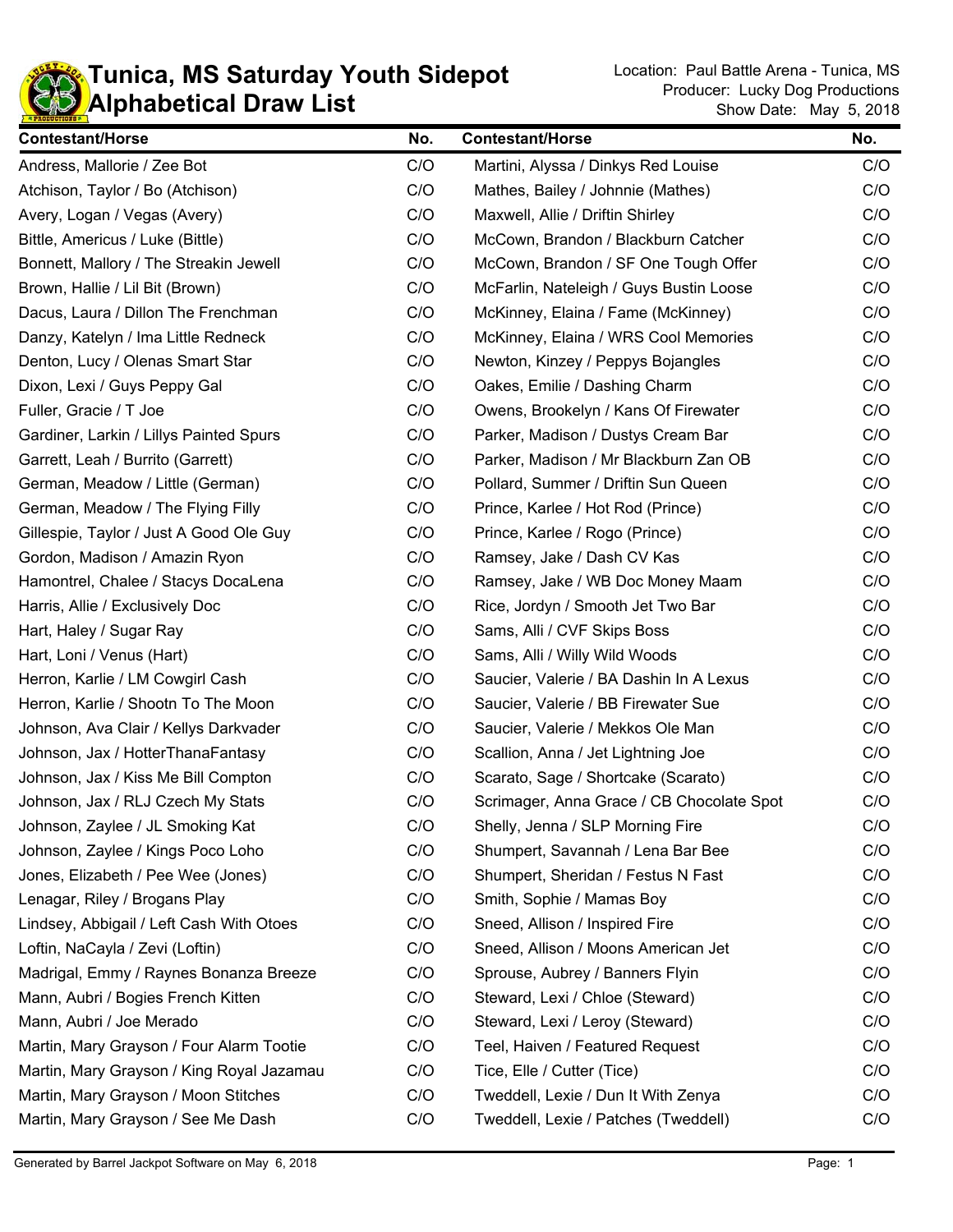

| <b>Contestant/Horse</b>                  | No. | <b>Contestant/Horse</b> | No. |
|------------------------------------------|-----|-------------------------|-----|
| Walker, Miller / Sums Easily Smashed     | C/O |                         |     |
| Weldon, Major / SF Gin and Juice         | C/O |                         |     |
| Weldon, River / Prissy (Weldon)          | C/O |                         |     |
| Weldon, River / Short Go                 | C/O |                         |     |
| Wilburn, Avery / CMS Radically Magic     | C/O |                         |     |
| Wilburn, Avery / Skipin Firewater        | C/O |                         |     |
| Wilburn, Harper Kate / Chief Poco Cowboy | C/O |                         |     |
| Wilburn, Kaleigh / Stalker Tendency      | C/O |                         |     |
| <b>TOTAL ENTRIES: 88</b>                 |     |                         |     |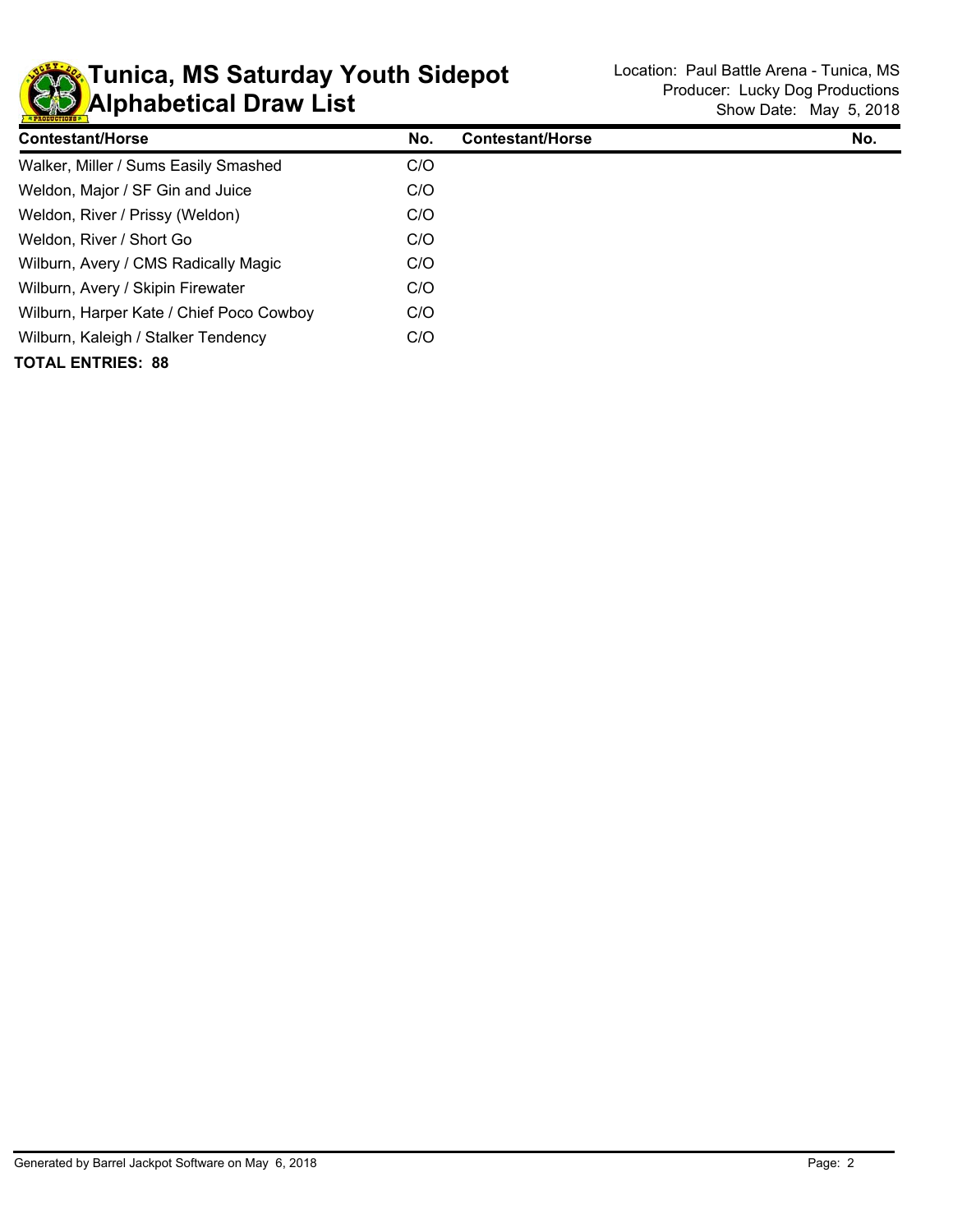

## **KD** Alphabetical Draw List **Tunica, MS Sunday Adult Sidepot** Location: Paul Battle Arena - Tunica, MS

| <b>Contestant/Horse</b>                   | No. | <b>Contestant/Horse</b>                    | No. |
|-------------------------------------------|-----|--------------------------------------------|-----|
| Anderson, Andi / APH Fiery Breeze         | C/O | Holloway, Elizabeth / Frenchbug On Fire    | C/O |
| Bari, Mandy / Forrest Firewater           | C/O | Hulsey, Katie / Boomerang Ta Fame Jr       | C/O |
| Bari, Mandy / TBR Call U Promised         | C/O | Jamerson, Megan / Deep Laughing            | C/O |
| Barrom, Daylee / Im Born To Fly           | C/O | Jamerson, Megan / SF Fired Up N French     | C/O |
| Barrom, Daylee / Steele's City Feet       | C/O | Johnson, Casey / Cooly (C. Johnson)        | C/O |
| Barrom, Daylee / Two Socks                | C/O | Kehrees, Rayann / Flits Cashin In          | C/O |
| Bates, Savannah / White Hot Streaker      | C/O | Knight, Blair / Movers Gypsy Moon          | C/O |
| Bittle, Destiny / Chicory Golden Moon     | C/O | Lewis, Christy / Always A Treasure         | C/O |
| Bittle, Destiny / Specialist              | C/O | Lewis, Christy / Hope It Happens Too       | C/O |
| Blackshear, Whitney / Rollin Little Leroy | C/O | Lewis, Christy / QM Lil Scootin Lea        | C/O |
| Blurton, Bridget / Set To Sail            | C/O | Lewis, Christy / Rockin Vegas              | C/O |
| Boyce, Darren / Dusty (Boyce)             | C/O | Love, Nicole / JL Josie Bar                | C/O |
| Boyce, Darren / Sucha Diamonds Image      | C/O | Luck, Ashton / May B An Honor              | C/O |
| Brown, Anita / Macs Native Dash           | C/O | Luck, Ashton / Ms Hitch                    | C/O |
| Brown, Bailey / Bows Smokin Jet           | C/O | Lucky, Ashley / SR Fast Eddie              | C/O |
| Caraway, Anna / Hickory Dickery Dash      | C/O | Luse, Kaylean / HooknThreeForMoneyes       | C/O |
| Carrington, Rachel / Leos Romance         | C/O | Lyon, Ashley / Blue Diamondzan Gold        | C/O |
| Carrington, Rachel / PC Sugar Cat         | C/O | Martini, Shelley / KVS BootsMadeFoWalkin   | C/O |
| Clem, Catee / A Final Salute              | C/O | Mathews, Nick / GG Cannon Image            | C/O |
| Collins, Cody / Jet (Collins)             | C/O | Moore, Autumn / Ivory Kilobyte             | C/O |
| Crabtree, Olivia / Sheza Easy First Down  | C/O | Nichols, Amy / Western Rocksolid           | C/O |
| David, Kaci / VF Freddies Payday          | C/O | Pendel, Amber / Ima Sharp Pistol Too       | C/O |
| Davis, Samantha / A Royal French Fry      | C/O | Phillips, Kelsey / Close To Fabulous       | C/O |
| Deese, Maghan / Boondockin Bug            | C/O | Phillips, Kelsey / MC Spectacular Reward   | C/O |
| Deese, Maghan / Paint Me Famous           | C/O | Poss, John Michael / Goodnessake           | C/O |
| Deese, Maghan / Sugar (Deese)             | C/O | Scruggs, Kindyl / Money Red Down Home      | C/O |
| Dennison, Holli / Miss Me A Song          | C/O | Shirley, Robert / MS LA Lady Cash          | C/O |
| Eaves, Quay / LLP Streaking Moon          | C/O | Shumpert, Courtney / Rocos Rusty           | C/O |
| Engle, Amanda / Laico My Go Go Boots      | C/O | Skipworth, Alexandria / Perfect Definition | C/O |
| Festervan, Angela / Dark Side Of Fame     | C/O | Sneller, Cheyenne / Nifty Hat Man          | C/O |
| Festervan, Angela / Dreadlock             | C/O | Steele, Crystal / Invisible Lineage        | C/O |
| Festervan, Angela / Stage Five Clinger    | C/O | Stevens, Allie / Sonny Lynx                | C/O |
| Festervan, Angela / Wedding Crasher       | C/O | Stewart, Cheyenne / Coats Cash Signature   | C/O |
| Gaines, Casey / FrenchmansDashToWar       | C/O | Stewart, Cheyenne / DashunLuck             | C/O |
| Gaines, Casey / Frostys Roany Rose        | C/O | Stewart, Cheyenne / JMS Young Gun          | C/O |
| Gatwood, Sarah / Doctor Beette Frost      | C/O | Sullivan, JR / Betcha Wish U Stayed        | C/O |
| Gatwood, Sarah / Fabulous Peppy           | C/O | Sullivan, JR / Chasin Big Checks           | C/O |
| Gatwood, Sarah / Graceful Toro            | C/O | Sullivan, JR / Flirty Dirty Dinero         | C/O |
| Hancock, Katherine / Bear Bottom Ole      | C/O | Sullivan, JR / Willie Janes Dolly          | C/O |
| Hinkle, Cori / C More Hiney Dis Way       | C/O | Taylor, Rhonda / Bo (Taylor)               | C/O |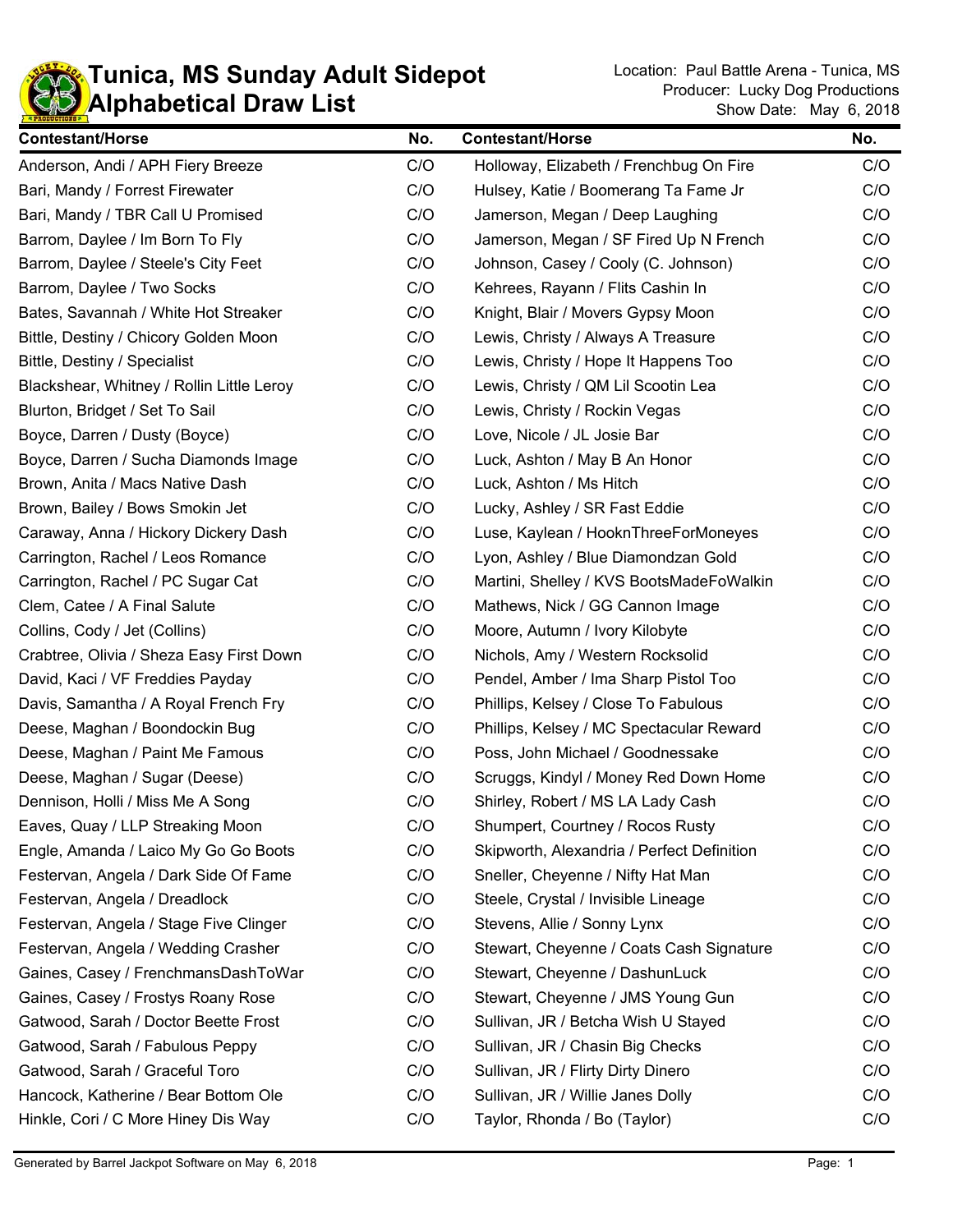

## **KD** Alphabetical Draw List **Tunica, MS Sunday Adult Sidepot** Location: Paul Battle Arena - Tunica, MS

| Contestant/Horse                        | No. | Contestant/Horse | No. |
|-----------------------------------------|-----|------------------|-----|
| Thompson, Shaunnah / Charming Selection | C/O |                  |     |
| Tice, Kayla / Abilenes Party Girl       | C/O |                  |     |
| Toole, Jacey / Martha (Toole)           | C/O |                  |     |
| Twisdale, Letitia / Smoke (Twisdale)    | C/O |                  |     |
| West, Jenny / PC Pay Day                | C/O |                  |     |
| Wilburn, Meridith / Making The Cut      | C/O |                  |     |
| Winstead, Shelby / Rarely Goes Easy     | C/O |                  |     |
| Winstead, Shelby / Truly A Peponita     | C/O |                  |     |
| <b>TOTAL ENTRIES: 88</b>                |     |                  |     |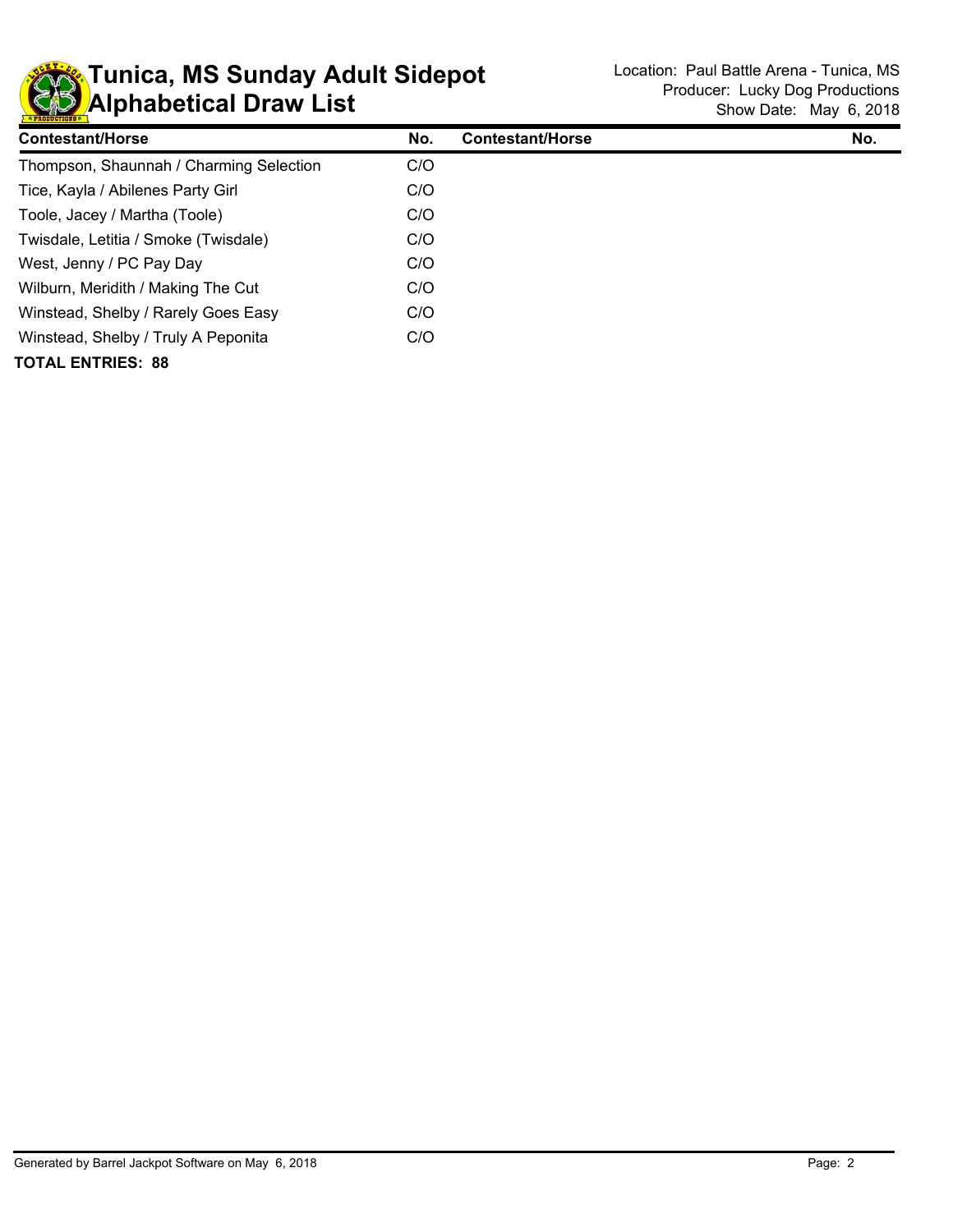

## **KD** Alphabetical Draw List **Tunica, MS Sunday Derby Sidepot** Location: Paul Battle Arena - Tunica, MS

| <b>Contestant/Horse</b>             | No. | <b>Contestant/Horse</b> | No. |
|-------------------------------------|-----|-------------------------|-----|
| Brooks, Amanda / Pick Pocket Annie  | C/O |                         |     |
| Ellis, Tonda / Pursuit Of Firewater | C/O |                         |     |
| Love, Nicole / JL Josie Bar         | C/O |                         |     |
| Lucky, Ashley / SR Fast Eddie       | C/O |                         |     |
| Sullivan, JR / Flirty Dirty Dinero  | C/O |                         |     |
| <b>TOTAL ENTRIES: 5</b>             |     |                         |     |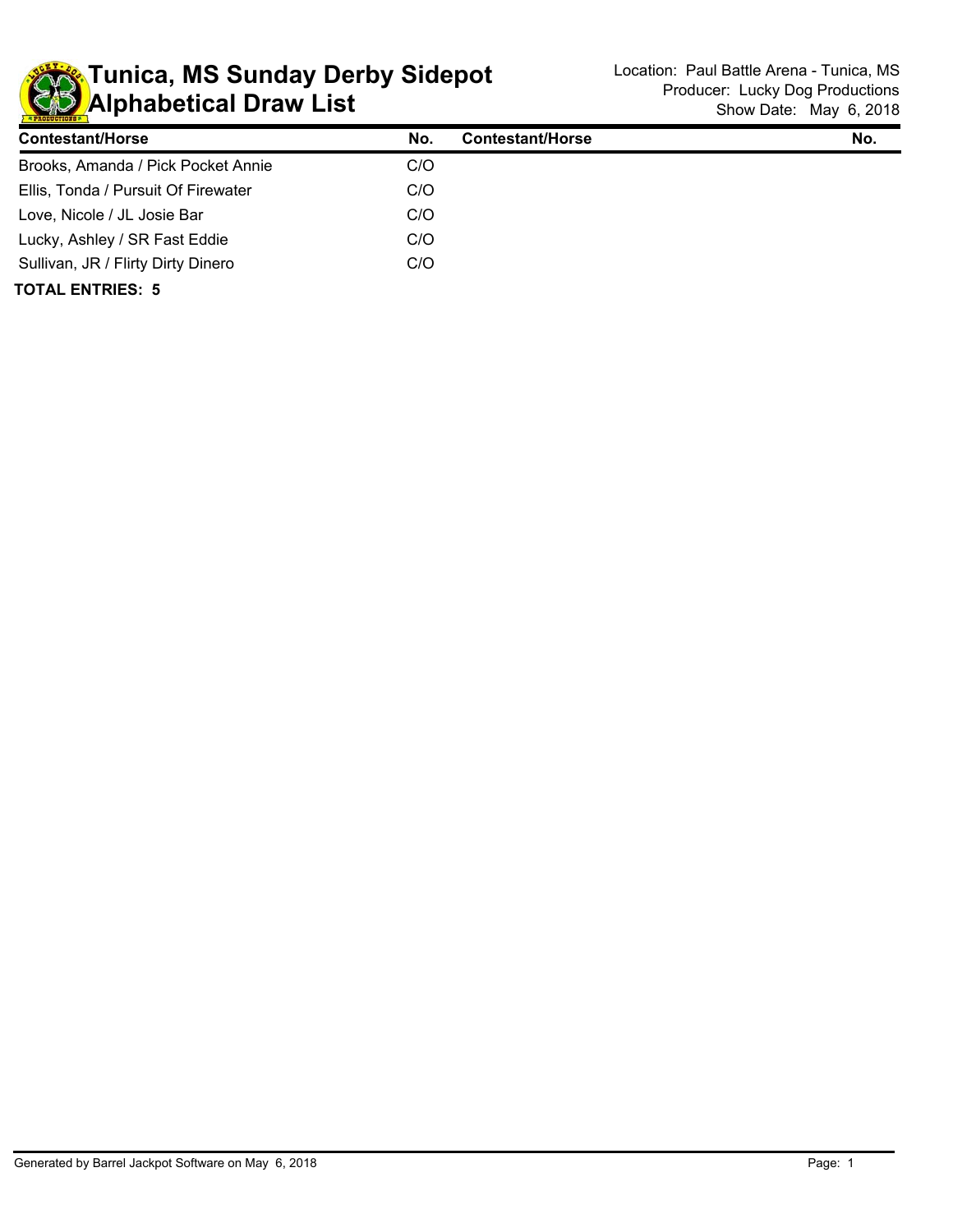

## **KD** Alphabetical Draw List **Tunica, MS Sunday Futurity Sidepot** Location: Paul Battle Arena - Tunica, MS

| <b>Contestant/Horse</b>                  | No. | <b>Contestant/Horse</b> | No. |
|------------------------------------------|-----|-------------------------|-----|
| Blalock, Andy / Betacorona               | C/O |                         |     |
| Cope, Samantha / Red Diamond Rose        | C/O |                         |     |
| Festervan, Angela / Dark Side Of Fame    | C/O |                         |     |
| Festervan, Angela / Stage Five Clinger   | C/O |                         |     |
| Marks, Ty / Dial N Firewater             | C/O |                         |     |
| Pendel, Amber / Ima Sharp Pistol Too     | C/O |                         |     |
| Powell, Justin / LuvBNFrenchNFamous      | C/O |                         |     |
| Powell, Justin / Streaks Starlight       | C/O |                         |     |
| Stewart, Cheyenne / Coats Cash Signature | C/O |                         |     |
| TOTAL ENTRIES: 9                         |     |                         |     |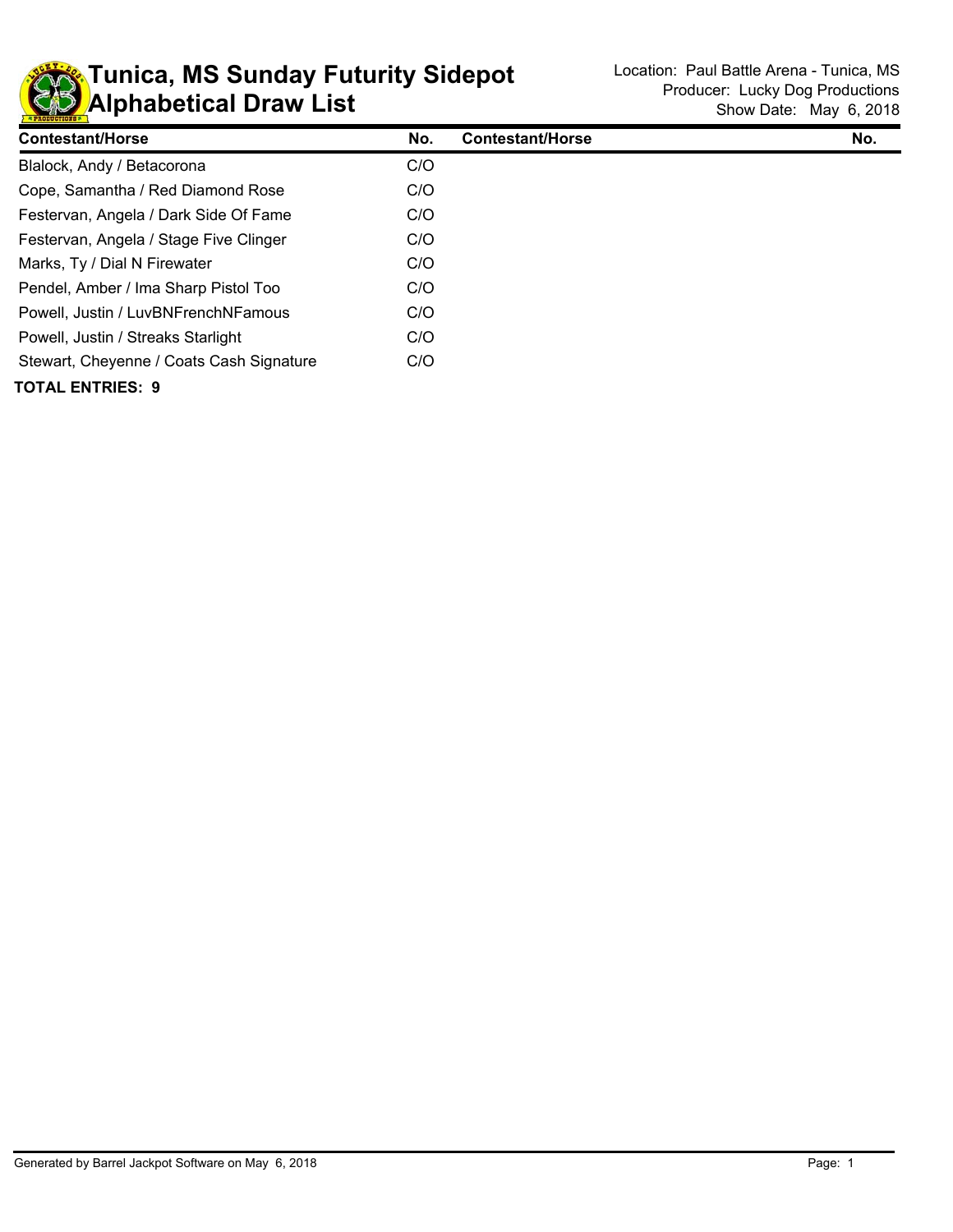

| <b>Contestant/Horse</b>                   | No. | <b>Contestant/Horse</b>                  | No. |
|-------------------------------------------|-----|------------------------------------------|-----|
| Akins, Lynn / Slick Wager                 | 208 | Brooks, Ashley / Cat Can Dance           | 280 |
| Anderson, Andi / APH Fiery Breeze         | 123 | Brooks, Ashley / Jane (Brooks)           | 401 |
| Andress, Mallorie / Zee Bot               | 37  | Brown, Anita / Macs Native Dash          | 191 |
| Avery, Logan / Vegas (Avery)              | 102 | Brown, Bailey / Bows Smokin Jet          | 152 |
| Bagwell, Connie / JWT Haulin Cash         | 93  | Brown, Hallie / Lil Bit (Brown)          | 117 |
| Bari, Mandy / Forrest Firewater           | 326 | Brown, Katie / Ima Famous Button         | 370 |
| Bari, Mandy / TBR Call U Promised         | 273 | Brown, Tammy / Blue Frost                | 24  |
| Barrom, Daylee / Im Born To Fly           | 245 | Bruggen, Zach / SF Hay Shoot Bug         | 207 |
| Barrom, Daylee / Steele's City Feet       | 193 | Bullard, Colton / Dreamers Pep Dually    | 8   |
| Barrom, Daylee / Two Socks                | 296 | Burdine, Alden / Bar Nothin Rondo        | 348 |
| Barron, Jennifer / Chrisma To Spare       | 116 | Burrell, Sarah / Flys Shooting Star      | 34  |
| Barron, Jennifer / WRS Kool Feature       | 175 | Butler, Kaylee / Mouthy Little Thing     | 64  |
| Bates, Savannah / White Hot Streaker      | 46  | Butler, Tim / Stings Zippo               | 30  |
| Belew, Babs / Sonny (Belew)               | 364 | Butler, Tim / Twinkle Toes Rocket        | 86  |
| Bishop, Brad / Tuff (Bishop)              | 300 | Cantrell, Lauren / Dan (Cantrell)        | 167 |
| Bishop, Heather / Joses Hollywood Bars    | 311 | Cantrell, Lauren / Peps Leo Bar          | 36  |
| Bishop, Isabella / Docs Perk Alive        | 275 | Caraway, Anna / Hickory Dickery Dash     | 130 |
| Bittle, Americus / Luke (Bittle)          | 375 | Carney, Jodi / Sheza Caroline            | 33  |
| Bittle, Destiny / Chicory Golden Moon     | 354 | Carrington, Rachel / Leos Romance        | 159 |
| Bittle, Destiny / Specialist              | 294 | Carrington, Rachel / PC Sugar Cat        | 106 |
| Blackshear, Whitney / Rollin Little Leroy | 75  | Carruth, Shannon / Sterling Rose Gold    | 362 |
| Blalock, Andy / BSM Smoking Pleasure      | 53  | Carwile, Renee / Smiths Dandy Bar        | 177 |
| Blalock, Andy / Betacorona                | 1   | Cates-Windham, Gina / Red Western Gravel | 254 |
| Bledsoe, Lisa / Black Clusion Bar         | 17  | Cates-Windham, Gina / Rush Ta Heaven     | 298 |
| Bledsoe, Lisa / Cheyennes Honor           | 179 | Cauthen, Will / Dont Skip The Shine      | 361 |
| Bledsoe, Lisa / Honky Tonkin Lady         | 282 | Childress, Clint / Double Cab Dually     | 372 |
| Bledsoe, Lisa / Special Dashing Jet       | 340 | Clem, Catee / A Final Salute             | 346 |
| Blurton, Bridget / Set To Sail            | 304 | Clem, Robin / Spider Man Fuel            | 313 |
| Bonnett, Mallory / The Streakin Jewell    | 78  | Coker, Ronnie / Wood B Lil Hoppy         | 276 |
| Boyce, Darren / Dusty (Boyce)             | 310 | Cole, Christina / Bully's Choice         | 146 |
| Boyce, Darren / Sucha Diamonds Image      | 251 | Collins, Cody / Jet (Collins)            | 164 |
| Bradfield, Taylor / Burrs Little Star     | 339 | Collins, Hope / Alliage                  | 373 |
| Bradfield, Taylor / Chicks Burr N Desire  | 269 | Collins, Hope / Colonels Sassy Belle     | 434 |
| Bradford, Janet / Rare All The Time       | 285 | Cooksey, Amber / Dollie (Cooksey)        | 49  |
| Bradford, Janet / Syble                   | 336 | Cooksey, Amber / Easy Lil Pep            | 166 |
| Bray, Kaylee-Ann / Twiggys Zip N Skip     | 110 | Cooksey, Kaitlyn / Docs Honor Too        | 97  |
| Briscoe, Bree / Kartells Dutchman         | 38  | Cooksey, Kaitlyn / Im Miss Priss         | 189 |
| Briscoe, Bree / Whata Cool Cat            | 113 | Cope, Samantha / Red Diamond Rose        | 6   |
| Brooks, Amanda / Pick Pocket Annie        | 124 | Cosper, Dayle / Palennas Sonny           | 119 |
| Brooks, Ashley / CM Frosty Dynamite       | 349 | Couch, Alice / Bay Watch Roux            | 242 |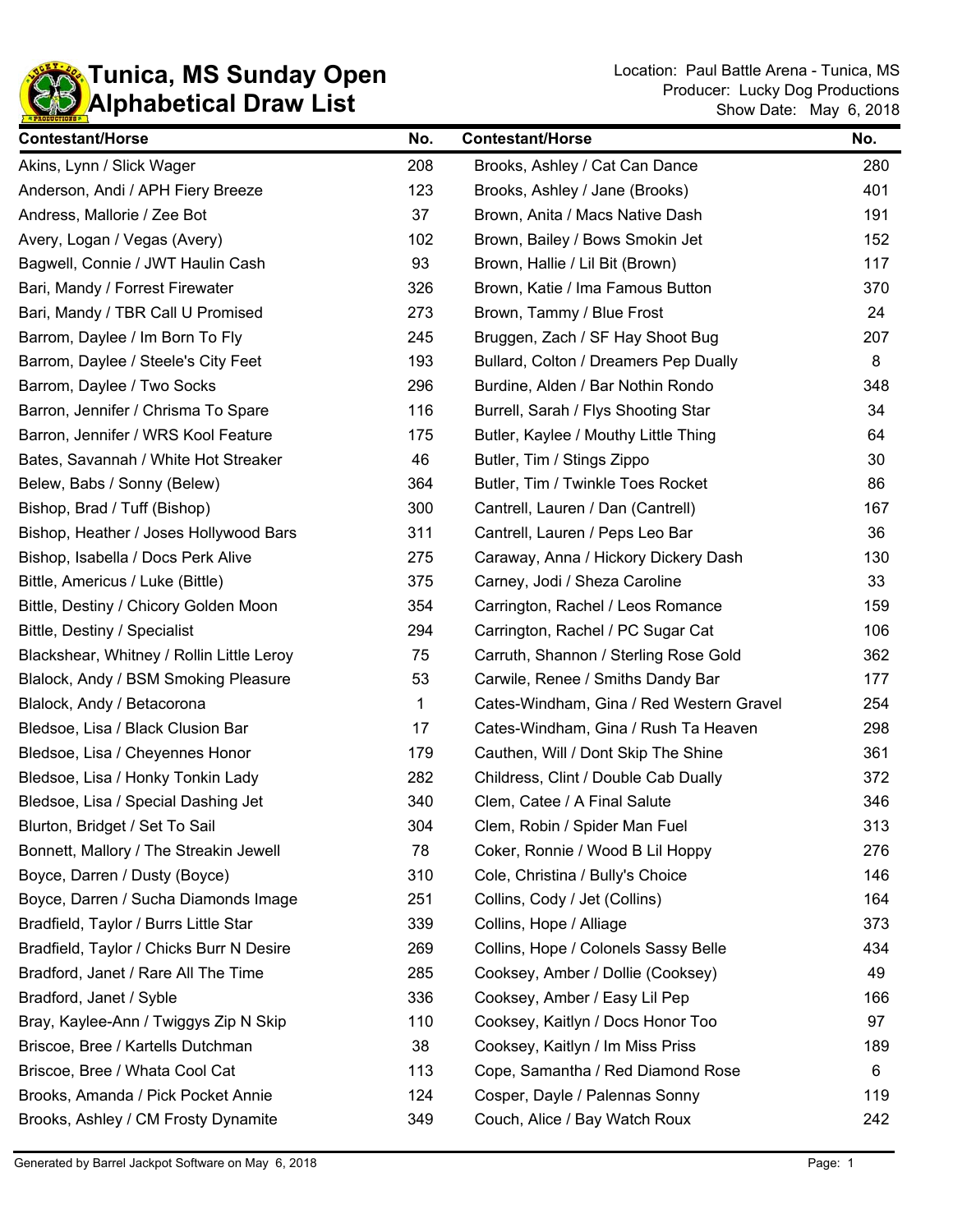

| <b>Contestant/Horse</b>                  | No.            | <b>Contestant/Horse</b>                 | No. |
|------------------------------------------|----------------|-----------------------------------------|-----|
| Coulter, Taylar / Kid Rockin             | 85             | Festervan, Angela / Stage Five Clinger  | 186 |
| Crabtree, Olivia / Sheza Easy First Down | 66             | Festervan, Angela / Wedding Crasher     | 338 |
| Cratin, Allison / Docs Gray Powder       | 100            | Foster, Claire / HF Dash N Strawfly     | 357 |
| Crenshaw, Dana / Heydays Starbuck        | 101            | Frasier, Lyndsey / JMD ShezaPerky Thing | 96  |
| Crenshaw, Dana / Six Moon Shadow         | 154            | Fuller, Gracie / T Joe                  | 343 |
| Cross, Valerie / Shadows Tiny Guy        | 255            | Gaines, Casey / FrenchmansDashToWar     | 125 |
| Dacus, Laura / Dillon The Frenchman      | 327            | Gaines, Casey / Frostys Roany Rose      | 61  |
| Dacus, Mary / Frenchmans Sandy Bar       | 320            | Gardiner, Larkin / Lillys Painted Spurs | 65  |
| Danzy, Katelyn / Ima Little Redneck      | 94             | Gatwood, Sarah / Doctor Beette Frost    | 380 |
| David, Kaci / VF Freddies Payday         | 318            | Gatwood, Sarah / Fabulous Peppy         | 277 |
| Davis, Barbara / Bling (Davis)           | 144            | Gatwood, Sarah / Graceful Toro          | 324 |
| Davis, Barbara / Sashay To High Fame     | 238            | German, Meadow / Little (German)        | 121 |
| Davis, Samantha / A Royal French Fry     | 360            | German, Meadow / The Flying Filly       | 185 |
| Deese, Maghan / Boondockin Bug           | 74             | Gerrard, Tammy / Quick Delta Disco      | 231 |
| Deese, Maghan / Paint Me Famous          | 16             | Gierow, Rhonda / Mamas Spendin Cash     | 76  |
| Deese, Maghan / Sugar (Deese)            | 139            | Gierow, Rhonda / Sir Leo Whirlwind      | 23  |
| Dennison, Holli / Miss Me A Song         | 153            | Gilder, Bailey / N Heavenly Fashion     | 52  |
| Denton, Lucy / Olenas Smart Star         | 328            | Gilder, Dusty / Ima Honor E Flit        | 90  |
| Diemert, Ed / Preppys Fancy Flame        | $\overline{2}$ | Gordon, Madison / Amazin Ryon           | 331 |
| Dixon, Lexi / Guys Peppy Gal             | 127            | Gordon, Madison / Turps Heavenlea Beau  | 279 |
| Dodson, Samantha / Scamper for Cash      | 104            | Gordon, Madison / VF Rite On The Money  | 385 |
| Donnell, Brianna / Dudes Weekend Out     | 232            | Gullion, Olivia / Docs Got Discipline   | 71  |
| Donnell, Brianna / Howie's Hickory       | 180            | Gullion, Olivia / Tac It To             | 132 |
| Donnell, Melinda / Grandios Shine        | 204            | Hale, KyLynn / VF Blonde And Famous     | 182 |
| Drewery, Debbie / Nedras Cash            | 162            | Haley, LeAnne / Easily Frenchman        | 151 |
| Eagle, Jason / Judge Heaven              | 212            | Haley, LeAnne / Jade (Haley)            | 88  |
| Eaves, Quay / Bailey (Eaves)             | 321            | Hamontrel, Chalee / Stacys DocaLena     | 81  |
| Eaves, Quay / HF Really Famous           | 266            | Hancock, Katherine / Bear Bottom Ole    | 289 |
| Eaves, Quay / LLP Streaking Moon         | 388            | Harris, Allie / Exclusively Doc         | 150 |
| Edwards, Katy / Zans Sweet Wonder        | 29             | Harris, Amber / Copper Rock             | 268 |
| Eldridge, Jake / BHR Kinda Kwik          | 160            | Harris, Amber / Craven Fame             | 302 |
| Eldridge, Jake / HF Money Talks          | 406            | Harris, Amber / Going Rogue             | 392 |
| Ellis, Tonda / Pursuit Of Firewater      | 241            | Harris, Amber / Krimps Blond Dolly      | 350 |
| Engle, Amanda / Laico My Go Go Boots     | 363            | Harris, Amber / Peppys Salty Style      | 447 |
| Ezell, Connie / Ya Know                  | 39             | Harris, Laura / Glo Rageous             | 402 |
| Farr, Glenda / Docs Champion Flyer       | 301            | Harris, Laura / Sharp Tuxedo            | 369 |
| Ferguson, Amanda / Go Hard Fast          | 315            | Hart, Amy / Cash Olena Mascara          | 216 |
| Fessler, Carrie / A Royal Biankus        | 5              | Hart, Haley / Coyote Creek Belle        | 387 |
| Festervan, Angela / Dark Side Of Fame    | 224            | Hart, Haley / Ryans Six Shooter         | 314 |
| Festervan, Angela / Dreadlock            | 286            | Hart, Haley / Sugar Ray                 | 258 |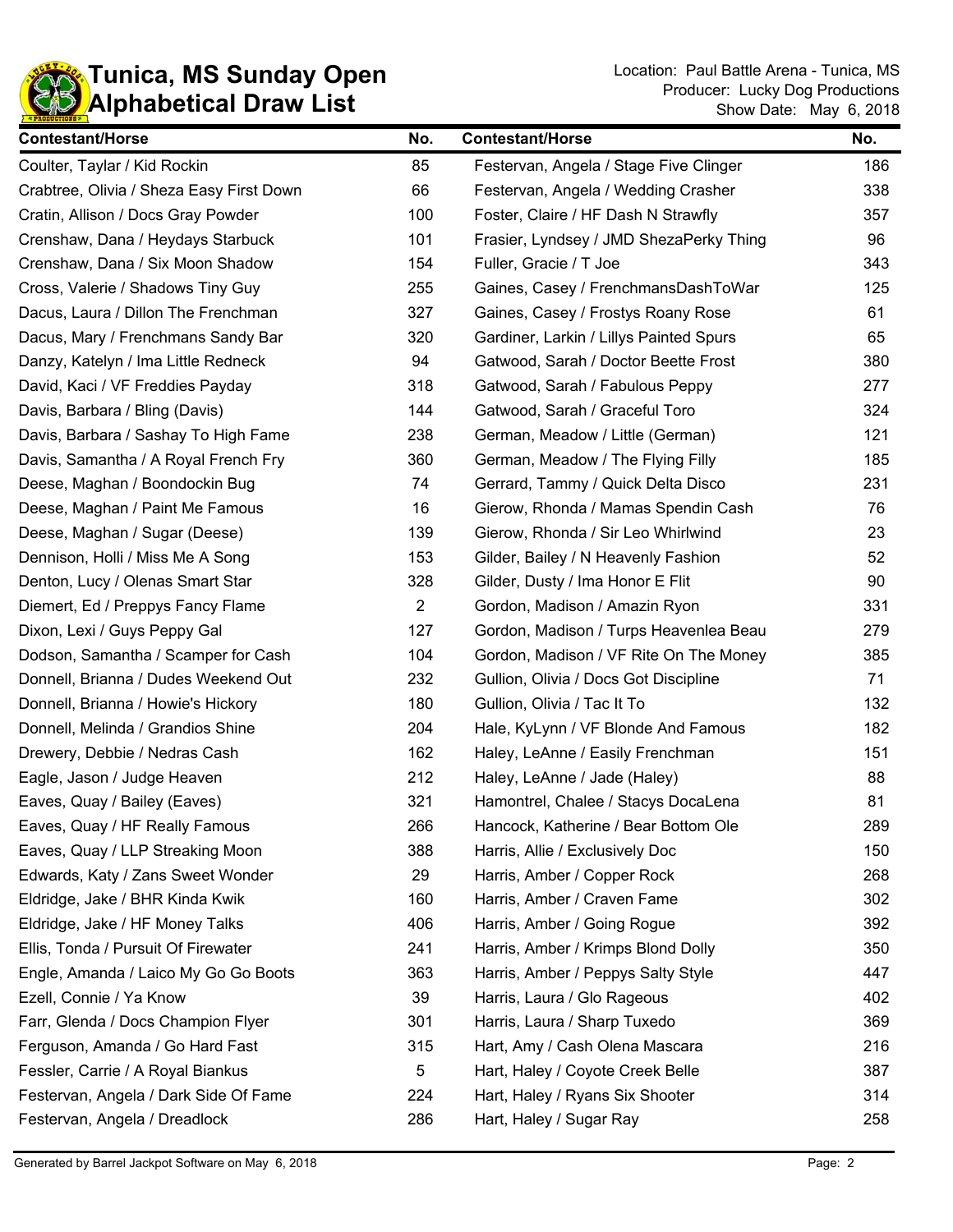

| <b>Contestant/Horse</b>                 | No. | <b>Contestant/Horse</b>                   | No. |
|-----------------------------------------|-----|-------------------------------------------|-----|
| Hart, Loni / Venus (Hart)               | 178 | Lewis, Niki / JM Nikis Tiny Fathom        | 56  |
| Hayes, Bailey / Josie Brigadier         | 89  | Lewis, Niki / VF Smoked Rabbit            | 114 |
| Heffner, Anita / Lil Easy Peponita      | 55  | Lewis, Niki / Zeros Bargain Jet           | 10  |
| Herron, Karlie / LM Cowgirl Cash        | 355 | Lindsey, Abbigail / Left Cash With Otoes  | 197 |
| Herron, Karlie / Shootn To The Moon     | 307 | Loftin, Jane / A Lot Like A Jet           | 59  |
| Hinds, Mitzi / Docs Full Of Spirit      | 244 | Loftin, Jane / Zippo Mischief             | 133 |
| Hinkle, Cori / C More Hiney Dis Way     | 48  | Loftin, NaCayla / Zevi (Loftin)           | 374 |
| Hobson, Michael / Sonny Blue Deluxe     | 403 | Love, Nicole / BR Three Peat              | 319 |
| Hogan, Meagan / Jettas Vengance         | 41  | Love, Nicole / JL Josie Bar               | 371 |
| Holloway, Elizabeth / Frenchbug On Fire | 138 | Luck, Ashton / May B An Honor             | 44  |
| Hopkins, Crystal / HQ BarMaidWithGusto  | 26  | Luck, Ashton / Ms Hitch                   | 107 |
| Hulsey, Katie / Boomerang Ta Fame Jr    | 195 | Lucky, Ashley / SR Fast Eddie             | 141 |
| Hulsey, Katie / MP PrinceWithFlowers    | 128 | Lummus, Jenna / Ima Sunfrost Seeker       | 194 |
| Hunter, Chelsea / CC Short Girl         | 247 | Luse, Kaylean / HooknThreeForMoneyes      | 188 |
| Jamerson, Megan / Deep Laughing         | 259 | Lynn, Stephanie / Cals Little Star        | 284 |
| Jamerson, Megan / SF Fired Up N French  | 203 | Lynn, Stephanie / Lynns Lucky Jack        | 226 |
| James, Murtle / Hope (James)            | 325 | Lynn, Stephanie / Stylin Lil Pepto        | 105 |
| Johnson, Ava Clair / Kellys Darkvader   | 263 | Lynn, Stephanie / Trace Me A Doc          | 168 |
| Johnson, Casey / Cooly (C. Johnson)     | 183 | Lyon, Ashley / Blue Diamondzan Gold       | 236 |
| Johnson, Erica / John Boy               | 237 | Macaluso, Samantha / Miss Peaceful Effort | 18  |
| Johnson, Jax / HotterThanaFantasy       | 306 | Madrigal, Emmy / Raynes Bonanza Breeze    | 83  |
| Johnson, Jax / Kiss Me Bill Compton     | 358 | Mann, Aubri / Bogies French Kitten        | 40  |
| Johnson, Jax / RLJ Czech My Stats       | 252 | Mann, Aubri / Joe Merado                  | 155 |
| Johnson, Zaylee / JL Smoking Kat        | 157 | Marks, Ty / Dial N Firewater              | 347 |
| Johnson, Zaylee / Kings Poco Loho       | 199 | Martin, Mary Grayson / Four Alarm Tootie  | 169 |
| Jones, Elizabeth / Pee Wee (Jones)      | 214 | Martin, Mary Grayson / King Royal Jazamau | 118 |
| Jumper, Cyrilla / Firen Frost           | 192 | Martin, Mary Grayson / Moon Stitches      | 233 |
| Kehrees, Rayann / Flits Cashin In       | 303 | Martin, Mary Grayson / See Me Dash        | 292 |
| Kell, Kim / Flirty French Native        | 15  | Martini, Alyssa / Dinkys Red Louise       | 211 |
| Kinder, Carol / Hustlers Cherokee Jet   | 147 | Martini, Shelley / KVS BootsMadeFoWalkin  | 209 |
| Kingins, Karen / DHR Bailey Boy         | 173 | Mathes, Bailey / Johnnie (Mathes)         | 270 |
| Kingins, Kenny / Carbon Bugz            | 200 | Mathews, Nick / GG Cannon Image           | 356 |
| Knight, Blair / Movers Gypsy Moon       | 11  | Matthews, Samantha / Peanut Towsack       | 201 |
| Laws, Cheryle / Jade Ta Fame            | 77  | Maxwell, Allie / Driftin Shirley          | 165 |
| LeBlanc, Ginger / CashmyFabulousChekn   | 47  | Maxwell, Bonnie / Meadow Queen            | 222 |
| Lenagar, Riley / Brogans Play           | 223 | McCormick, Debbie / Dineros First Down    | 82  |
| Lewis, Christy / Always A Treasure      | 181 | McCormick, James / Shez Maxed Out         | 43  |
| Lewis, Christy / Hope It Happens Too    | 299 | McCown, Brandon / Blackburn Catcher       | 57  |
| Lewis, Christy / QM Lil Scootin Lea     | 257 | McCown, Brandon / SF One Tough Offer      | 9   |
| Lewis, Christy / Rockin Vegas           | 220 | McDonald, Gracie / Paris (McDonald)       | 217 |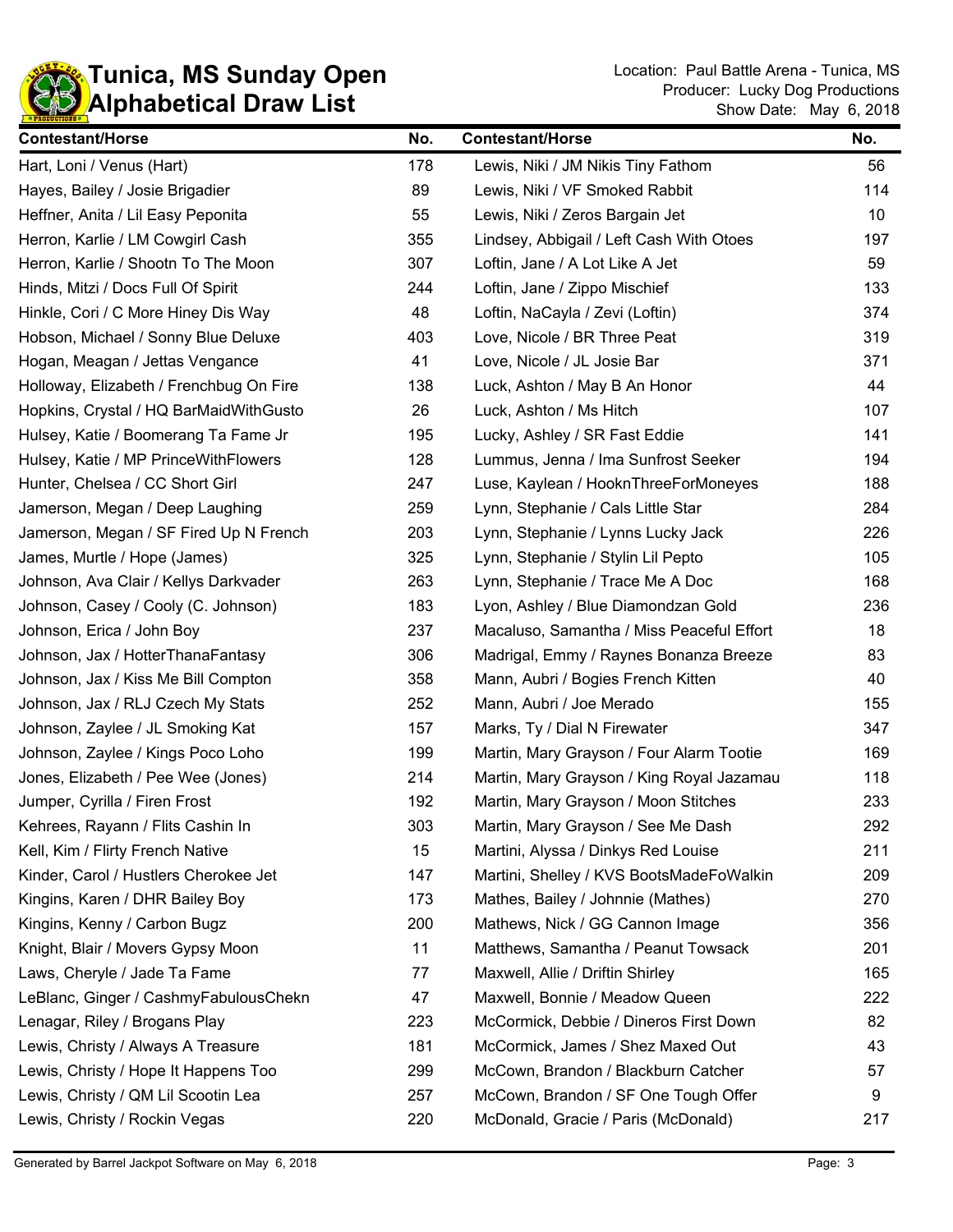

| <b>Contestant/Horse</b>                    | No. | <b>Contestant/Horse</b>                   | No.            |
|--------------------------------------------|-----|-------------------------------------------|----------------|
| McFarlin, Nateleigh / Guys Bustin Loose    | 353 | Prince, Karlee / Hot Rod (Prince)         | 367            |
| McGlothlin, Maureen / Precious Ollie Cat   | 149 | Prince, Karlee / Rogo (Prince)            | 308            |
| McKinney, Elaina / Fame (McKinney)         | 281 | Pulling, Stanley / Ms Bucks Blondie       | 140            |
| McKinney, Elaina / WRS Cool Memories       | 234 | Ramage, Jennine / Ole Mans Decker Jet     | 228            |
| McReynolds, Shannon / Dashing Bugs Biankus | 278 | Ramage, Jennine / Teasponn Dancer W5      | 172            |
| McReynolds, Shannon / Escorting A Fireman  | 333 | Ramsey, Jake / Dash CV Kas                | 295            |
| Menz, Angie / Buggin Indy                  | 122 | Ramsey, Jake / WB Doc Money Maam          | 352            |
| Micci, Lesa / Easy With A Twist            | 243 | Ratterree, Rhonda / Some Perks Bug Me     | 246            |
| Miller, Tina / Peponitas Shi Wind          | 109 | Raziano, Sarah / Ichie Blue Shadow        | 323            |
| Moore, Autumn / Ivory Kilobyte             | 264 | Reid, Josie / One Drumin Maudie           | 213            |
| Moore, Danyel / Harlans Diamond Dude       | 25  | Rice, Jordyn / Smooth Jet Two Bar         | 366            |
| Moore, Karen / Playboy Jet On Deck         | 62  | Rikard, Chris / Leader To Vegas Fast      | 13             |
| Moore, Kelly / Panama Kid Rock             | 288 | Rikard, Chris / Scootn Fast To Vegas      | 72             |
| Newton, Kinzey / Peppys Bojangles          | 265 | Riley, Harriet / Im The Real Quick        | 342            |
| Nichols, Amy / Western Rocksolid           | 129 | Robinson, Dee / Flash (Robinson)          | 14             |
| Norman, Maria / Cashin Affair              | 4   | Rogers, Shelby / Kid Rock (Rogers)        | 322            |
| Norman, Maria / Red Pepa Jet               | 68  | Rye, Watkins / A Touch Of Terriffic       | 334            |
| Oakes, Emilie / Dashing Charm              | 135 | Rye, Watkins / Aint No Crazy Lady         | 381            |
| Oakley, Kellye / Miss Shining Pococat      | 87  | Rye, Watkins / Flit N Fired Up            | 287            |
| Owen, Debbie / Dun It Flints Way           | 79  | Rye, Watkins / HF Firs Tennesean          | 239            |
| Owens, Brookelyn / Kans Of Firewater       | 291 | Rye, Watkins / Roswell Fame               | 430            |
| Oxner, Jan / Louisiana Majesty             | 126 | Sams, Alli / CVF Skips Boss               | 171            |
| Payne, Annette / Ima Badger Girl Too       | 99  | Sams, Alli / Willy Wild Woods             | 115            |
| Payne, Hayley / Shenandoah Acre            | 60  | Sanders, Mackenzie / Goldie (Sanders)     | 158            |
| Pendel, Amber / Frenchies Gottheguns       | 261 | Saucier, Valerie / BA Dashin In A Lexus   | 69             |
| Pendel, Amber / Ima Sharp Pistol Too       | 218 | Saucier, Valerie / BB Firewater Sue       | 12             |
| Phillips, Kelsey / Close To Fabulous       | 329 | Saucier, Valerie / Mekkos Ole Man         | 143            |
| Phillips, Kelsey / MC Spectacular Reward   | 271 | Saulsbury, Mandy / Exceptional Freckles   | 274            |
| Pitcock, Desirae / Just A Breezin          | 227 | Scallion, Anna / Jet Lightning Joe        | 235            |
| Pittman, Sarah / Vixan (Pittman)           | 145 | Scallion, Christy / Matts Peppy Gal       | 230            |
| Plunk, Chris / Howling Jack                | 174 | Scarato, Cindy / Lucky Hammer Man         | 51             |
| Pollard, Summer / Driftin Sun Queen        | 50  | Scarato, Cindy / Smokin Sage Solano       | $\overline{7}$ |
| Poole, Wesley / Hearts Content             | 305 | Scarato, Sage / Shortcake (Scarato)       | 163            |
| Poss, John Michael / Goodnessake           | 210 | Schmidt, Kylee / Easy Come Easy Bug       | 131            |
| Powell, Justin / LuvBNFrenchNFamous        | 309 | Scrimager, Anna Grace / CB Chocolate Spot | 198            |
| Powell, Justin / Streaks Starlight         | 351 | Scruggs, Kindyl / Money Red Down Home     | 335            |
| Powell, Justin / Sucha Macho Guy           | 399 | Sefers, Brooke / Fancy (Sefers)           | 330            |
| Powell, Justin / Tensas Toddy              | 267 | Sefers, Brooke / LL Sunfrosted Fuel       | 262            |
| Pratt, Craig / Band of Biankus             | 376 | Sefers, Donna / Rosie (Sefers)            | 250            |
| Prince, Debbie / A Sharp Gold Bucks        | 108 | Shelly, Jenna / SLP Morning Fire          | 215            |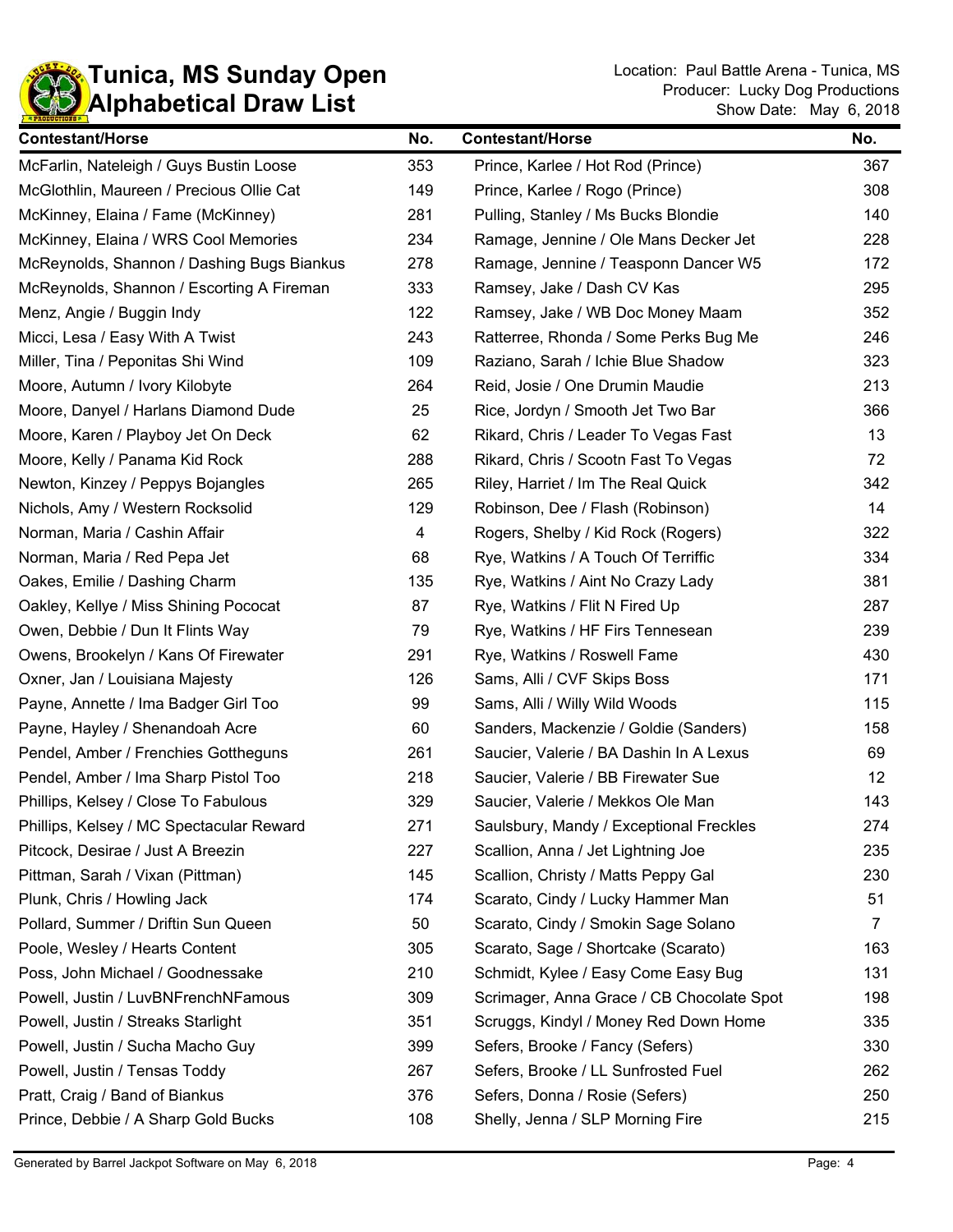

| <b>Contestant/Horse</b>                    | No.                       | <b>Contestant/Horse</b>                  | No. |
|--------------------------------------------|---------------------------|------------------------------------------|-----|
| Shepherd, Cindy / Bucks Lil Trouble        | 63                        | Toll, Cindy / Sheza Casanova Special     | 148 |
| Shepherd, Tonya / Kiss My Valentine        | 28                        | Toll, Mike / Peponitas Tiny Shadow       | 42  |
| Shirley, Robert / MS LA Lady Cash          | 229                       | Toole, Jacey / Martha (Toole)            | 368 |
| Shofner, Addison / Sugar Cubed             | 142                       | Turner, Jana / Zips Lowdown Gambler      | 344 |
| Shumpert, Courtney / Rocos Rusty           | 67                        | Tweddell, Lexie / Dun It With Zenya      | 184 |
| Shumpert, Savannah / Lena Bar Bee          | 58                        | Tweddell, Lexie / Patches (Tweddell)     | 91  |
| Shumpert, Sheridan / Festus N Fast         | 120                       | Twisdale, Letitia / Smoke (Twisdale)     | 95  |
| Skipworth, Alexandria / Perfect Definition | 290                       | Walker, Miller / Sums Easily Smashed     | 31  |
| Smith, Beverly / Henrys Sweetie            | 249                       | Weldon, Major / SF Gin and Juice         | 283 |
| Smith, Helen / Revved Up Lil Jesse         | 219                       | Weldon, River / Prissy (Weldon)          | 297 |
| Smith, Keith / Frenchmans Ladys Man        | 202                       | West, Jenny / PC Pay Day                 | 19  |
| Smith, Rita / Bad Boy Bottom               | 248                       | West, Sharon / Ima Dashin Bye            | 161 |
| Smith, Summer / Alley Cat                  | 256                       | West, Sharon / Trip (West)               | 84  |
| Smothers, Beth / Perks Over the Moon       | 22                        | Wheeler, Cody / Wheelers King Pen        | 32  |
| Sneed, Allison / Inspired Fire             | 187                       | White, Kim / Leaving So Easy             | 111 |
| Sneed, Allison / Moons American Jet        | 134                       | Wilburn, Avery / CMS Radically Magic     | 170 |
| Sneller, Cheyenne / Nifty Hat Man          | 316                       | Wilburn, Avery / Skipin Firewater        | 221 |
| Speltz, Linda / Blue (Speltz)              | 341                       | Wilburn, Harper Kate / Chief Poco Cowboy | 196 |
| Spencer, Tena / Dash Set Fame              | 92                        | Wilburn, Kaleigh / Stalker Tendency      | 377 |
| Sprouse, Aubrey / Banners Flyin            | 337                       | Wilburn, Meridith / Making The Cut       | 190 |
| Steele, Crystal / Invisible Lineage        | 317                       | Willard, Breanna / Drifters Tiny Willow  | 345 |
| Steele, Susan / Hug Me Gold                | 70                        | Williams, Charlene / Brandy N Flit       | 312 |
| Stevens, Allie / Sonny Lynx                | 35                        | Williams, Charlene / Dream N Delite      | 365 |
| Stewart, Cheyenne / Coats Cash Signature   | 332                       | Williams, Marlena / Jackie Bee Starbert  | 80  |
| Stewart, Cheyenne / DashunLuck             | 272                       | Williams, Marlena / Turbo Charged Risk   | 136 |
| Stewart, Cheyenne / JMS Young Gun          | 386                       | Williams, Michelle / A Little Ata Time   | 225 |
| Sullivan, JR / Betcha Wish U Stayed        | $\ensuremath{\mathsf{3}}$ | Williams, Michelle / Hustlin Time        | 176 |
| Sullivan, JR / Chasin Big Checks           | 54                        | Williams, Shelby / Hes Downrite On Fire  | 73  |
| Sullivan, JR / Flirty Dirty Dinero         | 112                       | Wilson, Brianna / Gracie Da French Ray   | 21  |
| Sullivan, JR / Willie Janes Dolly          | 205                       | Winstead, Shelby / Rarely Goes Easy      | 137 |
| Surman, Sherri / Goose (Surman)            | 103                       | Winstead, Shelby / Truly A Peponita      | 240 |
| Swire, Kelly / BettinYourBottomBug         | 45                        | Wooten, Stephanie / Juno (Wooten)        | 359 |
| Tallent, Kristin / CR Montana McCue        | 156                       | <b>TOTAL ENTRIES: 392</b>                |     |
| Taylor, Rhonda / Bo (Taylor)               | 293                       |                                          |     |
| Teel, Haiven / Featured Request            | 27                        |                                          |     |
| Teel, Krystal / Itch A Spot                | 20                        |                                          |     |
| Thompson, Shaunnah / Charming Selection    | 206                       |                                          |     |
| Tice, Elle / Cutter (Tice)                 | 253                       |                                          |     |
| Tice, Kayla / Abilenes Party Girl          | 260                       |                                          |     |
| Toll, Cindy / Jesse Lightning Kwik         | 98                        |                                          |     |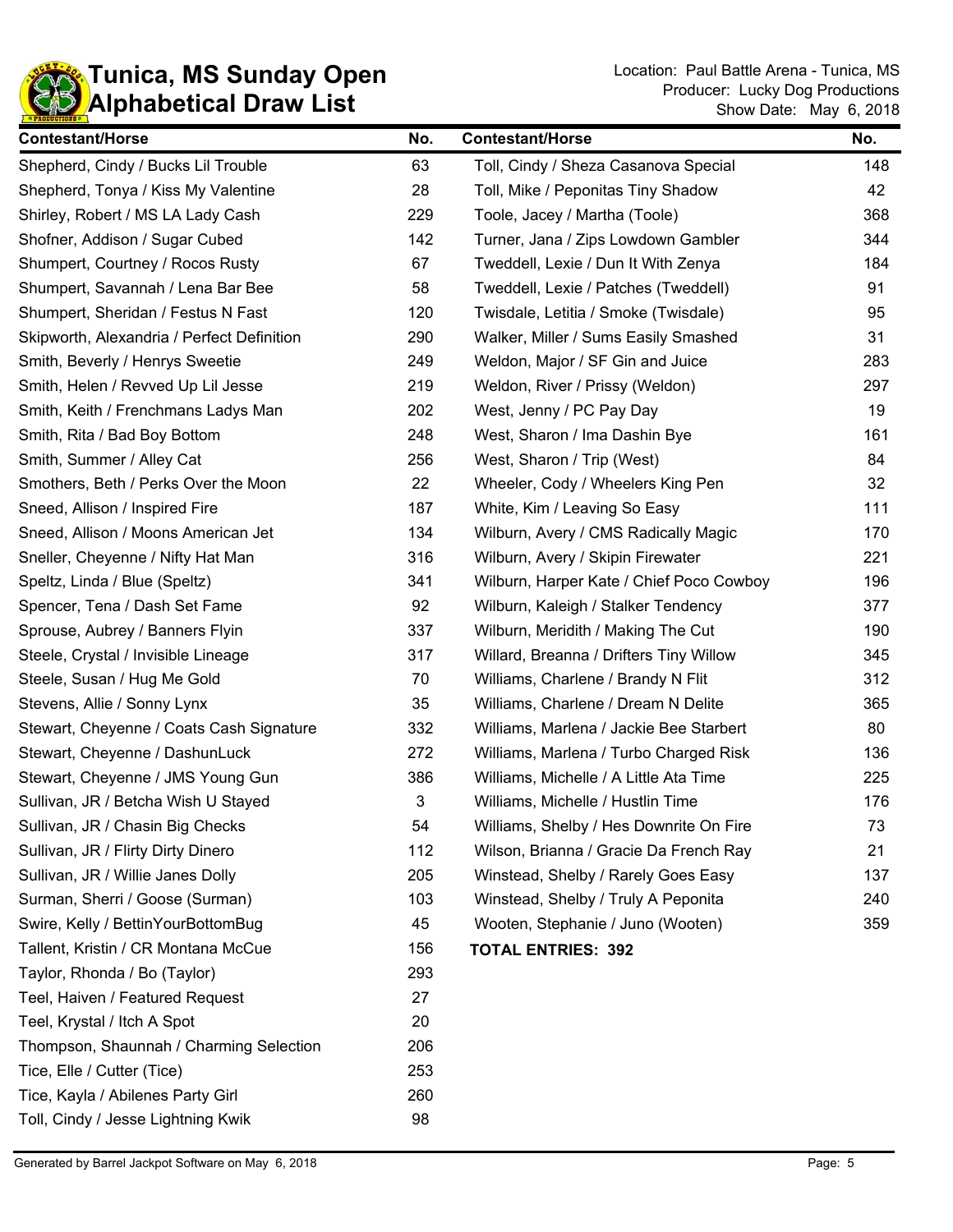

| <b>Contestant/Horse</b>                | No. | <b>Contestant/Horse</b>                 | No. |
|----------------------------------------|-----|-----------------------------------------|-----|
| Akins, Lynn / Slick Wager              | C/O | Carrington, Rachel / PC Sugar Cat       | C/O |
| Anderson, Andi / APH Fiery Breeze      | C/O | Carwile, Renee / Smiths Dandy Bar       | C/O |
| Bari, Mandy / Forrest Firewater        | C/O | Cauthen, Will / Dont Skip The Shine     | C/O |
| Bari, Mandy / TBR Call U Promised      | C/O | Cole, Christina / Bully's Choice        | C/O |
| Barrom, Daylee / Im Born To Fly        | C/O | Collins, Cody / Jet (Collins)           | C/O |
| Barrom, Daylee / Steele's City Feet    | C/O | Cope, Samantha / Red Diamond Rose       | C/O |
| Barrom, Daylee / Two Socks             | C/O | Cosper, Dayle / Palennas Sonny          | C/O |
| Barron, Jennifer / Chrisma To Spare    | C/O | Coulter, Taylar / Kid Rockin            | C/O |
| Barron, Jennifer / WRS Kool Feature    | C/O | Cratin, Allison / Docs Gray Powder      | C/O |
| Bates, Savannah / White Hot Streaker   | C/O | Crenshaw, Dana / Heydays Starbuck       | C/O |
| Belew, Babs / Sonny (Belew)            | C/O | Crenshaw, Dana / Six Moon Shadow        | C/O |
| Bishop, Brad / Tuff (Bishop)           | C/O | Cross, Valerie / Shadows Tiny Guy       | C/O |
| Bishop, Heather / Joses Hollywood Bars | C/O | Danzy, Katelyn / Ima Little Redneck     | C/O |
| Bishop, Isabella / Docs Perk Alive     | C/O | David, Kaci / VF Freddies Payday        | C/O |
| Bittle, Destiny / Chicory Golden Moon  | C/O | Deese, Maghan / Boondockin Bug          | C/O |
| Bittle, Destiny / Specialist           | C/O | Deese, Maghan / Paint Me Famous         | C/O |
| Blalock, Andy / BSM Smoking Pleasure   | C/O | Deese, Maghan / Sugar (Deese)           | C/O |
| Blalock, Andy / Betacorona             | C/O | Dennison, Holli / Miss Me A Song        | C/O |
| Bledsoe, Lisa / Black Clusion Bar      | C/O | Dodson, Samantha / Scamper for Cash     | C/O |
| Bledsoe, Lisa / Cheyennes Honor        | C/O | Drewery, Debbie / Nedras Cash           | C/O |
| Bledsoe, Lisa / Honky Tonkin Lady      | C/O | Ezell, Connie / Ya Know                 | C/O |
| Bledsoe, Lisa / Special Dashing Jet    | C/O | Farr, Glenda / Docs Champion Flyer      | C/O |
| Bonnett, Mallory / The Streakin Jewell | C/O | Festervan, Angela / Dark Side Of Fame   | C/O |
| Bradford, Janet / Rare All The Time    | C/O | Festervan, Angela / Dreadlock           | C/O |
| Bradford, Janet / Syble                | C/O | Festervan, Angela / Stage Five Clinger  | C/O |
| Bray, Kaylee-Ann / Twiggys Zip N Skip  | C/O | Festervan, Angela / Wedding Crasher     | C/O |
| Brooks, Amanda / Pick Pocket Annie     | C/O | Frasier, Lyndsey / JMD ShezaPerky Thing | C/O |
| Brooks, Ashley / CM Frosty Dynamite    | C/O | Fuller, Gracie / T Joe                  | C/O |
| Brooks, Ashley / Cat Can Dance         | C/O | Gaines, Casey / FrenchmansDashToWar     | C/O |
| Brooks, Ashley / Jane (Brooks)         | C/O | Gaines, Casey / Frostys Roany Rose      | C/O |
| Brown, Anita / Macs Native Dash        | C/O | Gatwood, Sarah / Doctor Beette Frost    | C/O |
| Brown, Bailey / Bows Smokin Jet        | C/O | Gatwood, Sarah / Fabulous Peppy         | C/O |
| Brown, Hallie / Lil Bit (Brown)        | C/O | Gatwood, Sarah / Graceful Toro          | C/O |
| Brown, Tammy / Blue Frost              | C/O | Gerrard, Tammy / Quick Delta Disco      | C/O |
| Bullard, Colton / Dreamers Pep Dually  | C/O | Hale, KyLynn / VF Blonde And Famous     | C/O |
| Butler, Tim / Stings Zippo             | C/O | Haley, LeAnne / Easily Frenchman        | C/O |
| Butler, Tim / Twinkle Toes Rocket      | C/O | Haley, LeAnne / Jade (Haley)            | C/O |
| Cantrell, Lauren / Dan (Cantrell)      | C/O | Hamontrel, Chalee / Stacys DocaLena     | C/O |
| Cantrell, Lauren / Peps Leo Bar        | C/O | Harris, Amber / Copper Rock             | C/O |
| Carrington, Rachel / Leos Romance      | C/O | Harris, Amber / Craven Fame             | C/O |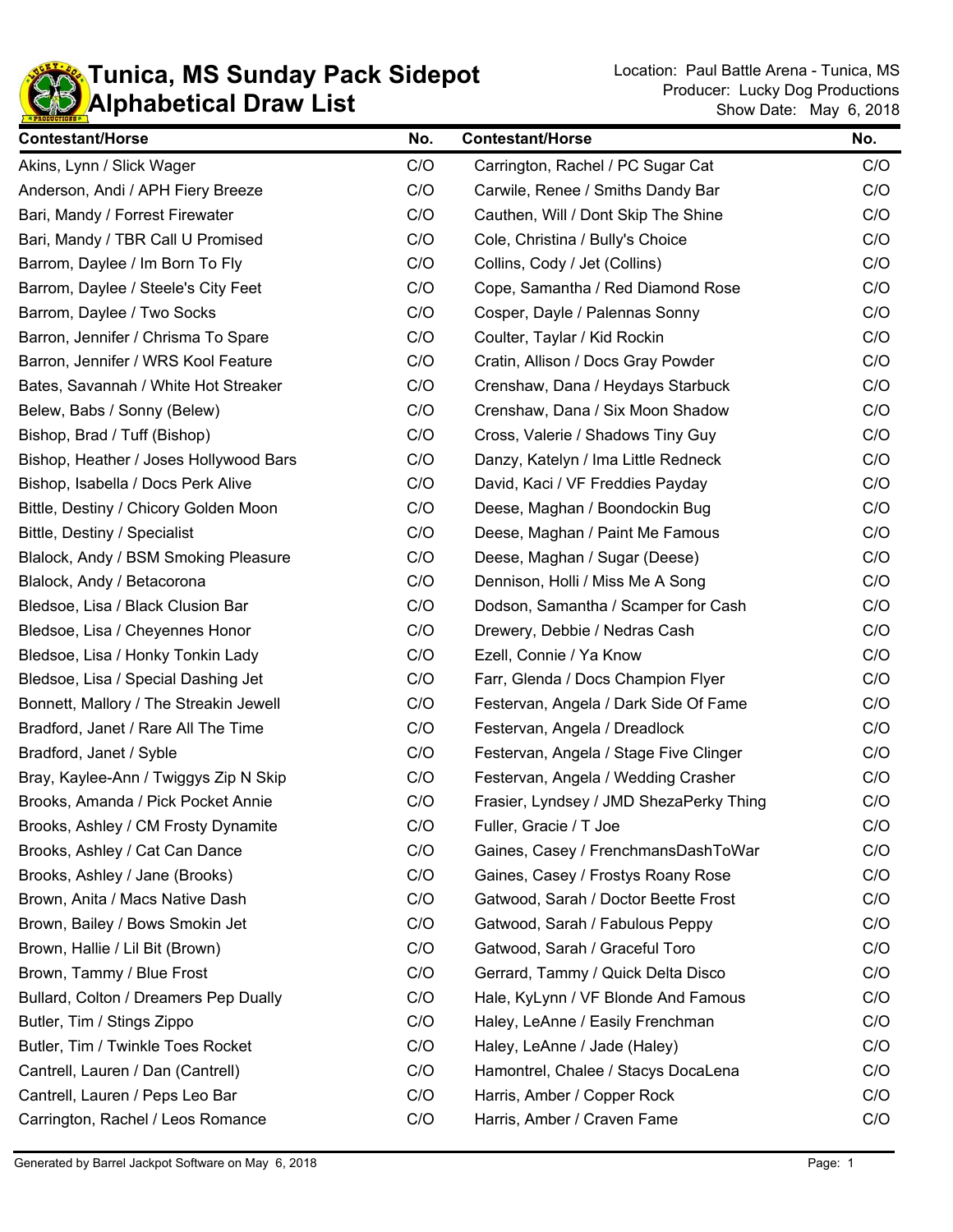

| <b>Contestant/Horse</b>                  | No. | <b>Contestant/Horse</b>                    | No. |
|------------------------------------------|-----|--------------------------------------------|-----|
| Harris, Amber / Going Rogue              | C/O | Mann, Aubri / Joe Merado                   | C/O |
| Harris, Amber / Krimps Blond Dolly       | C/O | Martin, Mary Grayson / Four Alarm Tootie   | C/O |
| Harris, Amber / Peppys Salty Style       | C/O | Martin, Mary Grayson / King Royal Jazamau  | C/O |
| Hart, Amy / Cash Olena Mascara           | C/O | Martin, Mary Grayson / Moon Stitches       | C/O |
| Hart, Haley / Sugar Ray                  | C/O | Martin, Mary Grayson / See Me Dash         | C/O |
| Hart, Loni / Venus (Hart)                | C/O | Matthews, Samantha / Peanut Towsack        | C/O |
| Herron, Karlie / LM Cowgirl Cash         | C/O | Maxwell, Allie / Driftin Shirley           | C/O |
| Herron, Karlie / Shootn To The Moon      | C/O | McCormick, Debbie / Dineros First Down     | C/O |
| Hinds, Mitzi / Docs Full Of Spirit       | C/O | McCormick, James / Shez Maxed Out          | C/O |
| Holloway, Elizabeth / Frenchbug On Fire  | C/O | McCown, Brandon / Blackburn Catcher        | C/O |
| Hulsey, Katie / Boomerang Ta Fame Jr     | C/O | McCown, Brandon / SF One Tough Offer       | C/O |
| Hulsey, Katie / MP PrinceWithFlowers     | C/O | McKinney, Elaina / Fame (McKinney)         | C/O |
| Hunter, Chelsea / CC Short Girl          | C/O | McKinney, Elaina / WRS Cool Memories       | C/O |
| Jamerson, Megan / Deep Laughing          | C/O | McReynolds, Shannon / Dashing Bugs Biankus | C/O |
| Jamerson, Megan / SF Fired Up N French   | C/O | McReynolds, Shannon / Escorting A Fireman  | C/O |
| Jumper, Cyrilla / Firen Frost            | C/O | Miller, Tina / Peponitas Shi Wind          | C/O |
| Kehrees, Rayann / Flits Cashin In        | C/O | Moore, Autumn / Ivory Kilobyte             | C/O |
| Kell, Kim / Flirty French Native         | C/O | Moore, Karen / Playboy Jet On Deck         | C/O |
| Kingins, Karen / DHR Bailey Boy          | C/O | Moore, Kelly / Panama Kid Rock             | C/O |
| Kingins, Kenny / Carbon Bugz             | C/O | Oakes, Emilie / Dashing Charm              | C/O |
| Knight, Blair / Movers Gypsy Moon        | C/O | Owen, Debbie / Dun It Flints Way           | C/O |
| Lenagar, Riley / Brogans Play            | C/O | Owens, Brookelyn / Kans Of Firewater       | C/O |
| Lewis, Christy / Always A Treasure       | C/O | Pendel, Amber / Frenchies Gottheguns       | C/O |
| Lewis, Christy / Hope It Happens Too     | C/O | Pendel, Amber / Ima Sharp Pistol Too       | C/O |
| Lewis, Christy / QM Lil Scootin Lea      | C/O | Phillips, Kelsey / Close To Fabulous       | C/O |
| Lewis, Christy / Rockin Vegas            | C/O | Phillips, Kelsey / MC Spectacular Reward   | C/O |
| Lewis, Niki / JM Nikis Tiny Fathom       | C/O | Plunk, Chris / Howling Jack                |     |
| Lewis, Niki / VF Smoked Rabbit           | C/O | Poss, John Michael / Goodnessake           | C/O |
| Lewis, Niki / Zeros Bargain Jet          | C/O | Powell, Justin / LuvBNFrenchNFamous        | C/O |
| Lindsey, Abbigail / Left Cash With Otoes | C/O | Powell, Justin / Streaks Starlight         | C/O |
| Loftin, Jane / A Lot Like A Jet          | C/O | Powell, Justin / Sucha Macho Guy           | C/O |
| Loftin, Jane / Zippo Mischief            | C/O | Powell, Justin / Tensas Toddy              | C/O |
| Love, Nicole / JL Josie Bar              | C/O | Prince, Karlee / Hot Rod (Prince)          | C/O |
| Lucky, Ashley / SR Fast Eddie            | C/O | Prince, Karlee / Rogo (Prince)             | C/O |
| Luse, Kaylean / HooknThreeForMoneyes     | C/O | Ramage, Jennine / Ole Mans Decker Jet      | C/O |
| Lynn, Stephanie / Cals Little Star       | C/O | Ramage, Jennine / Teasponn Dancer W5       | C/O |
| Lynn, Stephanie / Lynns Lucky Jack       | C/O | Ramsey, Jake / Dash CV Kas                 | C/O |
| Lynn, Stephanie / Stylin Lil Pepto       | C/O | Ramsey, Jake / WB Doc Money Maam           | C/O |
| Lynn, Stephanie / Trace Me A Doc         | C/O | Ratterree, Rhonda / Some Perks Bug Me      | C/O |
| Mann, Aubri / Bogies French Kitten       | C/O | Rice, Jordyn / Smooth Jet Two Bar          | C/O |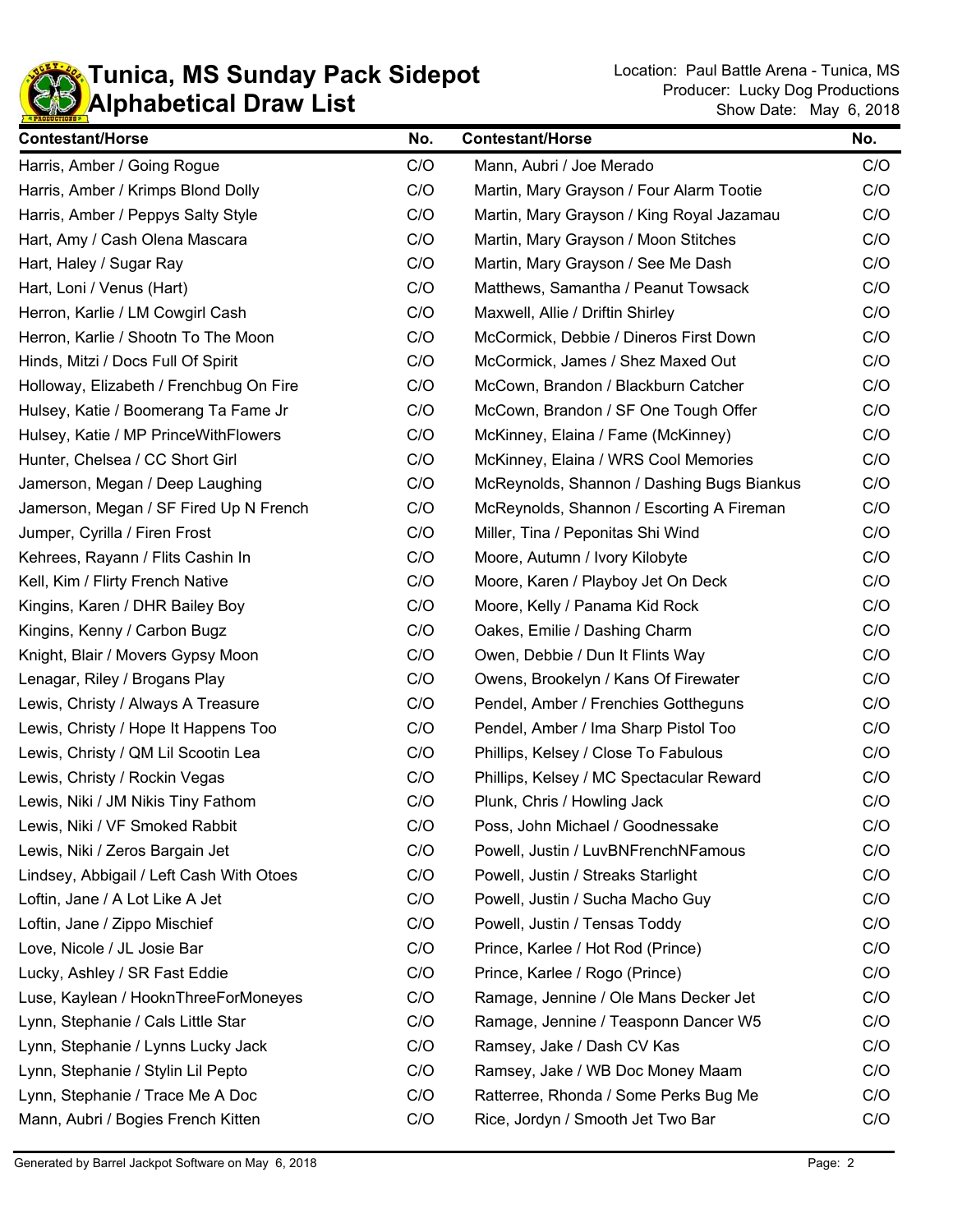

۰

| <b>Contestant/Horse</b>                    | No. | <b>Contestant/Horse</b>                  | No. |
|--------------------------------------------|-----|------------------------------------------|-----|
| Rikard, Chris / Leader To Vegas Fast       | C/O | Twisdale, Letitia / Smoke (Twisdale)     | C/O |
| Saucier, Valerie / BA Dashin In A Lexus    | C/O | Walker, Miller / Sums Easily Smashed     | C/O |
| Saucier, Valerie / BB Firewater Sue        | C/O | Weldon, Major / SF Gin and Juice         | C/O |
| Saucier, Valerie / Mekkos Ole Man          | C/O | Weldon, River / Prissy (Weldon)          | C/O |
| Scallion, Anna / Jet Lightning Joe         | C/O | West, Jenny / PC Pay Day                 | C/O |
| Scallion, Christy / Matts Peppy Gal        | C/O | West, Sharon / Ima Dashin Bye            | C/O |
| Scarato, Cindy / Lucky Hammer Man          | C/O | West, Sharon / Trip (West)               | C/O |
| Scarato, Cindy / Smokin Sage Solano        | C/O | White, Kim / Leaving So Easy             | C/O |
| Scarato, Sage / Shortcake (Scarato)        | C/O | Wilburn, Avery / CMS Radically Magic     | C/O |
| Schmidt, Kylee / Easy Come Easy Bug        | C/O | Wilburn, Avery / Skipin Firewater        | C/O |
| Scrimager, Anna Grace / CB Chocolate Spot  | C/O | Wilburn, Harper Kate / Chief Poco Cowboy | C/O |
| Scruggs, Kindyl / Money Red Down Home      | C/O | Wilburn, Meridith / Making The Cut       | C/O |
| Shofner, Addison / Sugar Cubed             | C/O | Willard, Breanna / Drifters Tiny Willow  | C/O |
| Shumpert, Courtney / Rocos Rusty           | C/O | Winstead, Shelby / Rarely Goes Easy      | C/O |
| Shumpert, Savannah / Lena Bar Bee          | C/O | Winstead, Shelby / Truly A Peponita      | C/O |
| Skipworth, Alexandria / Perfect Definition | C/O | <b>TOTAL ENTRIES: 215</b>                |     |
| Smith, Helen / Revved Up Lil Jesse         | C/O |                                          |     |
| Smith, Keith / Frenchmans Ladys Man        | C/O |                                          |     |
| Smith, Rita / Bad Boy Bottom               | C/O |                                          |     |
| Sneed, Allison / Inspired Fire             | C/O |                                          |     |
| Sneed, Allison / Moons American Jet        | C/O |                                          |     |
| Spencer, Tena / Dash Set Fame              | C/O |                                          |     |
| Sprouse, Aubrey / Banners Flyin            | C/O |                                          |     |
| Stewart, Cheyenne / Coats Cash Signature   | C/O |                                          |     |
| Stewart, Cheyenne / DashunLuck             | C/O |                                          |     |
| Stewart, Cheyenne / JMS Young Gun          | C/O |                                          |     |
| Sullivan, JR / Betcha Wish U Stayed        | C/O |                                          |     |
| Sullivan, JR / Chasin Big Checks           | C/O |                                          |     |
| Sullivan, JR / Flirty Dirty Dinero         | C/O |                                          |     |
| Sullivan, JR / Willie Janes Dolly          | C/O |                                          |     |
| Surman, Sherri / Goose (Surman)            | C/O |                                          |     |
| Swire, Kelly / BettinYourBottomBug         | C/O |                                          |     |
| Tallent, Kristin / CR Montana McCue        | C/O |                                          |     |
| Thompson, Shaunnah / Charming Selection    | C/O |                                          |     |
| Tice, Elle / Cutter (Tice)                 | C/O |                                          |     |
| Tice, Kayla / Abilenes Party Girl          | C/O |                                          |     |
| Toll, Cindy / Jesse Lightning Kwik         | C/O |                                          |     |
| Toll, Cindy / Sheza Casanova Special       | C/O |                                          |     |
| Toll, Mike / Peponitas Tiny Shadow         | C/O |                                          |     |
| Toole, Jacey / Martha (Toole)              | C/O |                                          |     |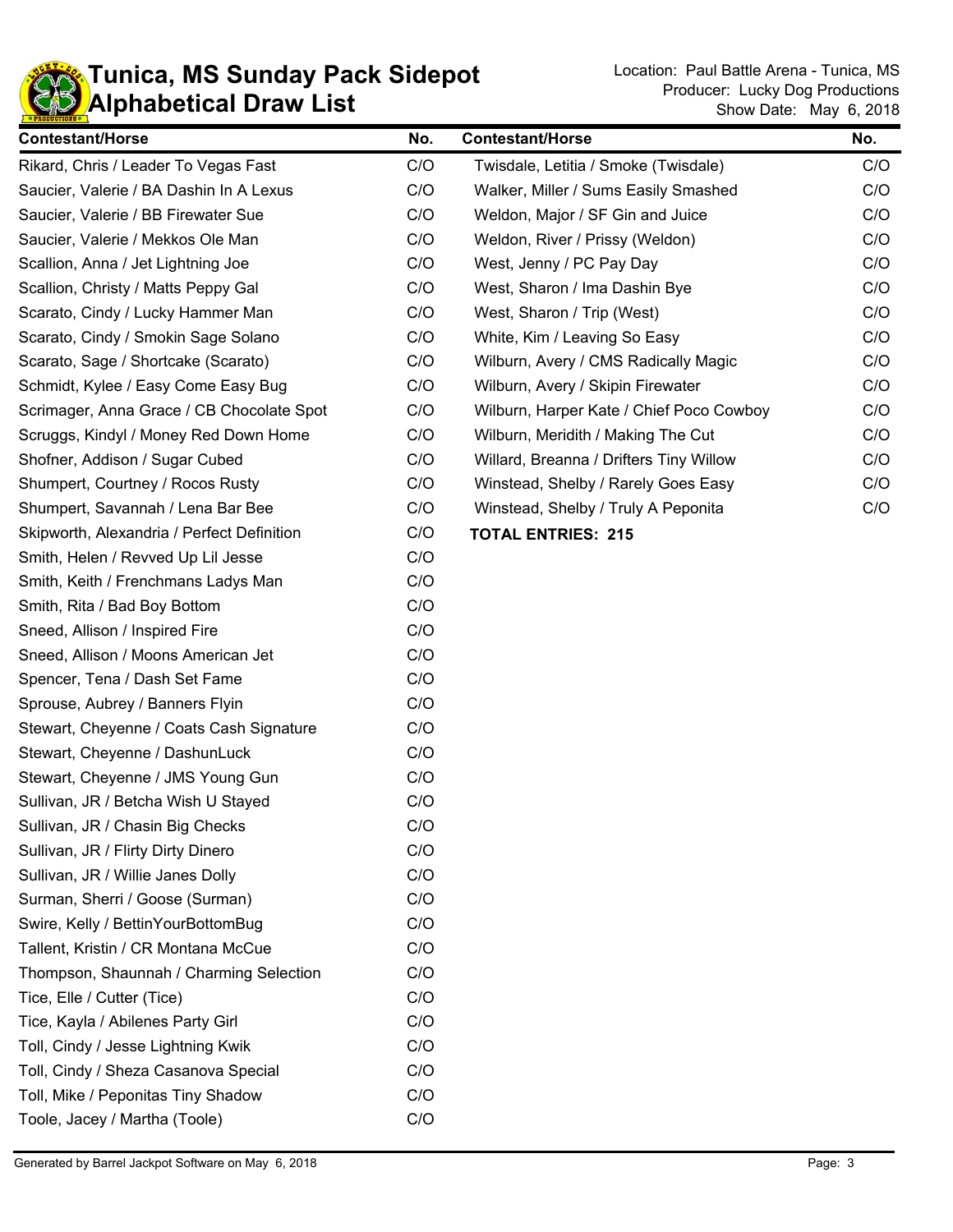

## **KD** Alphabetical Draw List **Tunica, MS Sunday Rodeo Sidepot** Location: Paul Battle Arena - Tunica, MS

| <b>Contestant/Horse</b>               | No. | <b>Contestant/Horse</b> | No. |
|---------------------------------------|-----|-------------------------|-----|
| Bradfield, Taylor / Burrs Little Star | C/O |                         |     |
| Dodson, Samantha / Scamper for Cash   | C/O |                         |     |
| Festervan, Angela / Wedding Crasher   | C/O |                         |     |
| Love, Nicole / JL Josie Bar           | C/O |                         |     |
| Lummus, Jenna / Ima Sunfrost Seeker   | C/O |                         |     |
| McKinney, Elaina / Fame (McKinney)    | C/O |                         |     |
| McKinney, Elaina / WRS Cool Memories  | C/O |                         |     |
| Menz, Angie / Buggin Indy             | C/O |                         |     |
| Scruggs, Kindyl / Money Red Down Home | C/O |                         |     |
| <b>TOTAL ENTRIES: 9</b>               |     |                         |     |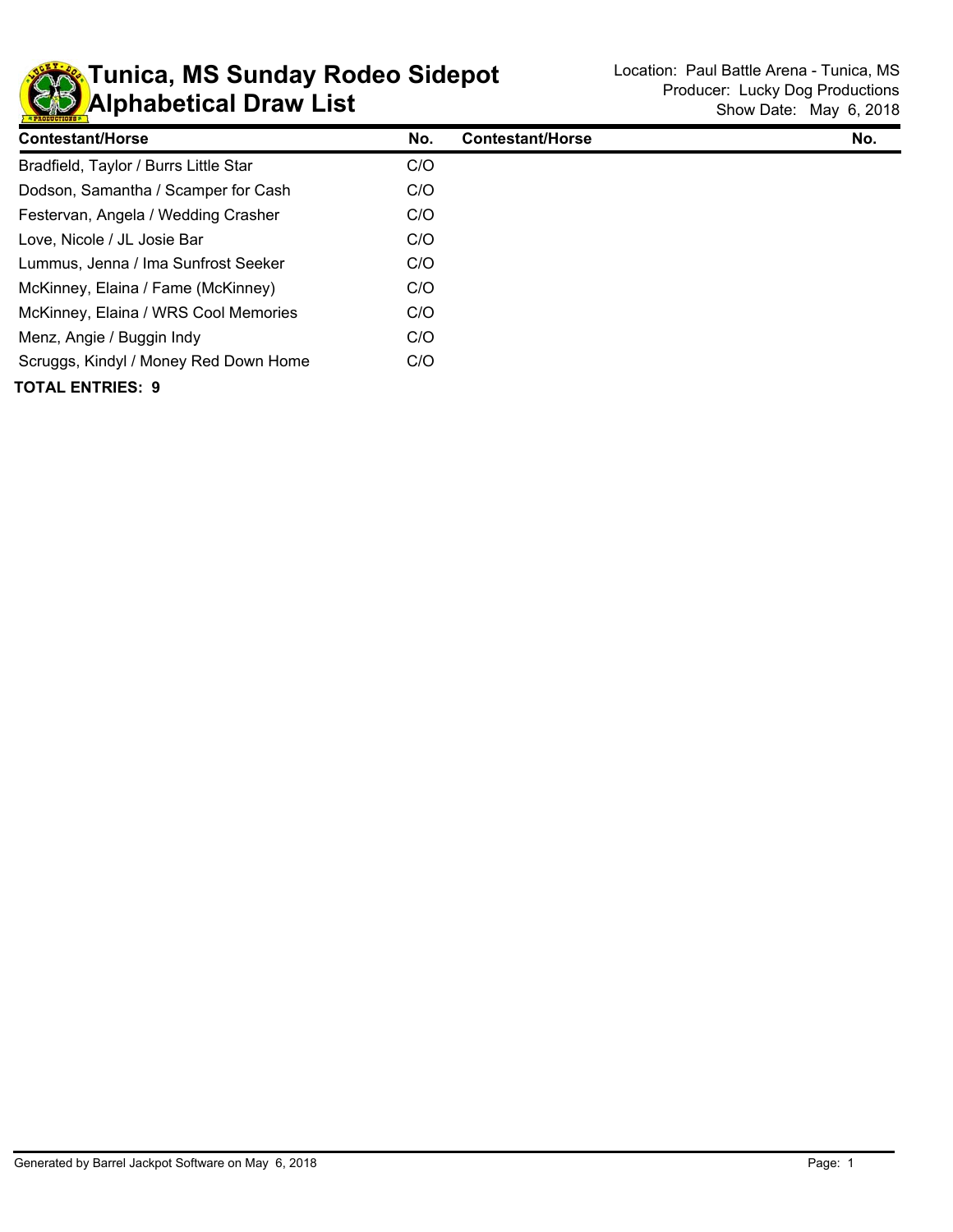

| <b>Contestant/Horse</b>                | No. | <b>Contestant/Horse</b>                | No. |
|----------------------------------------|-----|----------------------------------------|-----|
| Akins, Lynn / Slick Wager              | C/O | McCormick, James / Shez Maxed Out      | C/O |
| Bagwell, Connie / JWT Haulin Cash      | C/O | Micci, Lesa / Easy With A Twist        | C/O |
| Belew, Babs / Sonny (Belew)            | C/O | Miller, Tina / Peponitas Shi Wind      | C/O |
| Bledsoe, Lisa / Black Clusion Bar      | C/O | Moore, Karen / Playboy Jet On Deck     | C/O |
| Bledsoe, Lisa / Cheyennes Honor        | C/O | Moore, Kelly / Panama Kid Rock         | C/O |
| Bledsoe, Lisa / Honky Tonkin Lady      | C/O | Owen, Debbie / Dun It Flints Way       | C/O |
| Bledsoe, Lisa / Special Dashing Jet    | C/O | Oxner, Jan / Louisiana Majesty         | C/O |
| Bradford, Janet / Rare All The Time    | C/O | Pulling, Stanley / Ms Bucks Blondie    | C/O |
| Bradford, Janet / Syble                | C/O | Ramage, Jennine / Ole Mans Decker Jet  | C/O |
| Brown, Tammy / Blue Frost              | C/O | Ramage, Jennine / Teasponn Dancer W5   | C/O |
| Carney, Jodi / Sheza Caroline          | C/O | Ratterree, Rhonda / Some Perks Bug Me  | C/O |
| Carwile, Renee / Smiths Dandy Bar      | C/O | Rikard, Chris / Leader To Vegas Fast   | C/O |
| Clem, Robin / Spider Man Fuel          | C/O | Scallion, Christy / Matts Peppy Gal    | C/O |
| Coker, Ronnie / Wood B Lil Hoppy       | C/O | Scarato, Cindy / Lucky Hammer Man      | C/O |
| Cosper, Dayle / Palennas Sonny         | C/O | Scarato, Cindy / Smokin Sage Solano    | C/O |
| Couch, Alice / Bay Watch Roux          | C/O | Sefers, Donna / Rosie (Sefers)         | C/O |
| Crenshaw, Dana / Heydays Starbuck      | C/O | Smith, Beverly / Henrys Sweetie        | C/O |
| Crenshaw, Dana / Six Moon Shadow       | C/O | Smith, Rita / Bad Boy Bottom           | C/O |
| Cross, Valerie / Shadows Tiny Guy      | C/O | Spencer, Tena / Dash Set Fame          | C/O |
| Dacus, Mary / Frenchmans Sandy Bar     | C/O | Steele, Susan / Hug Me Gold            | C/O |
| Drewery, Debbie / Nedras Cash          | C/O | Surman, Sherri / Goose (Surman)        | C/O |
| Ezell, Connie / Ya Know                | C/O | Toll, Cindy / Sheza Casanova Special   | C/O |
| Gerrard, Tammy / Quick Delta Disco     | C/O | Williams, Michelle / A Little Ata Time | C/O |
| Haley, LeAnne / Easily Frenchman       | C/O | Williams, Michelle / Hustlin Time      | C/O |
| Haley, LeAnne / Jade (Haley)           | C/O | Wooten, Stephanie / Juno (Wooten)      | C/O |
| Hart, Amy / Cash Olena Mascara         | C/O | <b>TOTAL ENTRIES: 65</b>               |     |
| Kell, Kim / Flirty French Native       | C/O |                                        |     |
| Kingins, Karen / DHR Bailey Boy        | C/O |                                        |     |
| Kingins, Kenny / Carbon Bugz           | C/O |                                        |     |
| Laws, Cheryle / Jade Ta Fame           | C/O |                                        |     |
| LeBlanc, Ginger / CashmyFabulousChekn  | C/O |                                        |     |
| Loftin, Jane / A Lot Like A Jet        | C/O |                                        |     |
| Loftin, Jane / Zippo Mischief          | C/O |                                        |     |
| Lynn, Stephanie / Cals Little Star     | C/O |                                        |     |
| Lynn, Stephanie / Lynns Lucky Jack     | C/O |                                        |     |
| Lynn, Stephanie / Stylin Lil Pepto     | C/O |                                        |     |
| Lynn, Stephanie / Trace Me A Doc       | C/O |                                        |     |
| Matthews, Samantha / Peanut Towsack    | C/O |                                        |     |
| Maxwell, Bonnie / Meadow Queen         | C/O |                                        |     |
| McCormick, Debbie / Dineros First Down | C/O |                                        |     |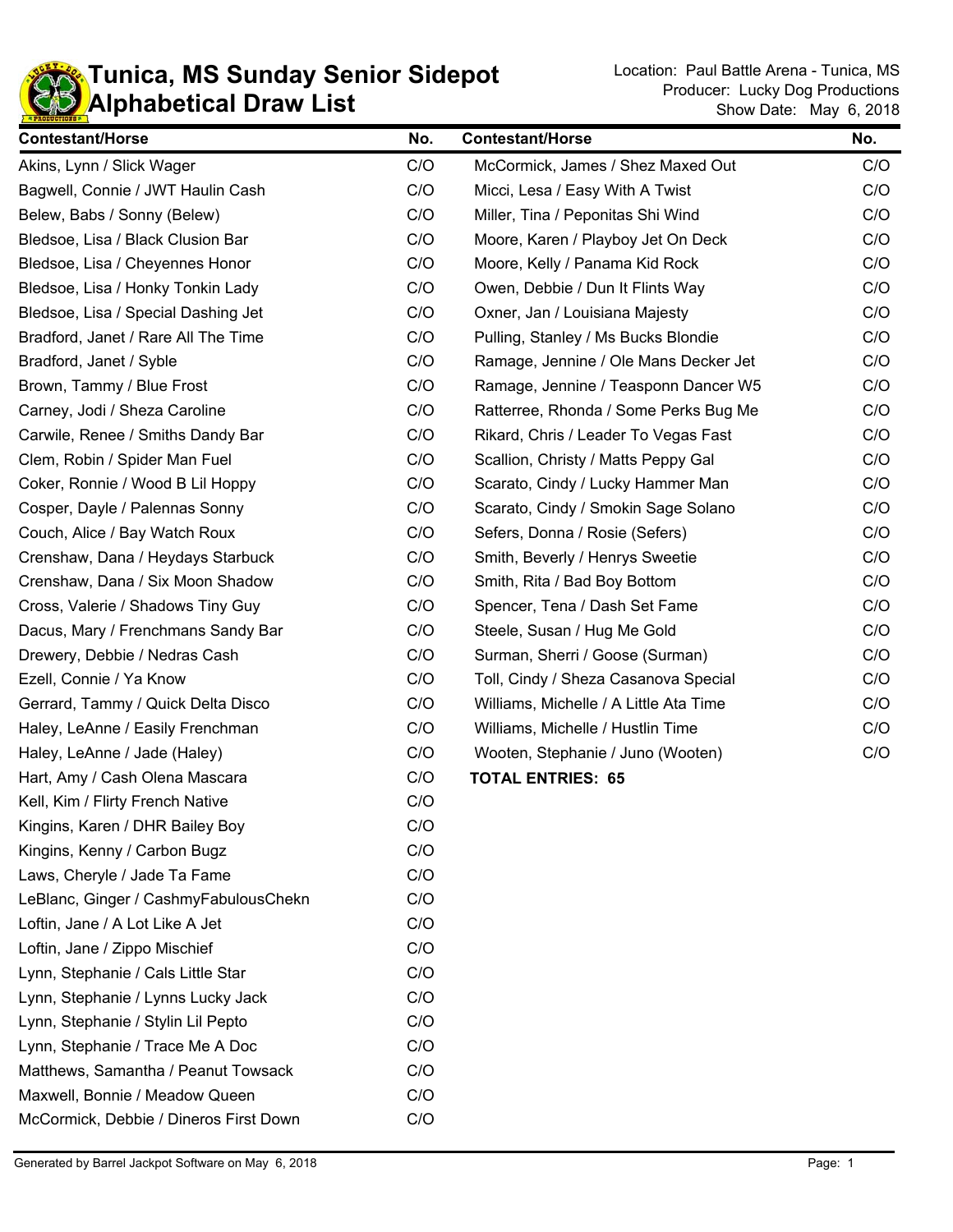

## **KD** Alphabetical Draw List **Tunica, MS Sunday Youth Sidepot** Location: Paul Battle Arena - Tunica, MS

| <b>Contestant/Horse</b>                   | No. | <b>Contestant/Horse</b>                   | No. |
|-------------------------------------------|-----|-------------------------------------------|-----|
| Andress, Mallorie / Zee Bot               | C/O | Mathes, Bailey / Johnnie (Mathes)         | C/O |
| Avery, Logan / Vegas (Avery)              | C/O | Maxwell, Allie / Driftin Shirley          | C/O |
| Bittle, Americus / Luke (Bittle)          | C/O | McCown, Brandon / Blackburn Catcher       | C/O |
| Bonnett, Mallory / The Streakin Jewell    | C/O | McCown, Brandon / SF One Tough Offer      | C/O |
| Brown, Hallie / Lil Bit (Brown)           | C/O | McFarlin, Nateleigh / Guys Bustin Loose   | C/O |
| Collins, Hope / Colonels Sassy Belle      | C/O | McKinney, Elaina / Fame (McKinney)        | C/O |
| Dacus, Laura / Dillon The Frenchman       | C/O | McKinney, Elaina / WRS Cool Memories      | C/O |
| Danzy, Katelyn / Ima Little Redneck       | C/O | Newton, Kinzey / Peppys Bojangles         | C/O |
| Denton, Lucy / Olenas Smart Star          | C/O | Oakes, Emilie / Dashing Charm             | C/O |
| Dixon, Lexi / Guys Peppy Gal              | C/O | Owens, Brookelyn / Kans Of Firewater      | C/O |
| Fuller, Gracie / T Joe                    | C/O | Pittman, Sarah / Vixan (Pittman)          | C/O |
| Gardiner, Larkin / Lillys Painted Spurs   | C/O | Pollard, Summer / Driftin Sun Queen       | C/O |
| German, Meadow / Little (German)          | C/O | Prince, Karlee / Hot Rod (Prince)         | C/O |
| German, Meadow / The Flying Filly         | C/O | Prince, Karlee / Rogo (Prince)            | C/O |
| Gordon, Madison / Amazin Ryon             | C/O | Ramsey, Jake / Dash CV Kas                | C/O |
| Gordon, Madison / VF Rite On The Money    | C/O | Ramsey, Jake / WB Doc Money Maam          | C/O |
| Hamontrel, Chalee / Stacys DocaLena       | C/O | Rice, Jordyn / Smooth Jet Two Bar         | C/O |
| Harris, Allie / Exclusively Doc           | C/O | Sams, Alli / CVF Skips Boss               | C/O |
| Hart, Haley / Sugar Ray                   | C/O | Sams, Alli / Willy Wild Woods             | C/O |
| Hart, Loni / Venus (Hart)                 | C/O | Saucier, Valerie / BA Dashin In A Lexus   | C/O |
| Herron, Karlie / LM Cowgirl Cash          | C/O | Saucier, Valerie / BB Firewater Sue       | C/O |
| Herron, Karlie / Shootn To The Moon       | C/O | Saucier, Valerie / Mekkos Ole Man         | C/O |
| Johnson, Ava Clair / Kellys Darkvader     | C/O | Scallion, Anna / Jet Lightning Joe        | C/O |
| Johnson, Jax / HotterThanaFantasy         | C/O | Scarato, Sage / Shortcake (Scarato)       | C/O |
| Johnson, Jax / Kiss Me Bill Compton       | C/O | Scrimager, Anna Grace / CB Chocolate Spot | C/O |
| Johnson, Jax / RLJ Czech My Stats         | C/O | Shelly, Jenna / SLP Morning Fire          | C/O |
| Johnson, Zaylee / JL Smoking Kat          | C/O | Shumpert, Savannah / Lena Bar Bee         | C/O |
| Johnson, Zaylee / Kings Poco Loho         | C/O | Shumpert, Sheridan / Festus N Fast        | C/O |
| Jones, Elizabeth / Pee Wee (Jones)        | C/O | Sneed, Allison / Inspired Fire            | C/O |
| Lenagar, Riley / Brogans Play             | C/O | Sneed, Allison / Moons American Jet       | C/O |
| Lindsey, Abbigail / Left Cash With Otoes  | C/O | Sprouse, Aubrey / Banners Flyin           | C/O |
| Loftin, NaCayla / Zevi (Loftin)           | C/O | Teel, Haiven / Featured Request           | C/O |
| Madrigal, Emmy / Raynes Bonanza Breeze    | C/O | Tice, Elle / Cutter (Tice)                | C/O |
| Mann, Aubri / Bogies French Kitten        | C/O | Turner, Jana / Zips Lowdown Gambler       | C/O |
| Mann, Aubri / Joe Merado                  | C/O | Tweddell, Lexie / Dun It With Zenya       | C/O |
| Martin, Mary Grayson / Four Alarm Tootie  | C/O | Tweddell, Lexie / Patches (Tweddell)      | C/O |
| Martin, Mary Grayson / King Royal Jazamau | C/O | Walker, Miller / Sums Easily Smashed      | C/O |
| Martin, Mary Grayson / Moon Stitches      | C/O | Weldon, Major / SF Gin and Juice          | C/O |
| Martin, Mary Grayson / See Me Dash        | C/O | Weldon, River / Prissy (Weldon)           | C/O |
| Martini, Alyssa / Dinkys Red Louise       | C/O | Wilburn, Avery / CMS Radically Magic      | C/O |